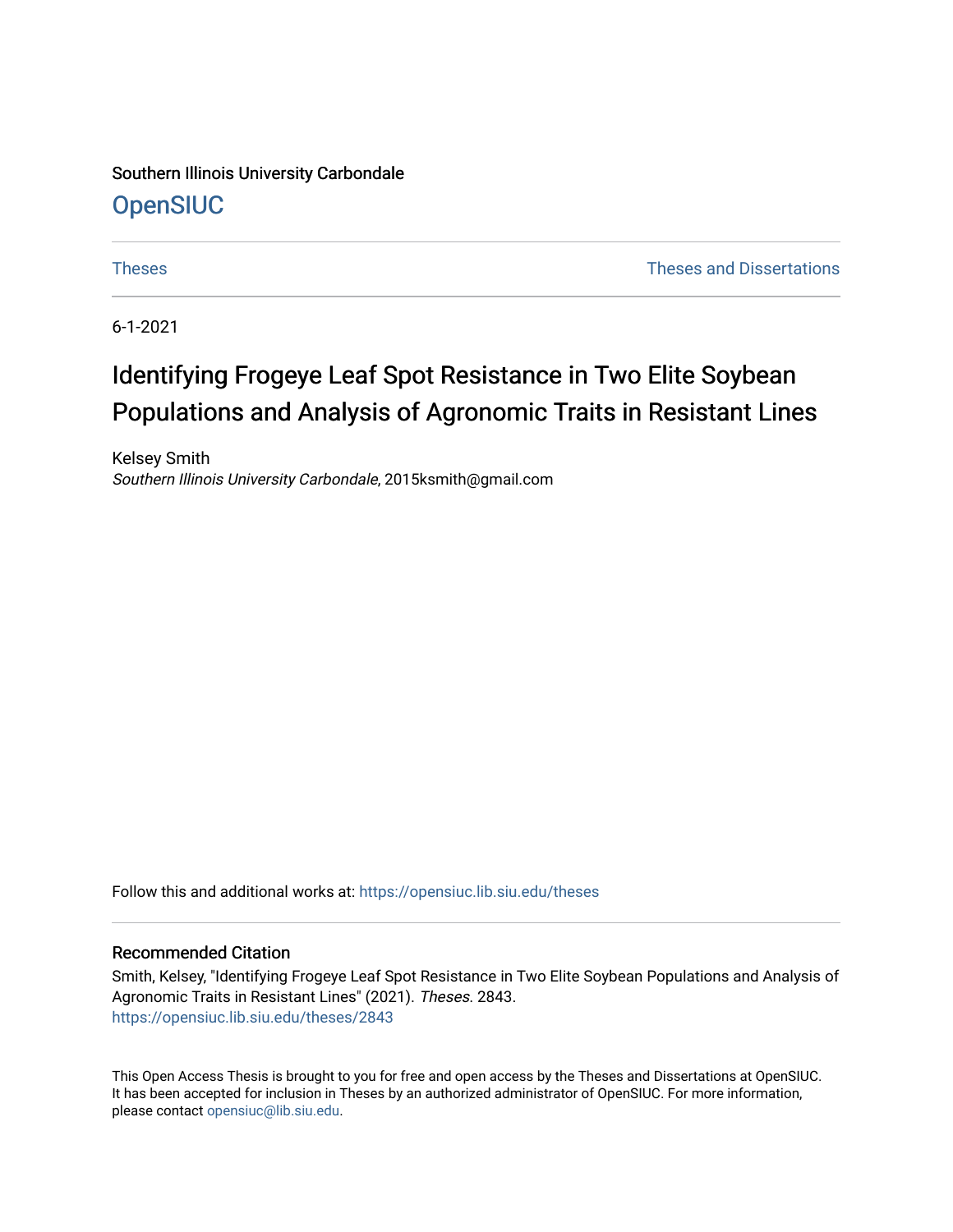# IDENTIFYING FROGEYE LEAF SPOT RESISTANCE IN TWO ELITE SOYBEAN POPULATIONS AND ANALYSIS OF AGRONOMIC TRAITS IN RESISTANT LINES

by

# Kelsey Smith

B.S., Southern Illinois University, 2019

A Thesis Submitted in Partial Fulfillment of the Requirements for the Master of Science Degree

Department of Plant, Soil, and Agricultural Systems in the Graduate School Southern Illinois University Carbondale May 2021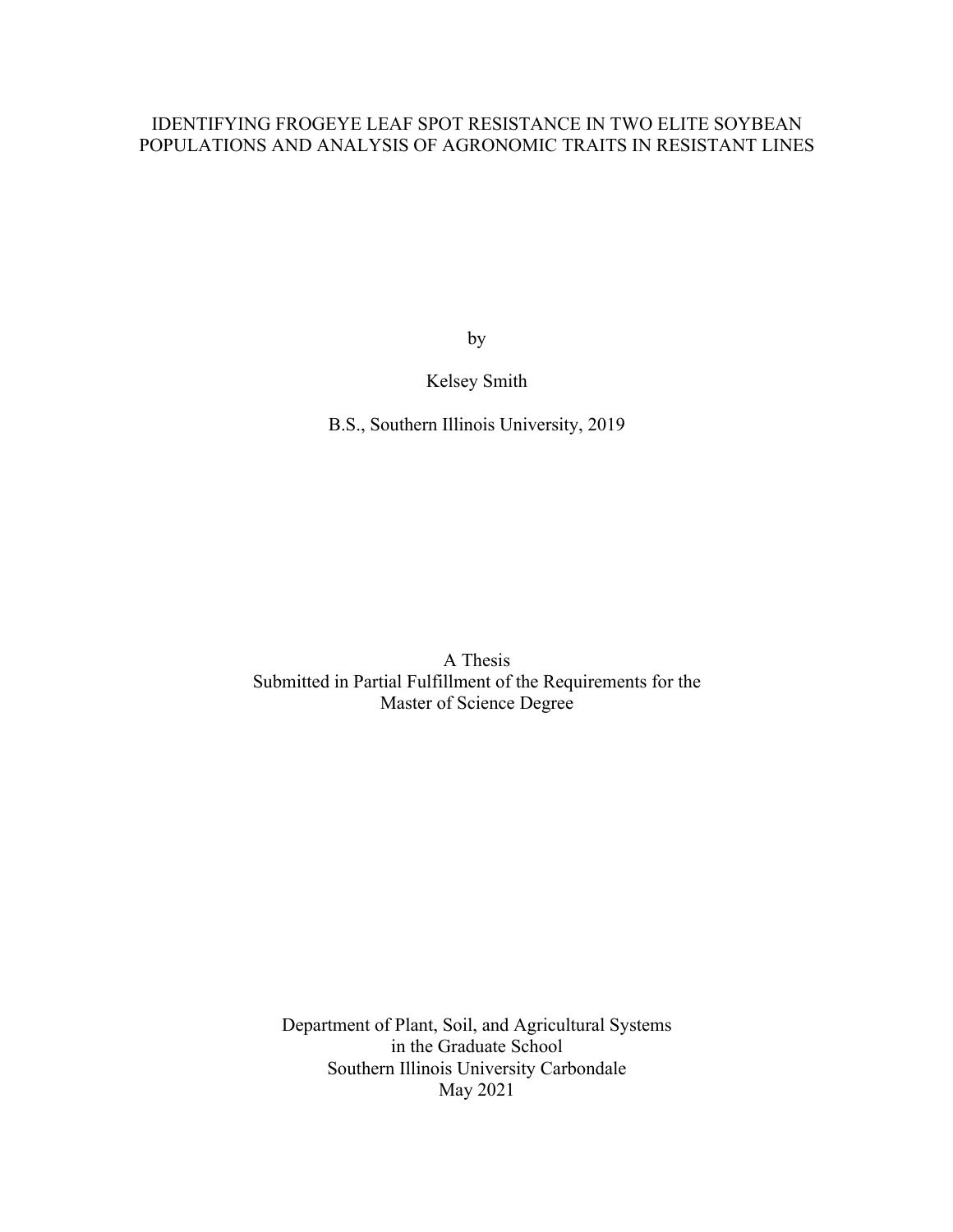# THESIS APPROVAL

# IDENTIFYING FROGEYE LEAF SPOT RESISTANCE IN TWO ELITE SOYBEAN POPULATIONS AND ANALYSIS OF AGRONOMIC TRAITS IN RESISTANT LINES

by

Kelsey Smith

A Thesis Submitted in Partial

Fulfillment of the Requirements

for the Degree of

Master of Science

in the field of Plant, Soil, and Agricultural Systems

Approved by:

Dr. Stella Kantartzi, Chair

Dr. Ahmad Fakhoury

Dr. Andrew Wood

Graduate School Southern Illinois University Carbondale March 24, 2021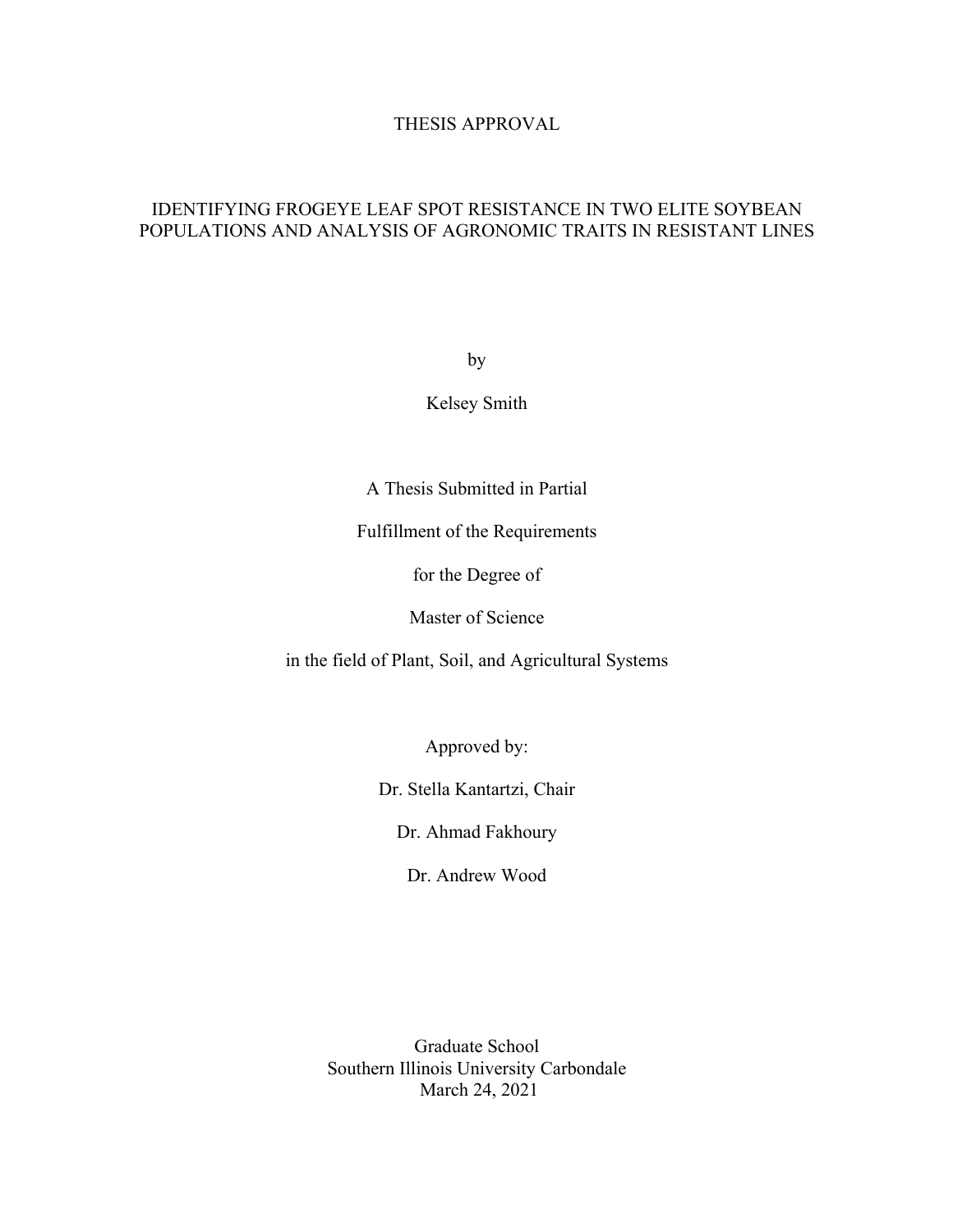# AN ABSTRACT OF THE THESIS OF

Kelsey Smith, for the Master of Science degree in Plant, Soil, and Agricultural Systems, presented on March 24, 2021, at Southern Illinois University Carbondale.

# TITLE: IDENTIFYING FROGEYE LEAF SPOT RESISTANCE IN TWO ELITE SOYBEAN POPULATIONS AND ANALYSIS OF AGRONOMIC TRAITS IN RESISTANT LINES

### MAJOR PROFESSOR: Dr. Stella Kantartzi

Soybeans (*Glycine max* L*.*) are an important crop globally for its food, feed, and oil purposes. It is impacted by many diseases, including *Cercospora sojina*, the causal agent of Frogeye Leaf Spot (FLS). Chemical and cultural controls to this fungal pathogen are insufficient, so genetic resistance must be acquired for adequate control. To this end, two recombinant inbred populations were screened in a greenhouse setting for their relative resistance to FLS, and their genomes were analyzed for contributing quantitative trait loci (QTL). In the Essex  $\times$  Forrest population, one QTL was discovered on chromosome 13, and in the Forrest  $\times$  Williams 82 population, two QTL were identified on chromosomes 6 and 11, respectively. These populations were then also screened in a field setting for agronomic traits. These traits were analyzed to detect one superior line for both FLS resistance and advanced agronomic traits,  $F\times W$  125. This line should be used in future breeding projects to increase FLS resistance and reduce linkage drag for other desired characteristics.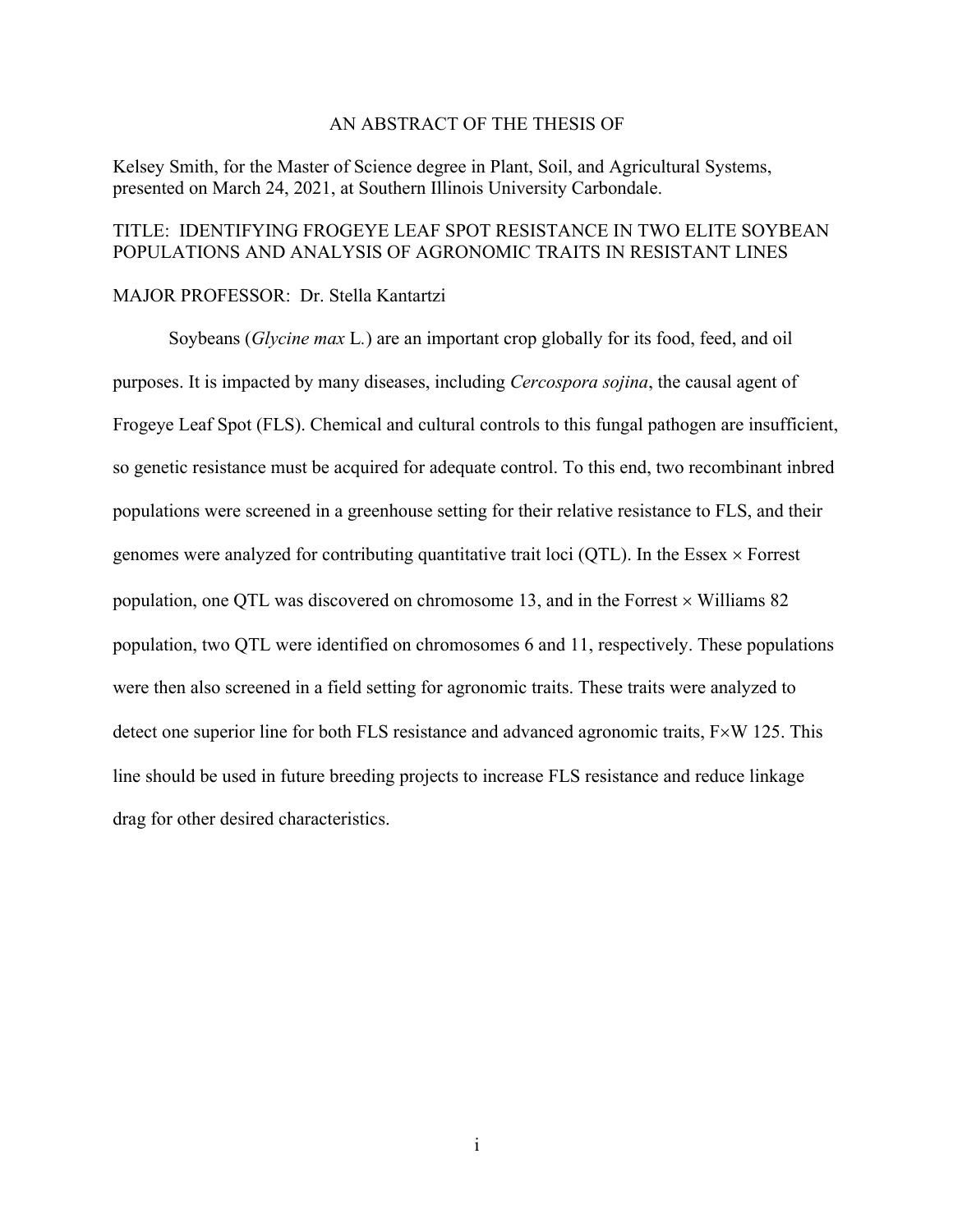### ACKNOWLEDGMENTS

A sincere thank you goes to Dr. Stella Kantartzi for the mentorship she has provided over the last two years. Without your scholarship and direction, none of the work outlined in this thesis would have ever been possible. I would also like to acknowledge Yi-Chen Lee for the help he provided in greenhouse experiments, field trials, and statistical analyses. A great deal of gratitude goes to Dr. Ahmad Fakhoury and Dr. Andrew Wood for serving on my thesis committee and dedicating their time and talents to my thesis defense. Finally, a sincere thank you goes to the entire School of Agricultural Sciences at Southern Illinois University Carbondale. Many faculty have contributed to my academic success over my six years at SIU, and I am truly grateful for the well-rounded education I received in agricultural science.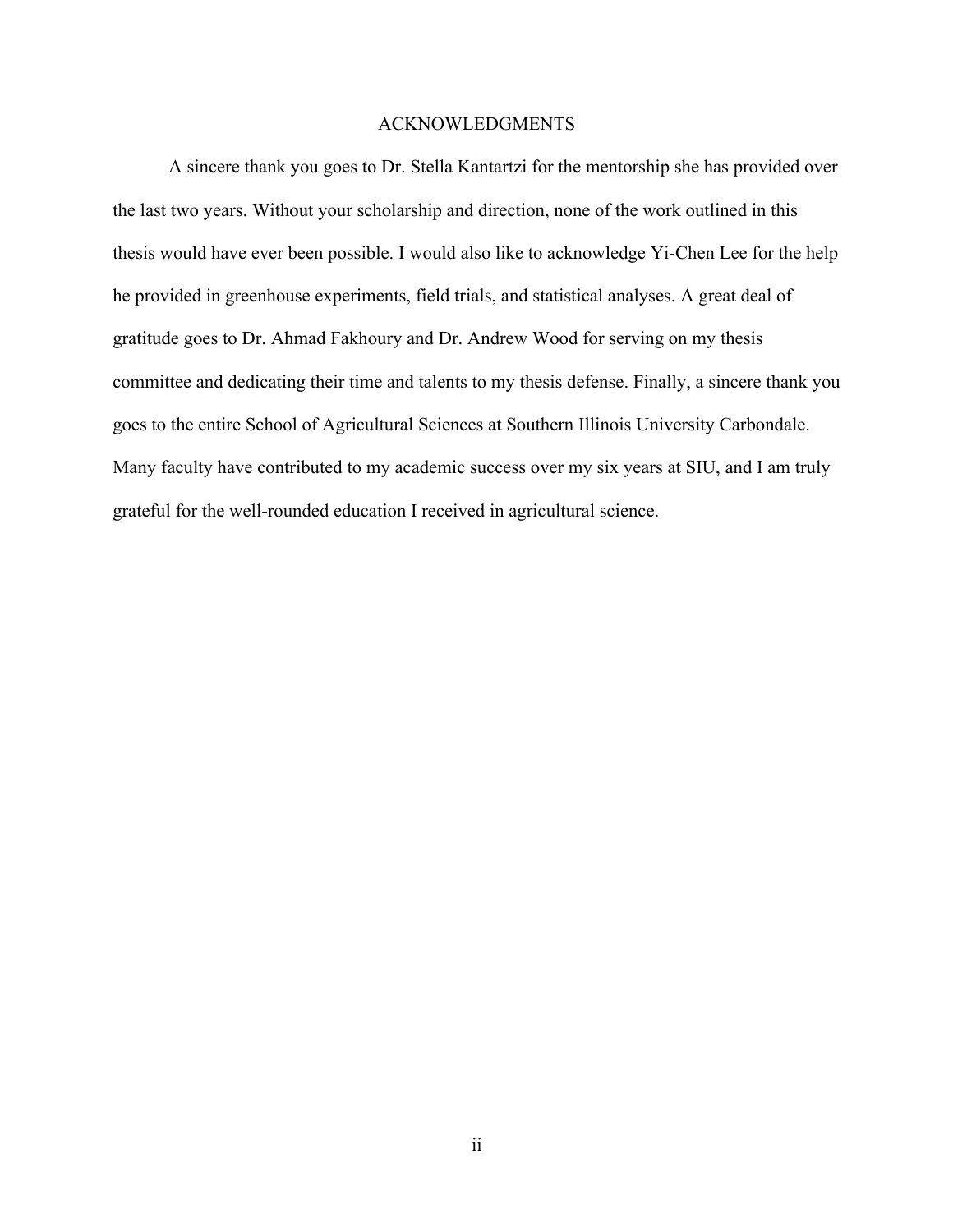# DEDICATION

There are so many people in my personal life that have supported me in this journey. To start, I am thankful for my husband, Austin, who has been incredibly supportive of my educational goals. Thank you for listening to every moment of inspiration and frustration I have had while digging into the world of plant genetics, even when I sounded like I was speaking a different language. I sincerely thank my parents, for raising me to believe I could do absolutely anything I set my mind to and instilling in me a hard work ethic. To my brother, Collin, thank you for being willing to have two-hour phone calls about work, life, and our careers. You are the only other person who shares a gene pool with me, and you have always pushed me to reach higher. To my best friend, Josie, thank you for going through this crazy ride called graduate school with me. The last six years at SIU would have never been as amazing without you as a roommate and fellow grad student. Finally, to my friends Anastasia, Tristan, Mindy, and Christian, thank you for dealing with all of my antics and providing support, humor, and friendship for all of these years. It truly takes a village, along with a lot of coffee.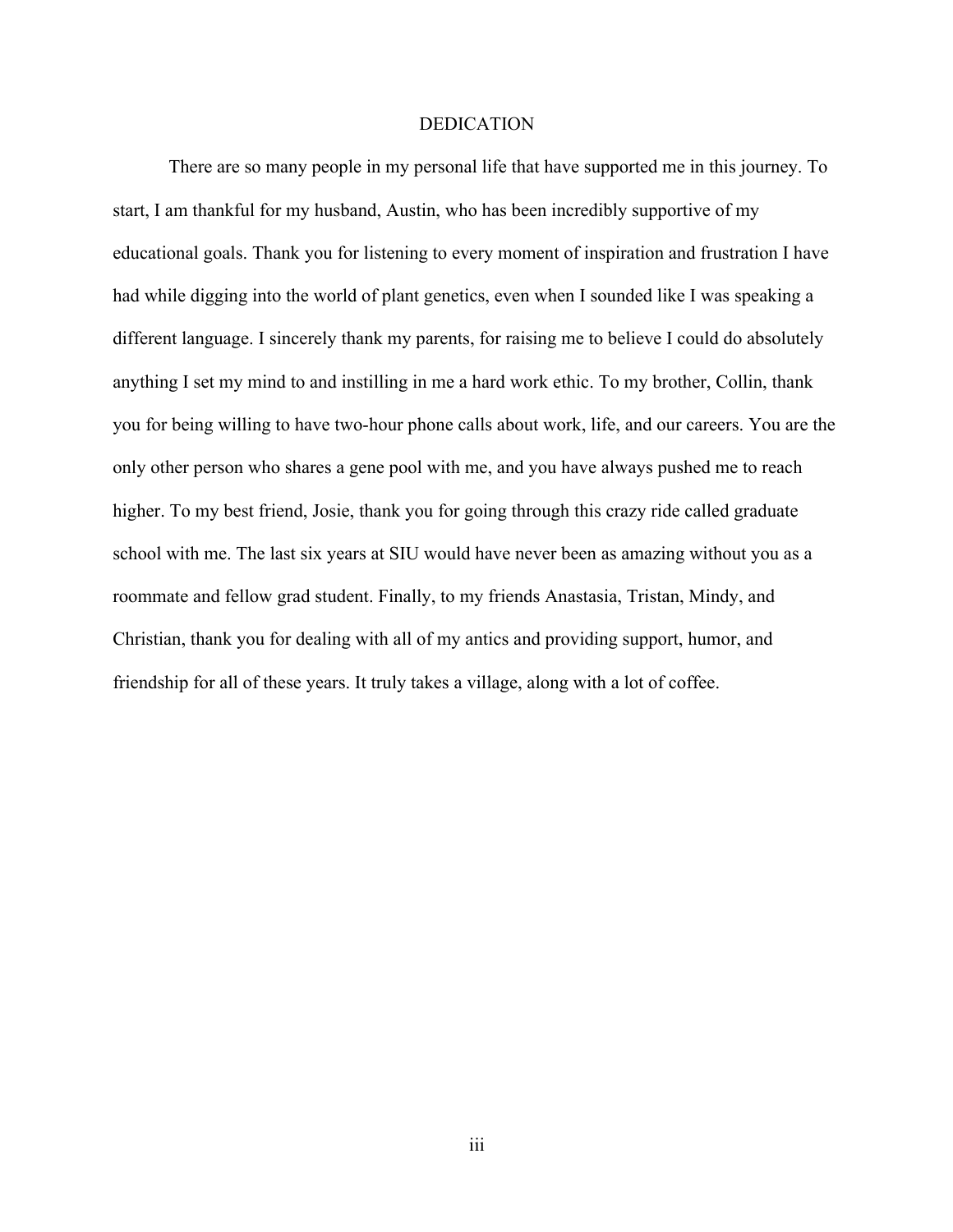| <b>CHAPTER</b><br><b>PAGE</b>                                       |
|---------------------------------------------------------------------|
|                                                                     |
|                                                                     |
|                                                                     |
|                                                                     |
|                                                                     |
| <b>CHAPTERS</b>                                                     |
|                                                                     |
| CHAPTER 2- Pinpointing FLS Resistance in Two Soybean Populations by |
|                                                                     |
| CHAPTER 3- Analyzing Agronomic Traits of Two Soybean Populations    |
|                                                                     |
|                                                                     |
|                                                                     |

# TABLE OF CONTENTS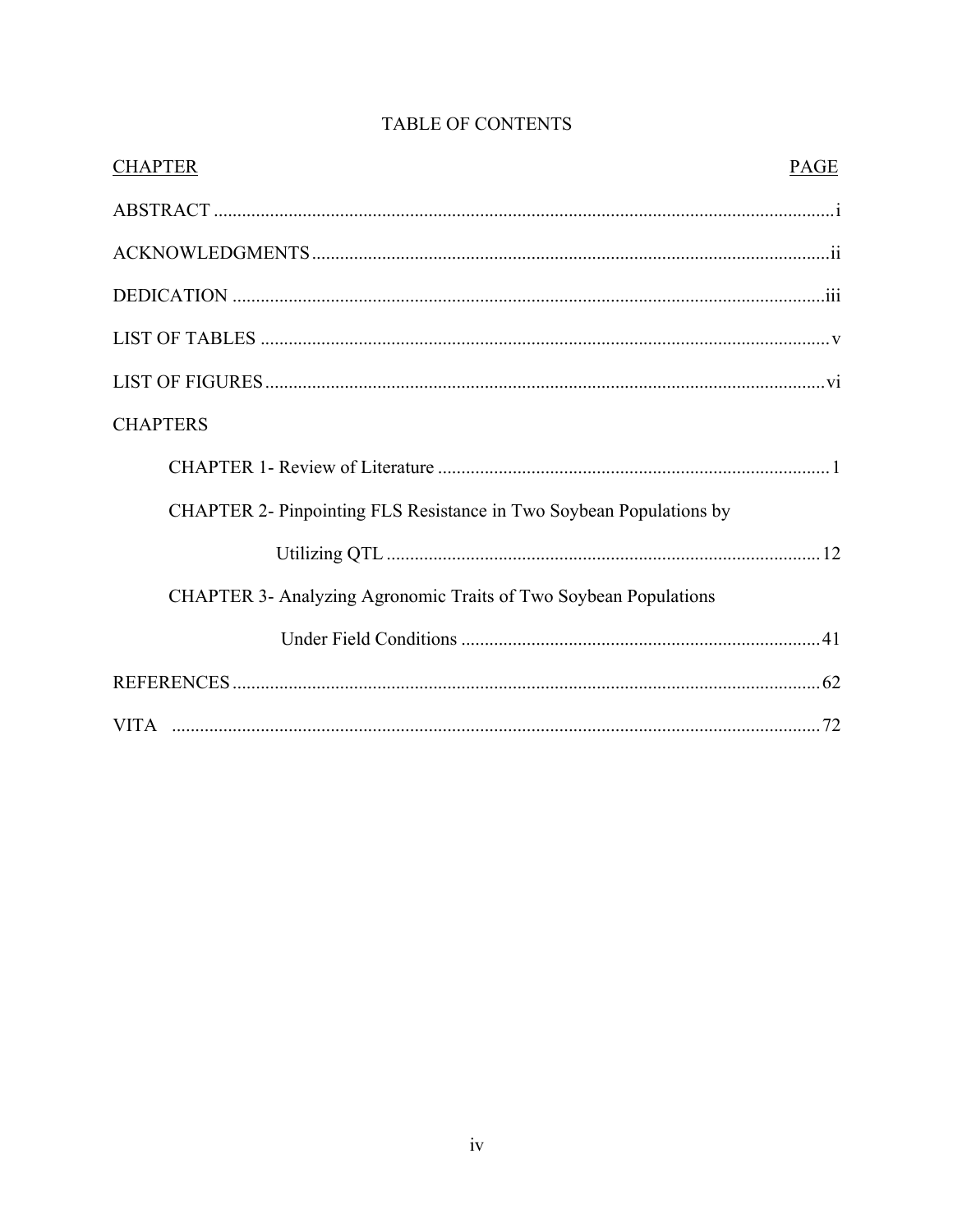# LIST OF TABLES

| <b>TABLE</b>                                                                                | PAGE |
|---------------------------------------------------------------------------------------------|------|
|                                                                                             |      |
|                                                                                             |      |
|                                                                                             |      |
|                                                                                             |      |
|                                                                                             |      |
|                                                                                             |      |
| Table 7 - All published genes in the ss715614578-ss715615158 (QTL1) interval                |      |
|                                                                                             |      |
| Table 8 - Published genes in the ss715594329-ss715594474 (QTL2)                             |      |
|                                                                                             |      |
| Table 9 - Published genes in the ss715610717-ss715610843 (QTL3)                             |      |
|                                                                                             |      |
|                                                                                             |      |
|                                                                                             |      |
|                                                                                             |      |
|                                                                                             |      |
|                                                                                             |      |
|                                                                                             |      |
| Table 16 - Field characteristics of $F \times W125$ compared to other FLS-resistant lines55 |      |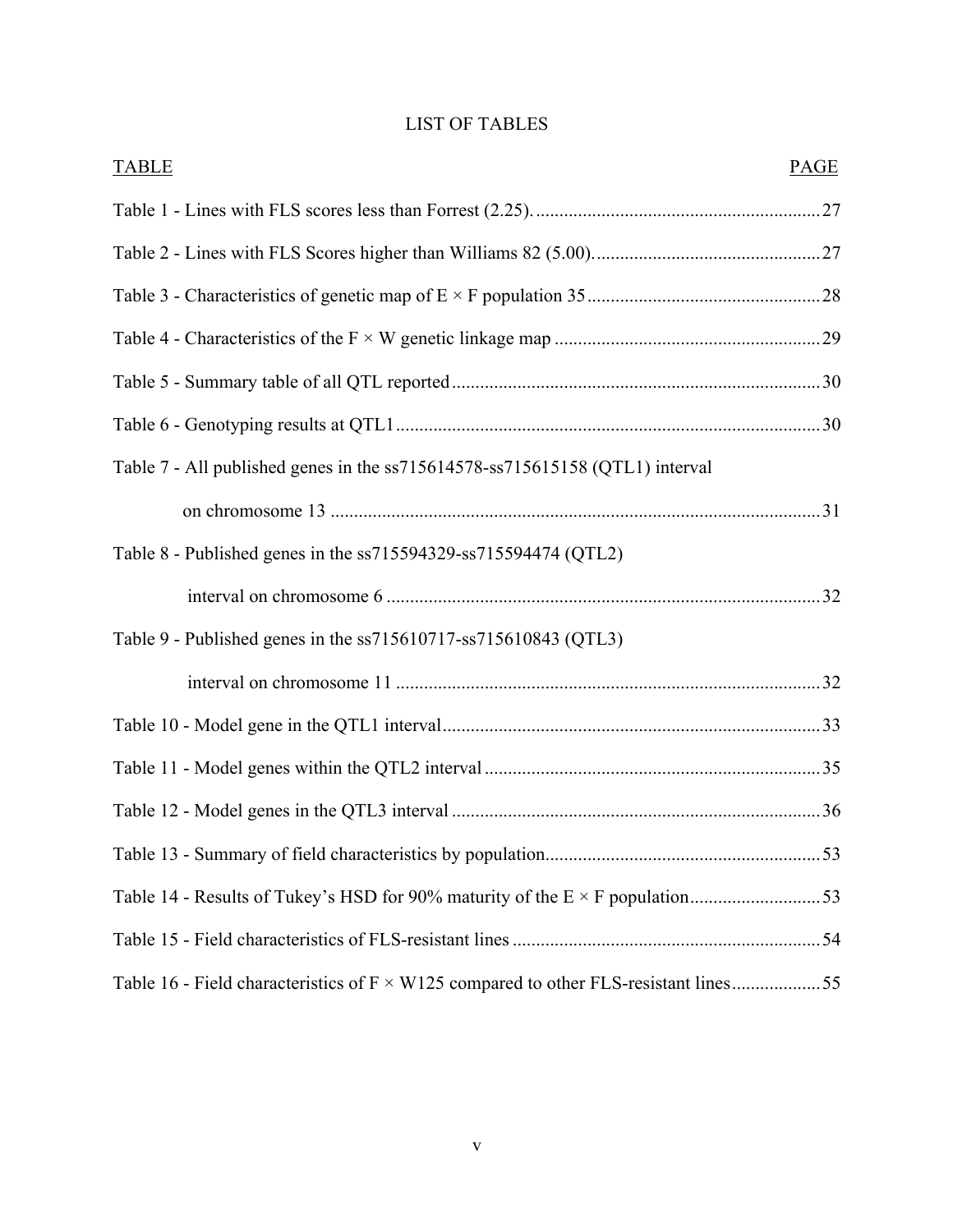# LIST OF FIGURES

| <b>FIGURE</b><br>PAGE                                                                            |  |
|--------------------------------------------------------------------------------------------------|--|
|                                                                                                  |  |
| Figure 2 - Histogram depicting the frequency of FLS scores across the $F \times W$ experiments38 |  |
|                                                                                                  |  |
|                                                                                                  |  |
|                                                                                                  |  |
|                                                                                                  |  |
|                                                                                                  |  |
| Figure 8 - One-way ANOVA comparing genotypes at QTL1 (F <sub>2,80</sub> =7.64, P<0.0009)40       |  |
|                                                                                                  |  |
|                                                                                                  |  |
| Figure 11 - Distribution of the $F \times W$ population's days to 90% flowering 57               |  |
|                                                                                                  |  |
|                                                                                                  |  |
|                                                                                                  |  |
|                                                                                                  |  |
|                                                                                                  |  |
|                                                                                                  |  |
|                                                                                                  |  |
|                                                                                                  |  |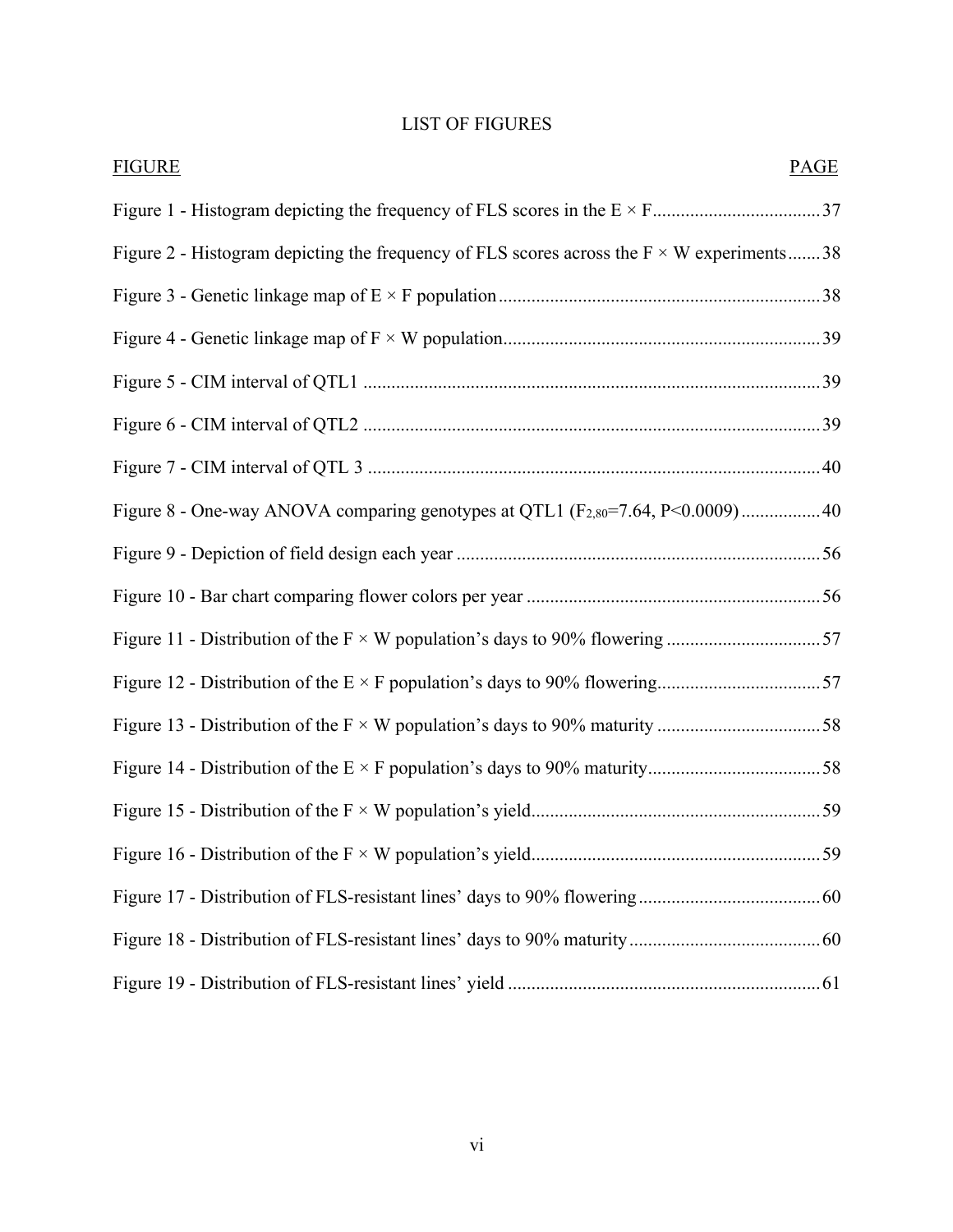#### CHAPTER 1

# REVIEW OF LITERATURE

# *A. Soybean History and Physiology*

Soybeans *(Glycine max* L. Merrill) are a legume plant used globally for its edible seed. Also known as soja bean or soya bean, this crop is one of the cheapest sources of protein in the world and is a staple in millions of people and animals' diets globally (Britannica, 2019). The origins of soybeans are mottled, but it is believed to have originated in northeast China. These soybeans were smaller than current beans and had a black seed coat, much like the 'Peking' variety has today (Singh 2010). It is believed that soybeans were first domesticated in China as early as 7000 BC. From there, it moved to Japan and was first cultivated around 5000-3000 BC (Lee et al., 2011). Edamame, soy sauce, tofu, and other soybean-based products are still quite popular in these regions due to the crop's abundance (Britannica, 2019). From East Asia, soybeans migrated to Indonesia, the Philippines, Vietnam, Thailand, Malaysia, Burma, Nepal, and North India, which are known as the secondary gene centers of soybeans. This movement was in large part due to sea and land trade routes that were being newly created, such as the Silk Road (Hymowitz, 1990). In 1765, the surveyor general of Georgia named Henry Yonge planted what he referred to as 'Chinese vetch' after receiving the seeds from a merchant at the East India Trading Company (Yonge, 1767). This would be the first patch of soybeans planted in the United States, and the crop was widely distributed to the Midwest by 1882 (Singh 2010). Over time, the crop has been introduced to much of the world, and it is currently grown wherever conditions are adequate.

Soybeans are successfully grown in regions where summers stay between 20-30°C (Singh 2010). They grow well in soils with a pH of 6.0-7.0, with 6.3-6.5 being the most ideal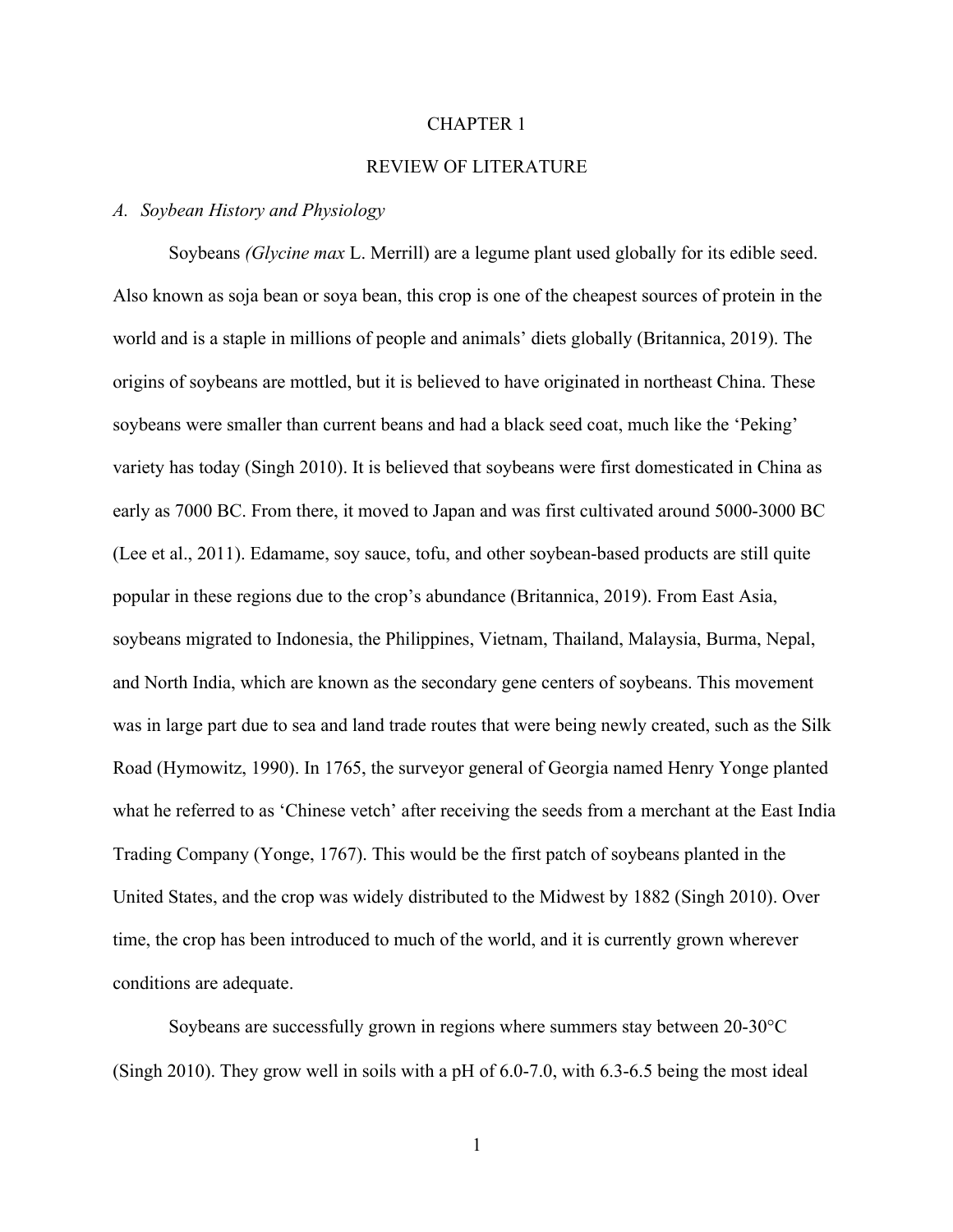range for nutrient availability (Staton, 2012). This makes it an ideal crop for the Northern Hemisphere, but difficult for countries in the Southern Hemisphere. The added heat and humidity of tropical regions used to hinder growth and production. The plants would also reach flowering during the summer solstice, when determinate varieties reach maximum height. This caused early pod set and reduced yields. After many years of crossbreeding, tropical soybean varieties were developed, allowing Brazil to become a top-producing country of soybeans (Alves, Boddey, & Urquiaga, 2003).

In 2018, Brazil was the top soybean-producing country in the world with 126 million tons, with the United States closely following with 124 million tons. There is a sharp drop off after the US, with Argentina, China, and India producing 38, 14, and 14 million tons, respectively (Food and Agriculture Organization of the United Nations, 1997). Eighty-five percent of all soybeans produced will go to animal feed, with the remaining 15% being used for many edible and non-edible products such as soy-based foods, biodiesel, cooking oil, and industrial applications. Globally, 80% of all soybean production comes from large-scale farming operations, and the remaining 20% comes from small-scale farmers (Voora, Larrea, & Bermudez, 2020). Demand continues to grow yearly as biodiesel demands increase, along with global meat consumption. In Western countries where meat consumption is decreasing, it is expected that soy-based alternatives will take their place in the market, making it a stable commodity for farmers to grow regardless of market status (Voora, Larrea, & Bermudez, 2020).

Soybean seeds are pulses that are comprised of epicotyl that will form the shoot and leaves, a radicle that becomes the roots, a hypocotyl that connects the cotyledon and radicle, cotyledons that act as a food source and beginning leaves, and a seed coat to protect the seed (Singh, 2010). When the seed is exposed to optimal moisture and temperature, germination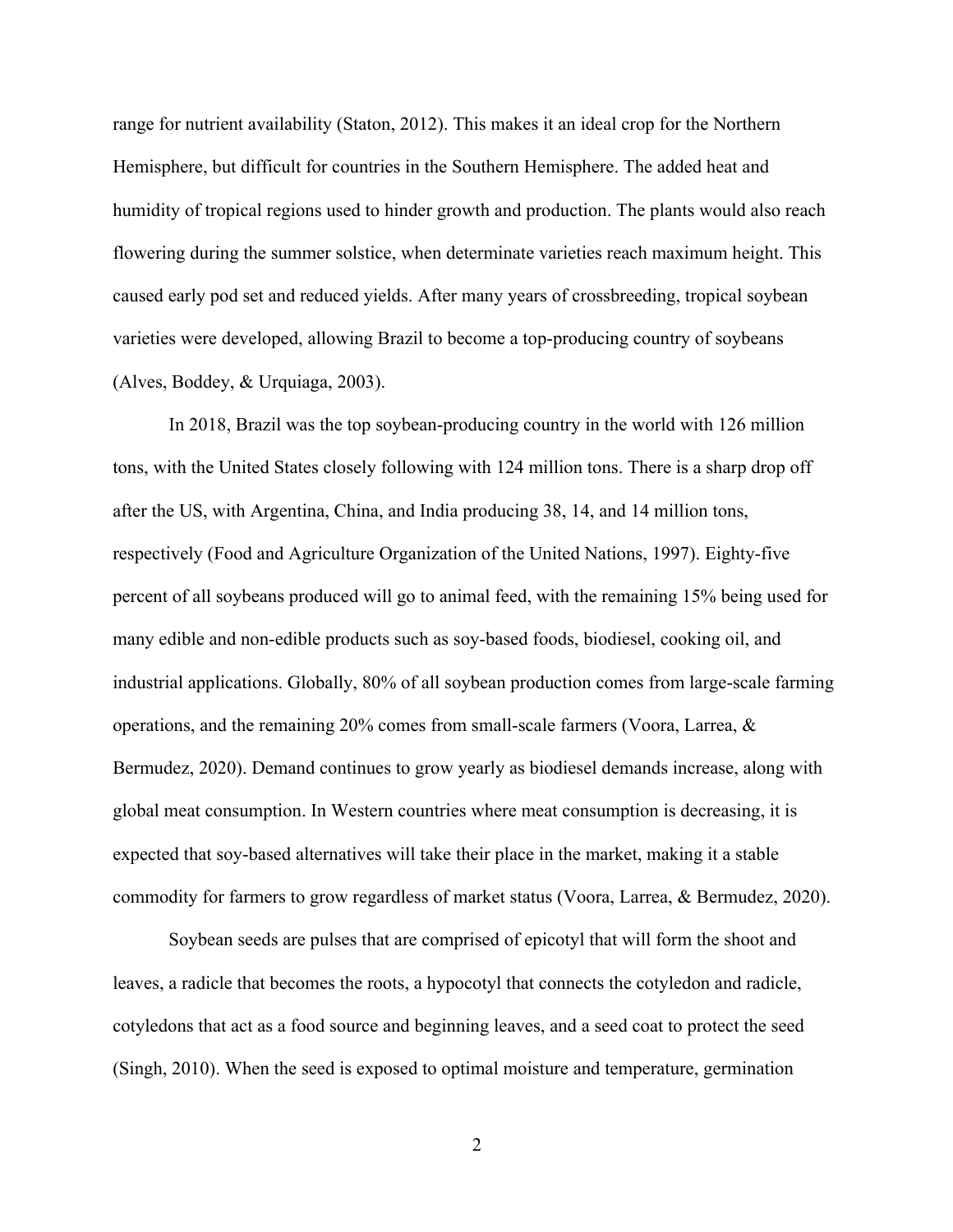begins. The seed will double in size and increase its seed moisture by 50%. Respiration increases, and in ideal temperatures, the radicle emerges in four days. Next, the hypocotyl emerges and the two cotyledons fold out and act as temporary leaves for the plant. Over time, these cotyledons will fall off and the true leaves will take over photosynthesis (Purcell, Salmeron, & Ashlock, 2014). Next, the soybean will produce one set of unifoliate leaves, and all following sets of leaves are grown as trifoliates. When the first trifoliate emerges, the plant is in the V1 (Vegetative 1) stage. The V2 stage is when the second trifoliate emerges, and this system of growth continues until flowering.

Once blooms begin to form on any node of the main stem, the plant is said to be in Reproductive 1 (R1) phase. Reproductive phases also continue numerically, with R2 being full bloom, R3 being beginning pod, R4 being beginning seed, R6 being full seed, R7 being beginning maturity, and R8 being full maturity (Purcell, Salmeron, & Ashlock, 2014). Soybeans are self-pollinating with either white or purple flowers, depending on the variety. Flowering and pod set are short-day photoperiod sensitive and begin flowering when days are shorter than twelve hours (Destro, Carpentieri-Pipolo, Kihl, & Almeida, 2001). Two types of growth patterns exist in soybeans as well: determinate and indeterminate. Determinate plants halt lateral growth once flowering begins, and indeterminate plants continue to grow post-flowering (Bernard, 1972). In this way, yield, growth pattern, and time to flowering are directly intertwined.

Another particularly intriguing characteristic of soybeans is their ability to fix nitrogen from the soil. Nitrogen is abundant in the soil in a form unusable to most crops, and therefore fertilizers must be applied. Soybeans, like many other legumes, have nodules on the roots that can convert soil nitrogen into a usable form. This happens through a symbiotic relationship between the soybean plant and *Bradyrhiyzobium japonicum*, a type of rhizobacteria (Miransari,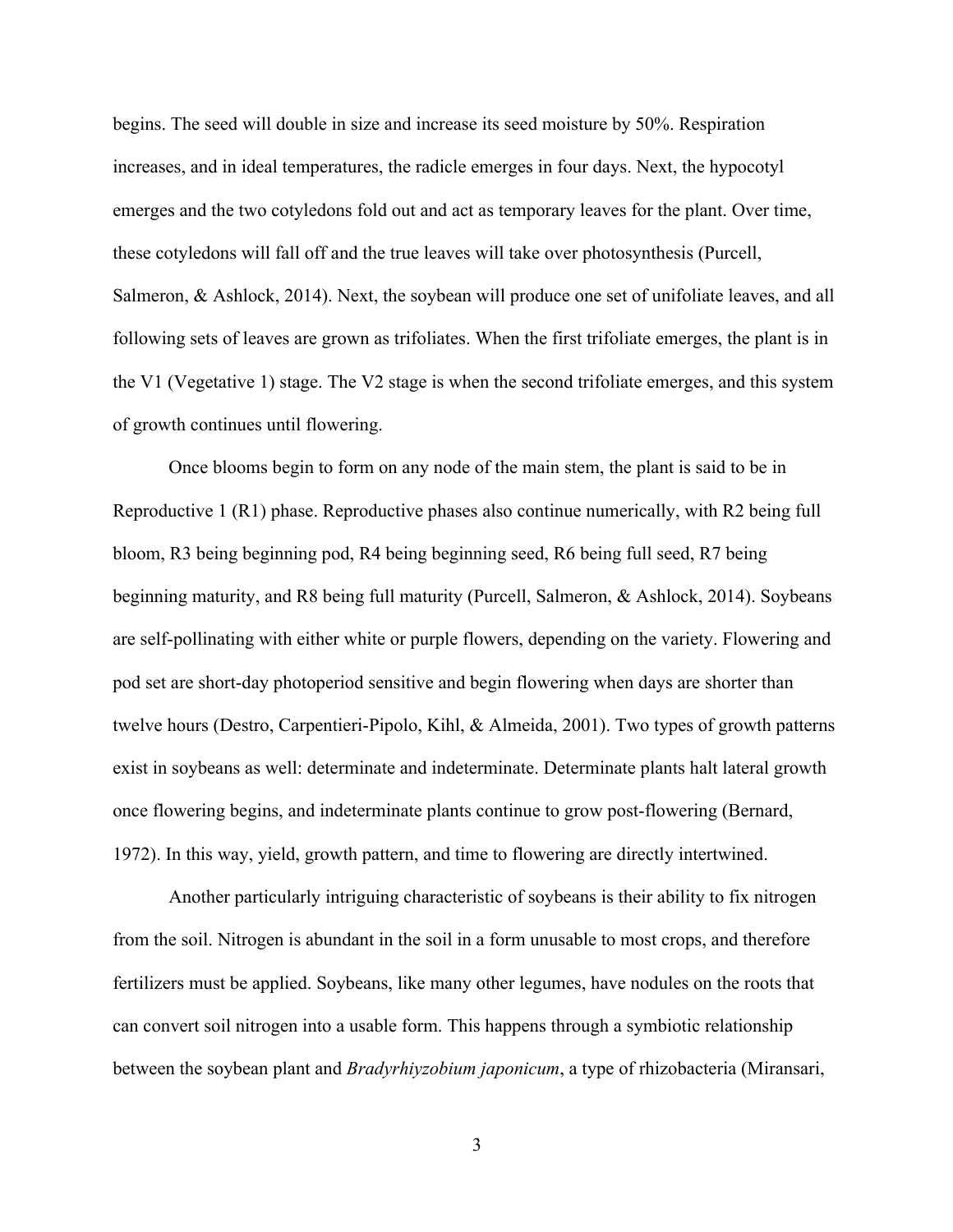2016). Much of the time, soybeans do not need any assistance in this task. However, studies have shown that when *B. japonicum* is added to the environment, soybeans can be even more productive at nitrogen fixing (Elhady, Hallman, & Huer, 2020). After soybeans have been removed from a field, nitrogen in its usable form is left behind, making soybean an ideal crop to be grown in rotation with corn. Corn is infamous for using drastic amounts of nitrogen during growth, and applications of nitrogen can become costly. When planted in a field after soybeans, this cost can be reduced significantly (Laur, Porter, & Oplinger, 1997).

#### *B. Diseases of Soybeans*

Pathogens effecting soybeans come in various forms. Fungi, bacteria, viruses, and nematodes all use soybeans as their host, causing damage to the plant and farmers' yield. Hundreds of thousands of bushels of soybeans are lost to soybean diseases yearly, though farmers tend to underestimate how much they are losing to disease (Allen et al., 2017). Instead, producers tend to view weeds as the top stealer of yield, likely because diseases can commonly be an invisible enemy (Aref & Pike, 1998).

Fungal organisms can attack soybean plants in many ways. They can attack as soilborne pathogens, root diseases, stem diseases, or foliar diseases (Boerma & Specht, 2004). There are also various classifications of fungal diseases based on spore type: ascomycetes, basidiomycetes, deuteromycetes, oomycetes, and zygomycetes being the most common (Cooper, 2007). Fungal diseases are the most common type of diseases in plants, with sudden death syndrome, frogeye leaf spot, and charcoal rot being the most destructive on soybean in 2014 (Allen et al., 2017). Fungal life cycles are complex, and they can reproduce sexually or asexually depending on the type of disease and where it is in its life cycle. Plant-pathogenic fungi usually enter through an open wound in the plant, or they bore through the cuticle of the plant by utilizing a specialized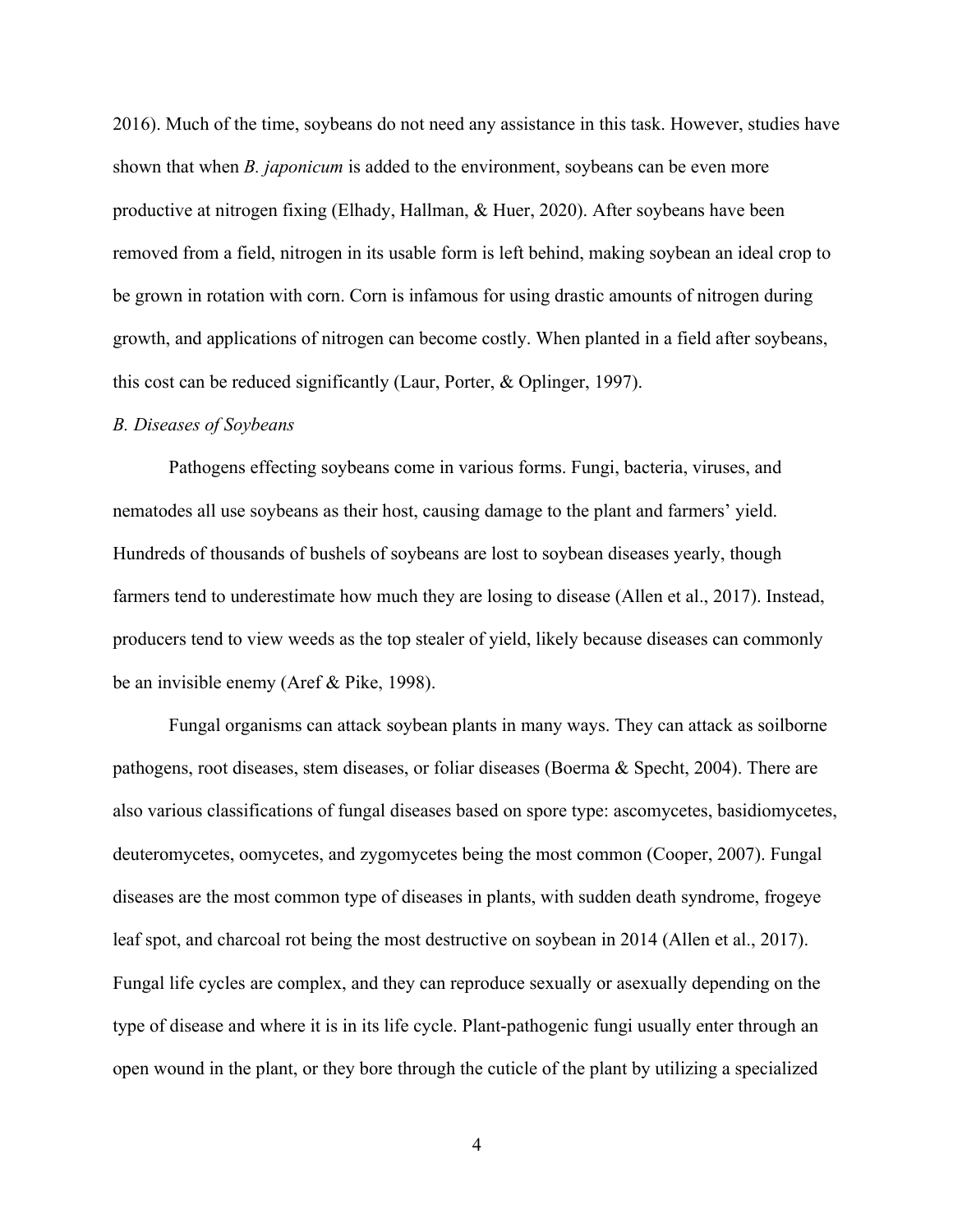structure called an appressorium at the end of a germ tube. As turgor pressure builds along the appressoria, an infection peg is used to breach plant cells and infect the plant (Carrls, Little,  $\&$ Stiles, 2012). Cultural control of fungal pathogens is largely dependent on what type of disease it is and its life cycle. Chemical control exists for many economically important species, as well as genetically modified soybean varieties as a method of host resistance (Boerma & Specht, 2004).

Bacteria are less common sources of disease, but nonetheless important. Bacterial blight (*Pseudomonas syringae* pv*. glycinea)*is the most common bacterial disease, followed by bacterial pustule and bacterial wilt (*Ralsonia solanacearum*) (Boerma & Specht, 2004). Bacterial diseases do not normally devastate crops and fields, though bacterial wilt has done considerable damage in the Ukraine (Hartman et al., 1999). Like fungi, most bacteria enter through a wound on the plant. Bacterial cells can also travel on wind-driven rain, allowing the pathogen to spread for miles. Bacterial diseases can overwinter on seed, weed residue, and crop residue. For this reason, cultural control generally includes removal of prior crop residues, weed management, and the use of clean seed (Boerma & Specht, 2004). Crop rotation can also be used as a cultural method by planting non-hosts between hosts so that cells cannot survive in the field for a year. Very few genetically resistant soybean lines have been implemented for bacterial diseases (Boerma & Specht, 2004).

Viral pathogens are generally carried on vectors such as aphids. Viruses most typically show early symptoms on the leaves as a mosaic, mottle, or chlorosis. However, they can also show symptoms on stems, pods, and seeds (Boerma & Specht, 2004). There are fifteen viruses that commonly effect soybeans in the US, with the most common genera being *Potyvirus*, *Comovirus*, and *Nepovirus*. Identifying viral infections can be quite challenging. Sometimes they can be identified based on symptomology, but many times serological methods like enzyme-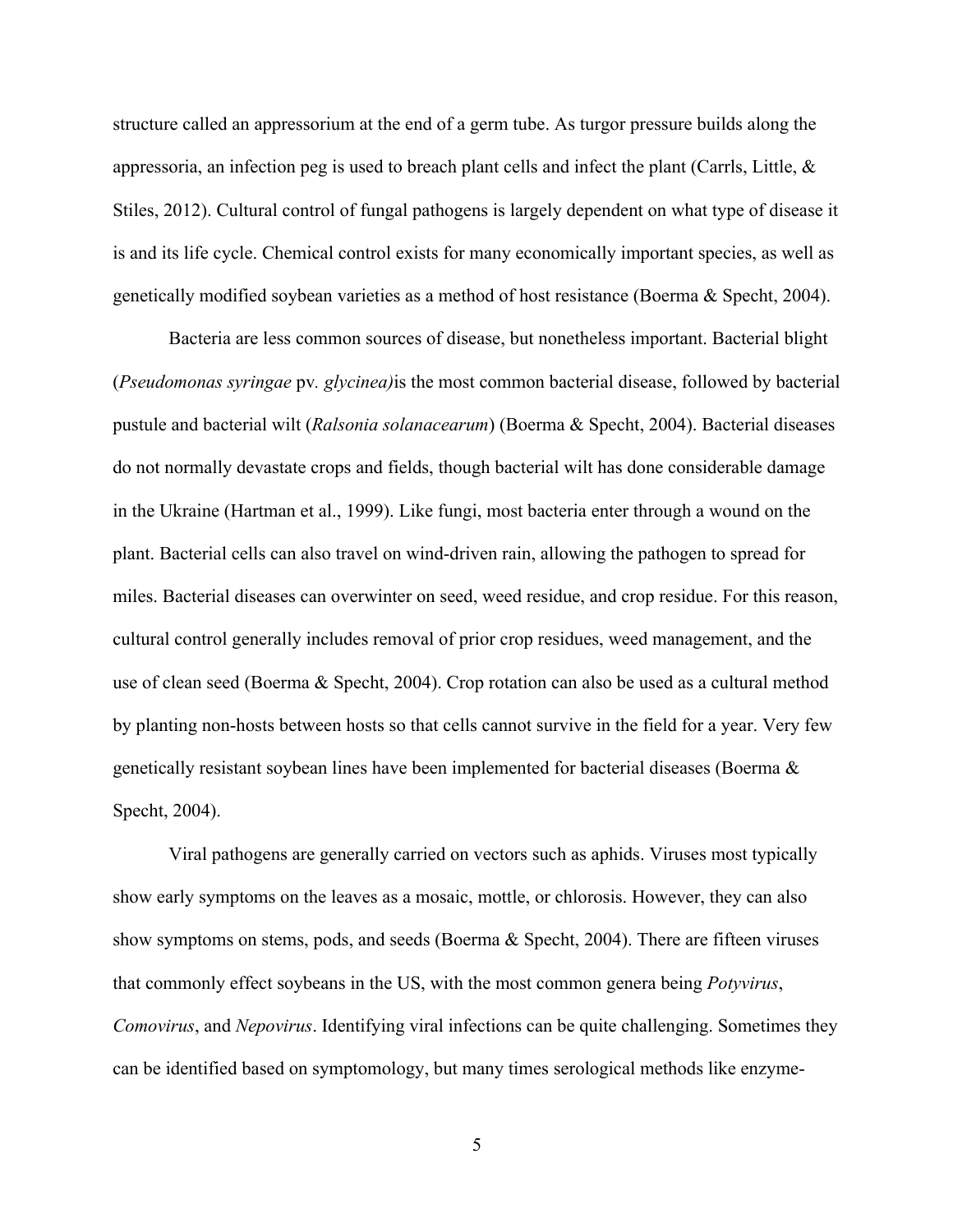linked immunosorbent assays (ELISA) tests must be conducted. Other times polymerase chain reaction (PCR) tests or genotyping must be done to conclusively determine which virus has infected a field (Boerma & Specht, 2014). So far, viruses have not caused severe economic impact in the United States, so cultural methods to reduce insect vectors have been historically sufficient. However, there is continuing research being conducted to find genes of resistance to implement host resistance (Hill & Whitham, 2014).

Nematodes are one of the most economically important types of soybean pest, following fungi. The major pathogenic nematode in the world is soybean cyst nematode (*Heterodera glycines*). Others include lance nematodes, root-lesion nematodes, and reniform nematode, but their economic importance is paled in comparison to *H. glycines* (Boerma & Specht, 2014). Cyst nematode was the most damaging plant pathogen, and cost farmers of the most yield in the 2010- 2014 growing seasons (Allen et al., 2017). Adult female cyst nematodes burrow into soybean roots where she is fertilized by a male and remains until her death. It is at this point that she is a cyst, which can be seen on the root surface with the naked eye. As juveniles hatch, they break through the body of the deceased mother, and the cycle continues. The entire life cycle can happen in as little as four weeks (Atibalentja, Jakstys, & Noel, 2004). The major cultural method available for cyst nematode has been non-host rotation, but this alone is not effective enough due to this species' ability to lie dormant for years on end (Niblack, 2007). Genetic resistance is implemented widely with the utilization of the *rhg1-b* allele, and work continues to stack resistance genes (Cook et al., 2012).

# *C. Frogeye Leaf Spot*

Frogeye leaf spot of soybeans (FLS) is caused by a fungal pathogen known as *Cercospora sojina.* It is signified by lesions that start out small, gray, and water-soaked. As the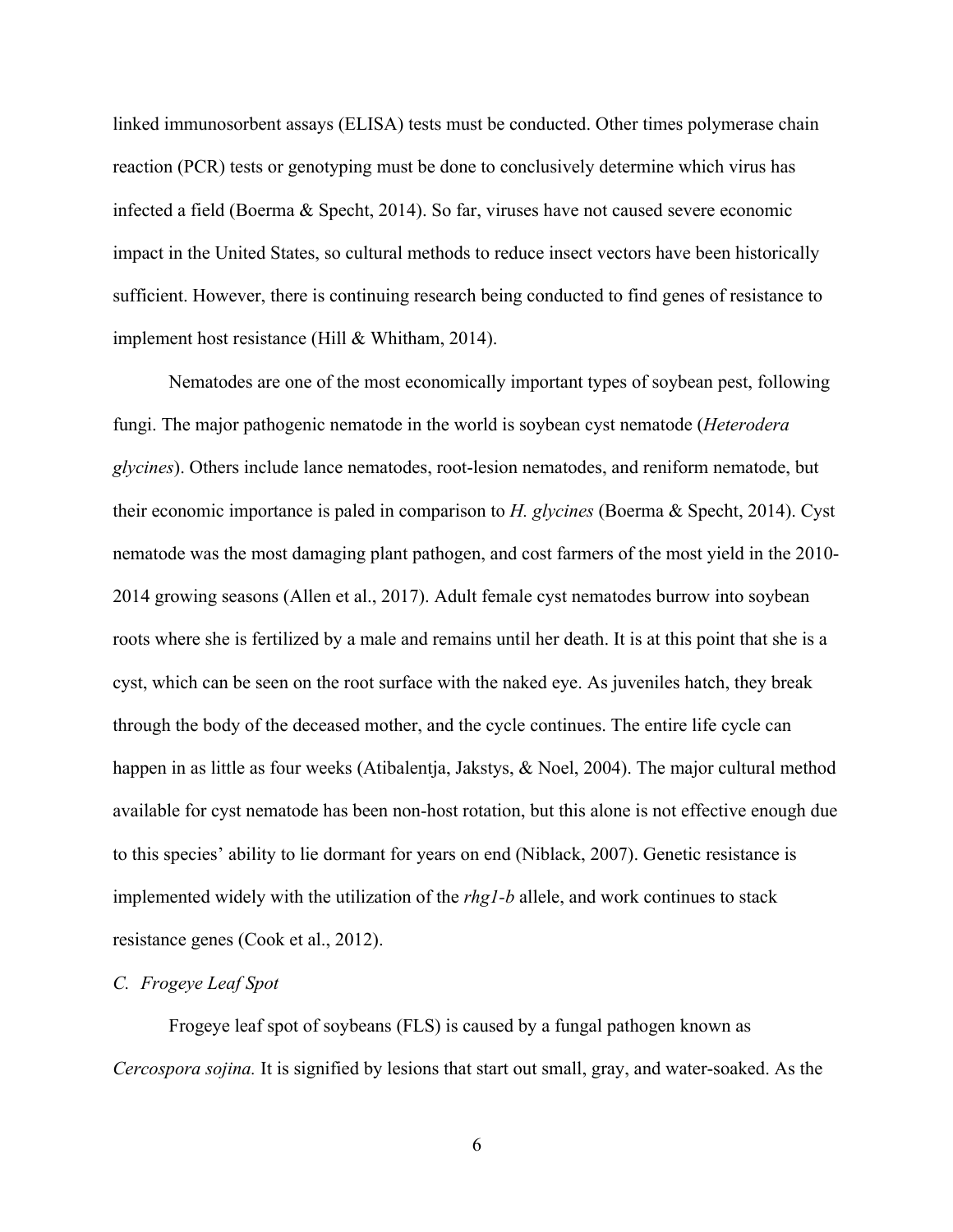fungus spreads, these lesions can coalesce and gain a dark red-brown border. When infection has been present for some time, conidiophores can be detected with the bare eye in the center of the lesion (Lin & Kelly, 2018). While FLS is generally a foliar disease, it can spread to stems, pods, and seeds in the late growing season. This loss of photosynthetic tissue reduces the productivity of the plant, and can cause the plant to wither and fall prematurely in severe infections (Lin & Kelly, 2018).

The first case of FLS was reported in the United States in 1924 (Boerma & Specht, 2004). Historically, this disease was most prevalent in the southern United states, but it has spread north in recent years, with reported cases as far north as Wisconsin (Mengistu, Kurtzweil, & Grau, 2007). In the southern United States, Frogeye Leaf spot was listed as one of the top five most destructive soybean diseases during the 2012-2014 growing seasons (Allen et al., 2017). In highly infected fields, yield losses have been estimated as high as 60% (Mengistu, Kurtzewil, & Grau, 2007). As northern states have warmer weather, it is expected that northern states will have higher incidence and yield loss from this disease.

Historically, there were five well-understood races of *C. sojina,* races 1-5. It was well understood that there were likely many more races that had not been characterized, with an acceptance that there were likely at least twelve races in the U.S. Brazil reported 22 races, and China reported 14 races when trying to characterize genetic variability (Boerma & Specht, 2004). In 2007, eleven new race designations were proposed. These races are known as race 5- 15, and are the currently accepted race designations (Mian, Missaoui, & Walker, 2007).

*C. sojina* has a life cycle that is repeated throughout a growing season. In this way, the more fungal spores present in the primary inoculum greatly determines how severe an infection will be. *C. sojina* thrives in high humidity (>90%) and the spores spread through rain and dew.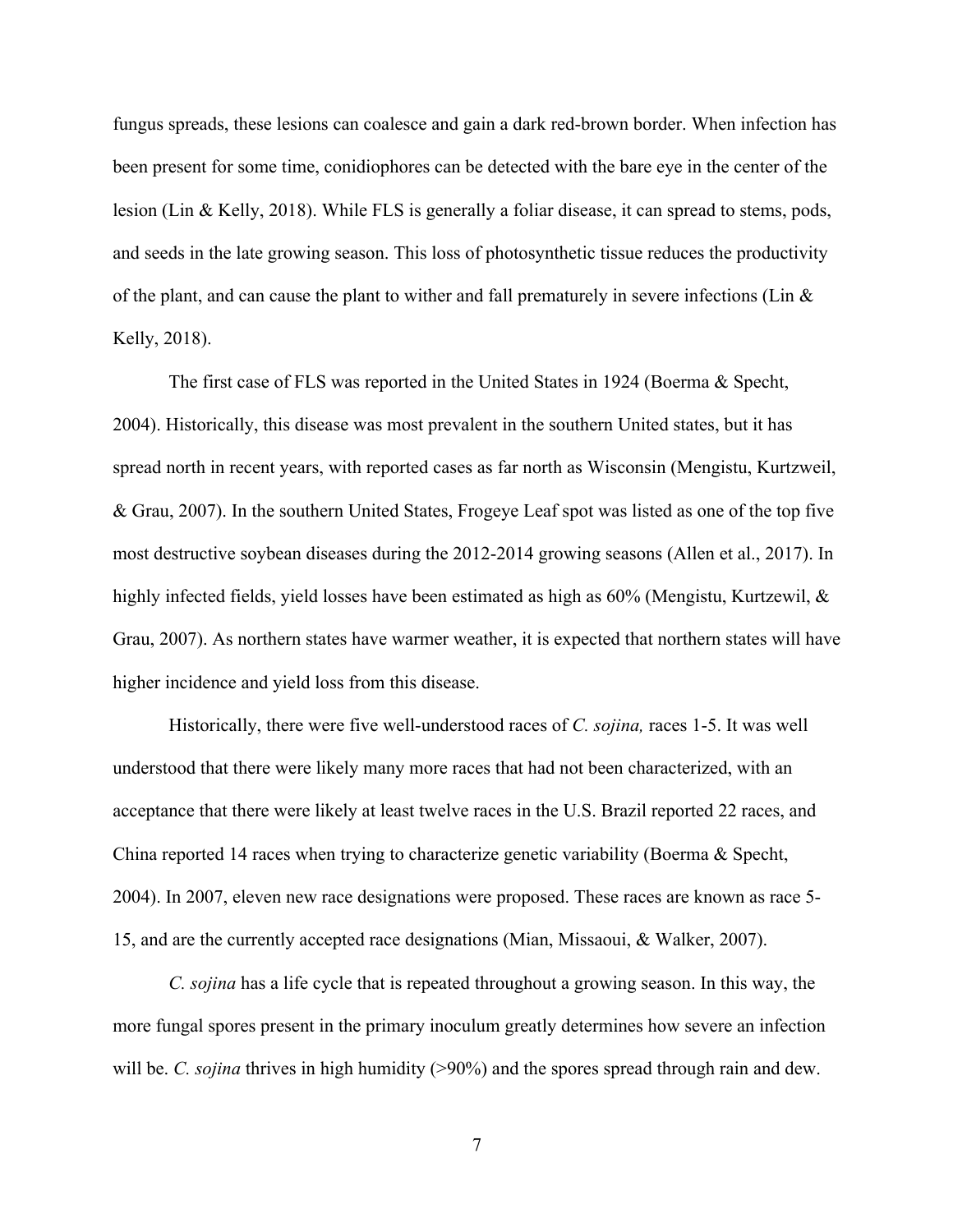After infection, lesions can show on leaves in 7-14 days (Lin & Kelly, 2018). Conidiophores grow on the leaf tissue, and conidia are dispersed to repeat the life cycle. If it is the end of the growing season, the fungus can instead overwinter on leaf tissue and other plant parts. Next growing season, the conidia that overwintered will become the primary inoculum in the next year (Lin & Kelly, 2018).

Cultural control methods include crop rotation to prevent overwintered spores from having a host. Tillage shows minor benefits, but does not greatly reduce inoculum from year to year. Planting inoculum-free seed is also integral to preventing large outbreaks, though it is believed plant residue is the most important source of inoculum (Lin & Kelly, 2018). Quinone outside inhibitor fungicides (FRAC group 11) were historically used to control *C. sojina,* but resistance has been obtained by the pathogen. Resistance had been detected in the southern United States as early as 2010, and had reached as far north as Iowa in 2017 (Zhang et al., 2018).

There are three main genes of resistance that confer resistance: *Rcs1, Rcs2,* and *Rcs3.*  These resistance genes distinguish which races of *C. sojina* they confer resistance to in the original races 1-5. *Rcs1* confers resistance to race 1, *Rcs2* confers resistance to race 2, and *Rcs3* confers resistance to all other known races (Mian et al., 2007). Work is still currently being done to distinguish how these resistance genes transfer to the new race 5-11 system. In 2012, two resistance alleles were identified: *Rcs* (PI 594891) and *Rcs* (594774). It is believed that these two alleles are related to the *Rcs3* gene, but more work is being done to understand the exact relationship (Pham et al., 2015).

# *D. Plant Breeding*

The science of plant breeding is defined as the improvement of plant genetics through crossing plants that have desired traits and selecting progeny plants with improved combinations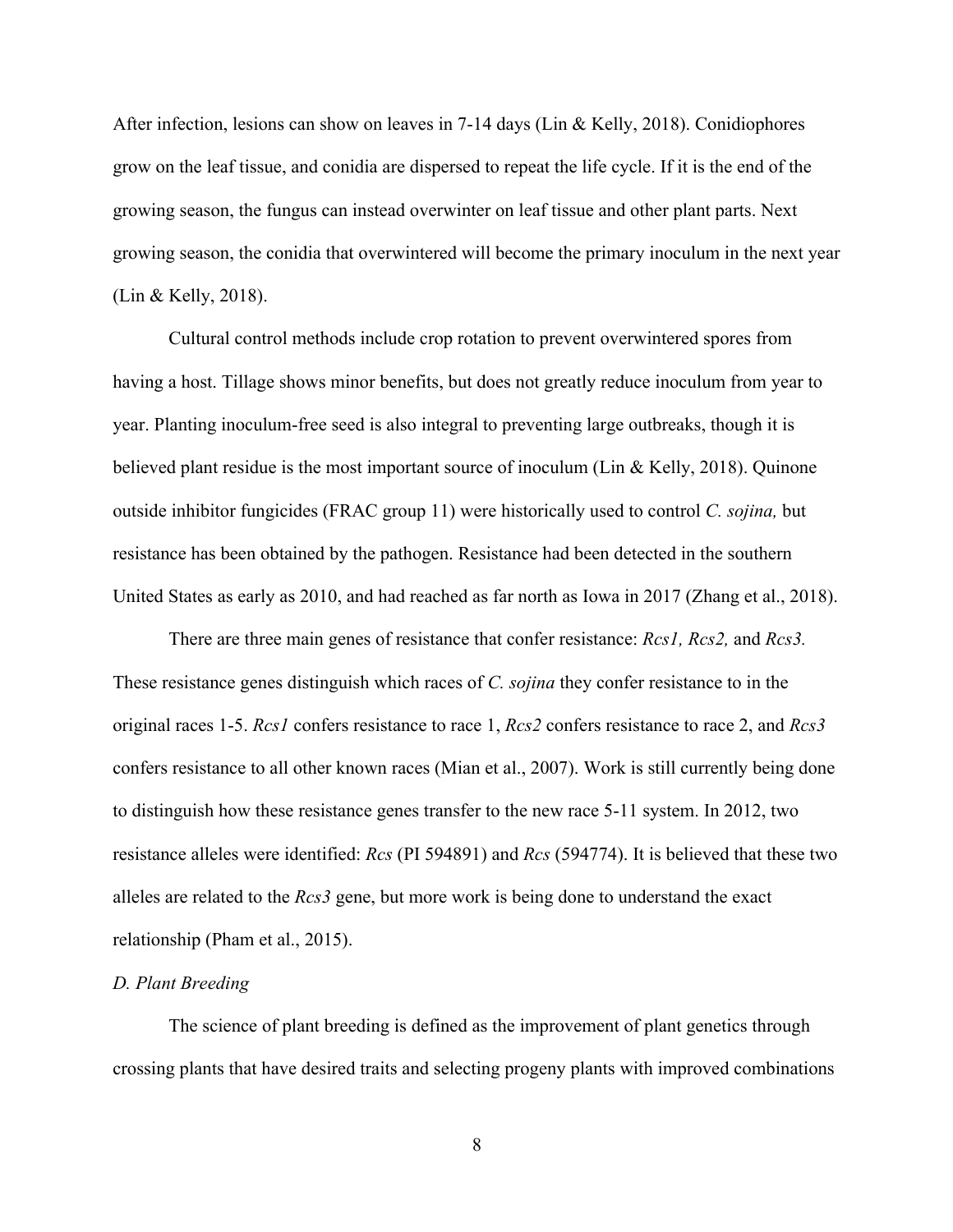of traits (Chahal & Gosal, 2002). It is a science of targeted evolution that also requires an understanding of how plants interact with their environment. The genotype for a trait interacts with its environment to create a phenotype that is either desired or undesirable (Chahal & Gosal, 2002). Much of plant breeding today focuses on adapting plants to biotic or abiotic stresses. Biotic stresses include diseases, insects, and weed pressure. Abiotic stressors can be drought, flooding, poor soil conditions, and other climate or nutrient related stressors. Creating plants that can tolerate all of these stresses allow for farmers to produce crops in a stable manner every year, regardless of what challenges the growing season provides (Chahal & Gosal, 2002).

Traditional methods of plant breeding include sexual hybridization, wide crossing, tissue culture, and mutagenesis (Chahal & Gosal, 2002). Sexual hybridization is the crossing of two plants either in nature, or selectively by breeders to create progeny. It is generally imprecise, and is the most traditional breeding method (Negrutiu et al., 1989). The most popular hybridization methods are single crossing with two parents, three way crosses with three parents over two generations, four way crosses with four parents over two generations, and complex crosses with greater than four parents (Cahal & Gosal, 2002). Wide crossing uses genetic material from outside of that particular species to add genetic variation. This can be done with historic versions of modern crops, and alters the genome in ways traditional crossing cannot (Yang et al., 2020). Tissue culture is a process of maintaining plant cells and tissues in a lab for the purpose of creating new plants from functional cells (Cahal & Gosal, 2002). Mutagenesis is the process of using chemicals known as 'mutagenic compounds' that can alter the genome in a targeted way either through radiation or chemical reactions to create an intended change (Ling & Robinson, 1997). From here, seeds can be grown in the greenhouse or field to examine which plants have desired characteristics.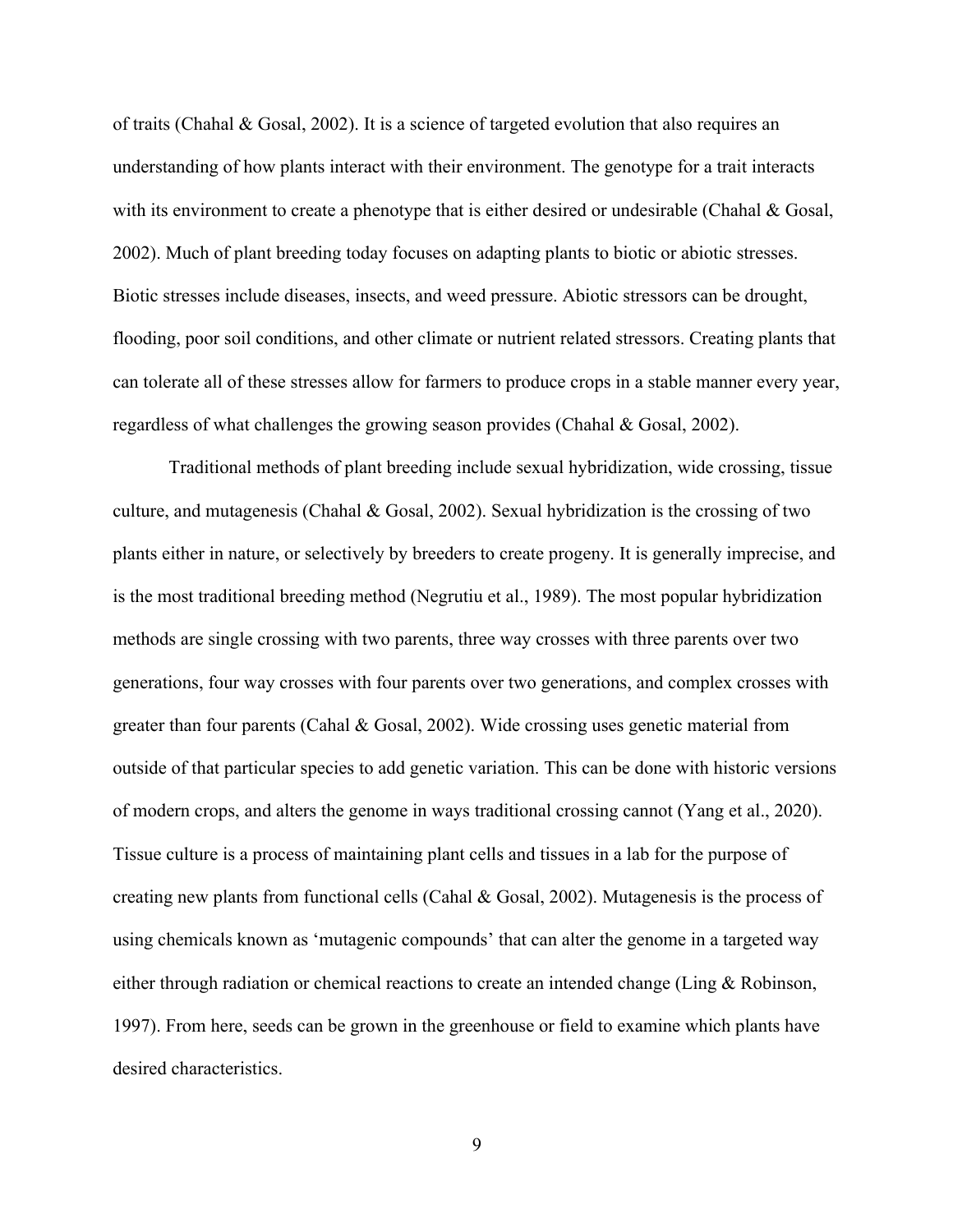A more modern approach to plant breeding is the use of marker-assisted selection (MAS). Molecular markers are a gene with known functions and locations that can be used to study the genes around it and the inheritance of that gene. These markers can be either DNA markers, or protein markers (Cahal & Gosal, 2002). There are different types of markers, with varying levels of precision. From least to most precise, the most common markers used are allozymes, random amplified polymorphic DNA (RAPD), amplified fragment length polymorphisms (AFLPs), multi-locus fingerprints (RFLPs), microsatellites (SSRs), and single nucleotide polymorphisms (SNPs) (Cahal & Gosal, 2002). Allozymes are a protein electrophoresis-based marker, and are the least precise method. These proteins are detected using electrophoresis, and signify differences among alleles (Krause & Brand, 2016). RAPDs are a marker that was developed by amplifying random sequences of markers through random primers. It is quick and easy, but it is not easily reproduced (Cahal & Gosal, 2002). AFLPs use the cleavage of two DNA fragments with enzymes to amplify subsets of the DNA. This polymerase chain reaction (PCR) product is then is separated on an acrylamide gel and combinations of links are readily available to analyze the results. It is by far the most complicated method with only moderate sensitivity (Cahal  $\&$ Gosal, 2002). RFLPs use a restriction enzyme to recognize variation in a DNA sequence. Gel electrophoresis is used to visualize the RFLPs, and the bands shown on the gel indicate nucleic acids present (National Human Genome Research Institute, 2020). SSR satellites are used by amplifying specific known sequences in the genome to view it on a gel configuration. It is very precise, but can be expensive (Cahal & Gosal, 2002). Finally, SNPs use differences of a single base pair as markers. Any two individuals that are unrelated usually have one base pair difference every 1,000 base pairs, with no effect on cell function. This makes it an incredibly sensitive marker (Cahal & Gosal, 2002). SNP markers are now considered to be the gold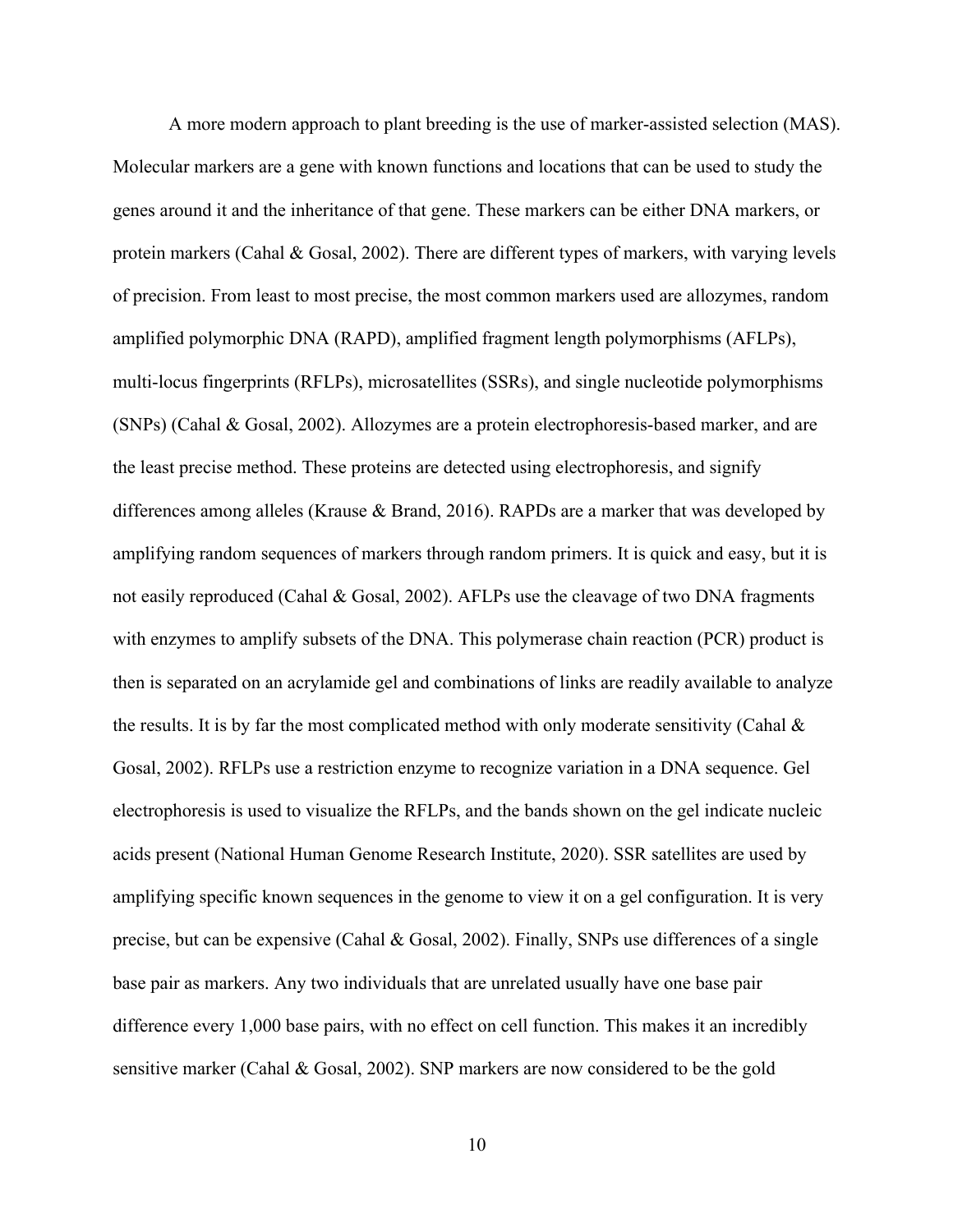standard of MAS for its sensitivity, relative cheapness, and ease of use (Mammadov, Aggarwal, Buyyarapu, & Kumpatla 2012).

Quantitative trait loci (QTL) are defined as a portion of a chromosome that can be identified by a molecular marker and has a significant effect on a quantitative trait. The use of QTL related to a desired trait is much cheaper, faster, and more efficient than large phenotypic assays. Any marker type can be related to a QTL, and using lab techniques to identify what traits a seed holds before planting it can speed up the breeding timeline of a given project. The use of QTL removes many random errors and can be coupled with field and greenhouse assays to quickly produce high-performing lines quickly and efficiently (Yin, Stam, Kropff, & Schapendonk, 2003).

Recombinant inbred lines (RILs) are another powerful tool plant breeders have in modern genetic mapping. RIL populations are created by crossing two parents to create an  $F_1$  generation with half of the genome from each parent. These progeny are then self-pollinated for five or more generations to reach a stable genome (Broman 2005). This creates a population with mixed genetics of both parents. A normal distribution should occur at any given QTL, and extremes on either end of the distribution can lead researchers to new discoveries. Coupled with QTL and SNP methods, RILs are an effective way for plant breeders to reach their research goals (Broman 2005).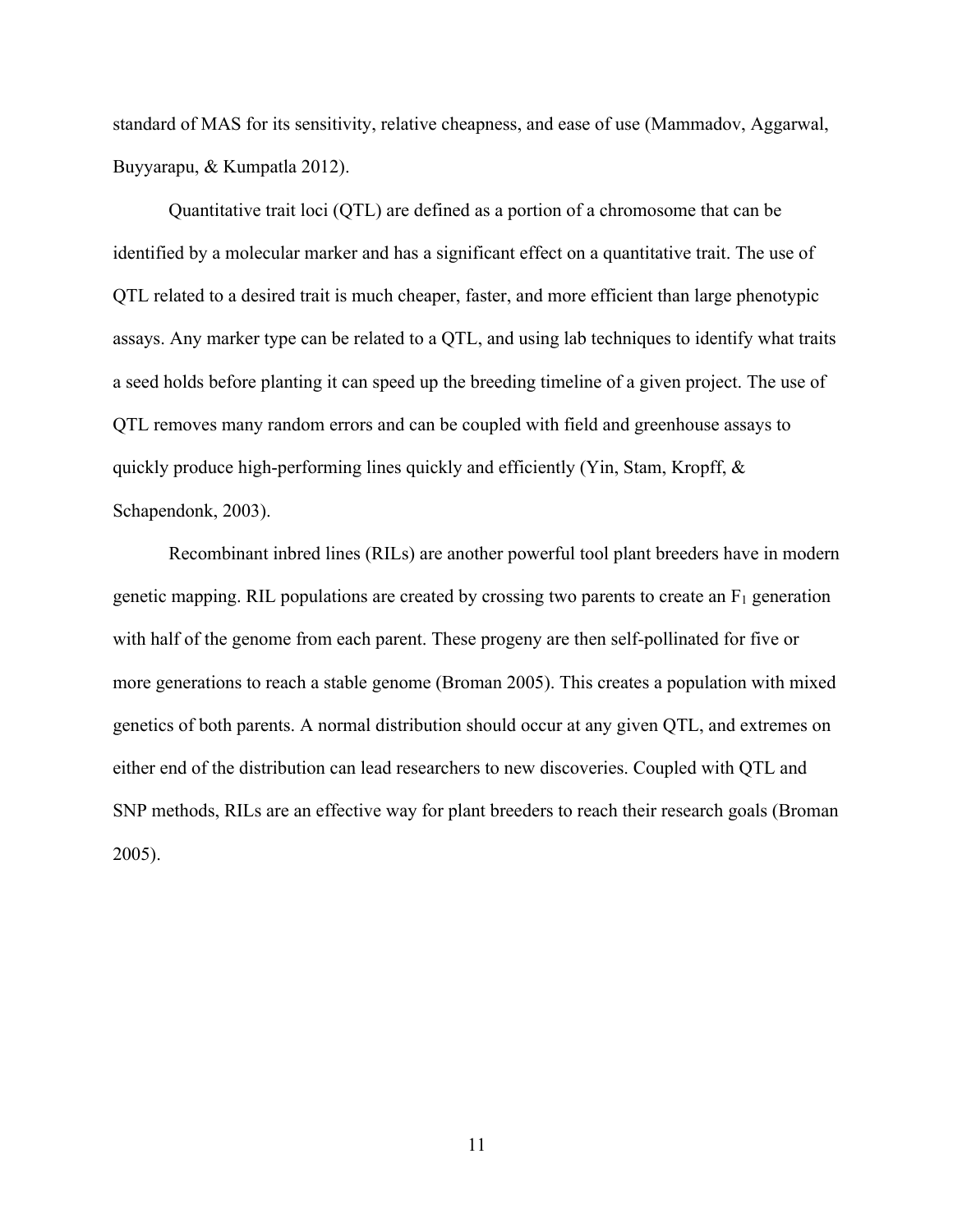#### CHAPTER 2

# PINPOINTING FLS RESISTANCE IN TWO SOYBEAN POPULATIONS BY UTILIZING QTL

'Essex' × 'Forrest' data has been published in "QTL mapping for resistance to *Cercospora* 

*sojina* in 'Essex' × 'Forrest' soybean (*Glycine max* L.) lines". *Journal of Plant Breeding and* 

*Crop Science 13*(1): 14-22.

# ABSTRACT

Frogeye leaf spot (FLS), caused by *Cercospora sojina* Hara, is observed as red-brown lesions on leaves that can coalesce and decrease the photosynthetic ability of soybeans. The average yield loss due to Frogeye Leaf Spot is estimated at approximately 40% in established fields, whereas 100% incidence was previously recorded. Quinone outside inhibitor fungicides were considered an effective control method, but the pathogen quickly evolved an ability to thrive post-application. This trait quickly spread across North America. Therefore, genetic host resistance is likely the most effective method to prevent the disease. To achieve this goal, we aimed to screen 91 recombinant inbred lines (RILs) of 'Essex'  $\times$  'Forrest' and 190 RILS of 'Forrest'  $\times$  'Williams' under greenhouse conditions for FLS resistance and used single nucleotide polymorphism (SNP) markers to identify associated quantitative trait loci (QTL). Three QTL were mapped in this study. In 'Essex'  $\times$  'Forrest', one QTL was reported on Chr. 13, and in 'Forrest'  $\times$  'Williams 82' two QTL were reported on Chr. 6 and Chr. 11. Overall, this study will help to better understand the underlying mechanisms of soybean resistance to *C. sojina* Hara as well as to develop soybean varieties with resistance to FLS using marker assisted selection.

*Keywords: Cercospora sojina* Hara, quantitative trait loci, Frogeye Leaf Spot, Essex × Forrest, Forrest  $\times$  Williams 82, disease resistance, genotypic and phenotypic traits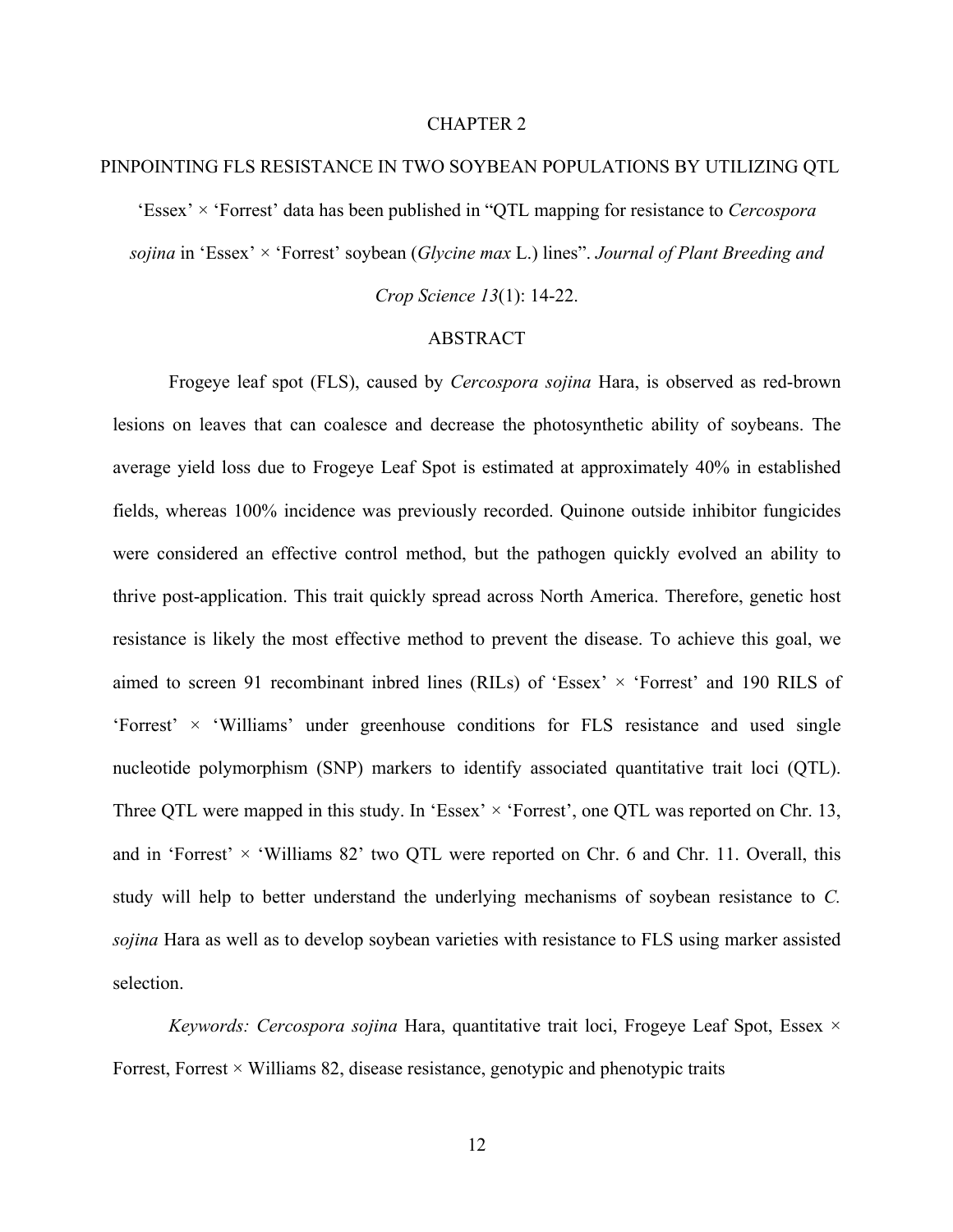### **INTRODUCTION**

Frogeye leaf spot (FLS), caused by the pathogen *Cercospora sojina* Hara, is a foliar disease indicated by water-soaked lesions on the leaves of soybeans. The lesions begin as small brown spots and develop a dark, red-brown border, whereas in severe cases, they can also form on the stems, pods, and seeds. When lesions appear on seeds, the fungus spreads to new seedlings the following year (Malvick, 2018). Yearly soybean losses to FLS in the United States have been measured at 106.3 thousand metric tons, with the most losses in the southern states (Wrather et al., 2001). In heavily infected fields, FLS can reduce soybean yield by 40% in conducive environmental conditions (Byamukama et al., 2019). Together, these characteristics create a cycle of reduced yield and reduced profits for infected fields.

The first verified case of FLS in the United States of America was recorded in 1925 (Lehman, 1928). The disease was particularly problematic in the southern states for many years, with cases first recorded in the Midwest in the late 1940s (Philips and Boerma, 1981). For many years, chemical control, mostly using uinone outside inhibitor (QoI) fungicides (also known as FRAC Group 11), was the most effective method for disease management. FLS resistance to QoI inhibitors was detected in North America by 2010 (Zhang, 2012), making genetic host resistance to FLS more crucial to high-yielding soybean production.

Single nucleotide polymorphisms (SNPs) for disease resistance in soybean are usually centralized on chromosomes (Chr.) 7, 13, and 18. Chr. 13, in particular, is known to be a rich area of disease resistance, as it harbors the resistance gene rich Satt114 marker and the *Rsp8* gene. This area is associated with resistance to two races of *Phytophthora sojae*, the causal agent of Phytophthora root rot. (Gordon et al., 2006). Satt114 is also commonly used as a flag marker for other disease resistance studies (Pham et al., 2015). However, resistance genes are not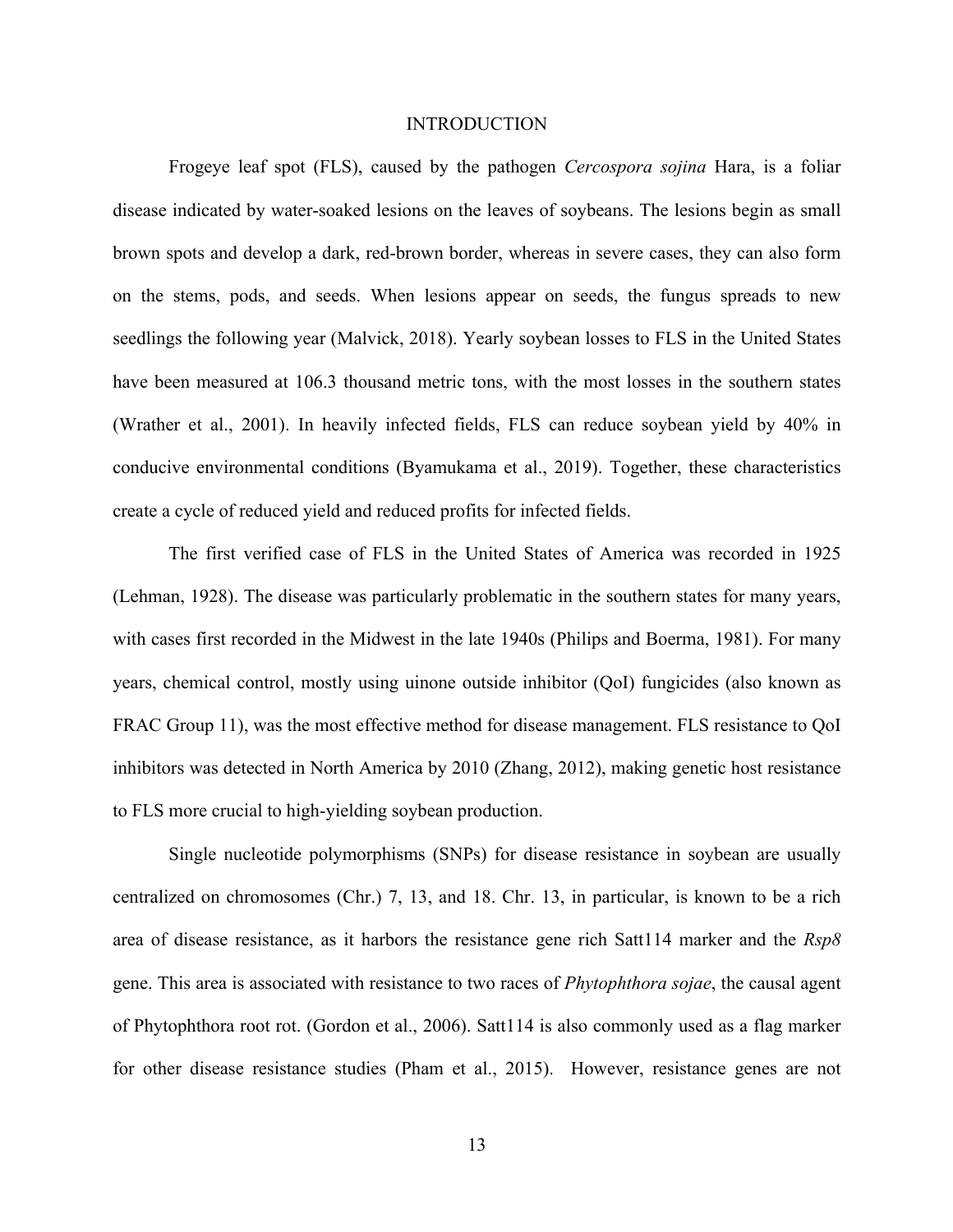restricted to these areas and can be scattered across the genome. For example, SNPs that are significant to Soybean cyst nematode resistance can be found on Chr 3, 4, 7, 9, 10, 11, 13, 14, 15, 18, 19, and 20 (Chang et al., 2016).

Currently, there are 12 known races of *C. sojina* Hara and three main genes conferring resistance. These genes are *Rcs1*, which codes for resistance to race 1; *Rcs2*, which provides resistance to race 2; and *Rcs3*, which confers resistance to all other known races of *C. sojina* Hara (Mian et al., 2007). In 2012, two additional dominant resistance alleles were identified as *Rcs* (PI 594891) and *Rcs* (PI 594774) (Pham et al., 2015). More research is needed in this area to understand specific QTL that are associated with each resistance gene to make their implementation more feasible for breeders. New race designations were also implemented in 2007, with the new races being races 5-11. Work is still being done to associate the known resistance genes with the new race designations (Mian et al., 2007).

The 'Essex'  $\times$  'Forrest' (E  $\times$  F) cross was made at Southern Illinois University Carbondale to be a mapping population for a variety of traits (Lightfoot et al., 2005). Essex was chosen for its partial resistance to FLS, whereas Forrest for its partial susceptibility (Sharma and Lightfoot, 2017). Forrest has been extensively studied and mapped alongside 'Williams 82', making it an ideal candidate line for QTL identification. Essex and Forrest share a common germplasm heritage that accounts for 25% of their genomes. (Lightfoot, 2008). From the initial cross, approximately 4,500  $F_2$  plants were advanced to  $F_5$  using single-pod descent. After harvest, 150 F<sub>5</sub> plants were randomly selected and planted into progeny rows. Of these, 100 recombinant inbred lines (RILs) were kept for various phenotypic assays. In total, 94 RILs were used to construct a mapping population for quantitative trait loci (QTL) discovery and also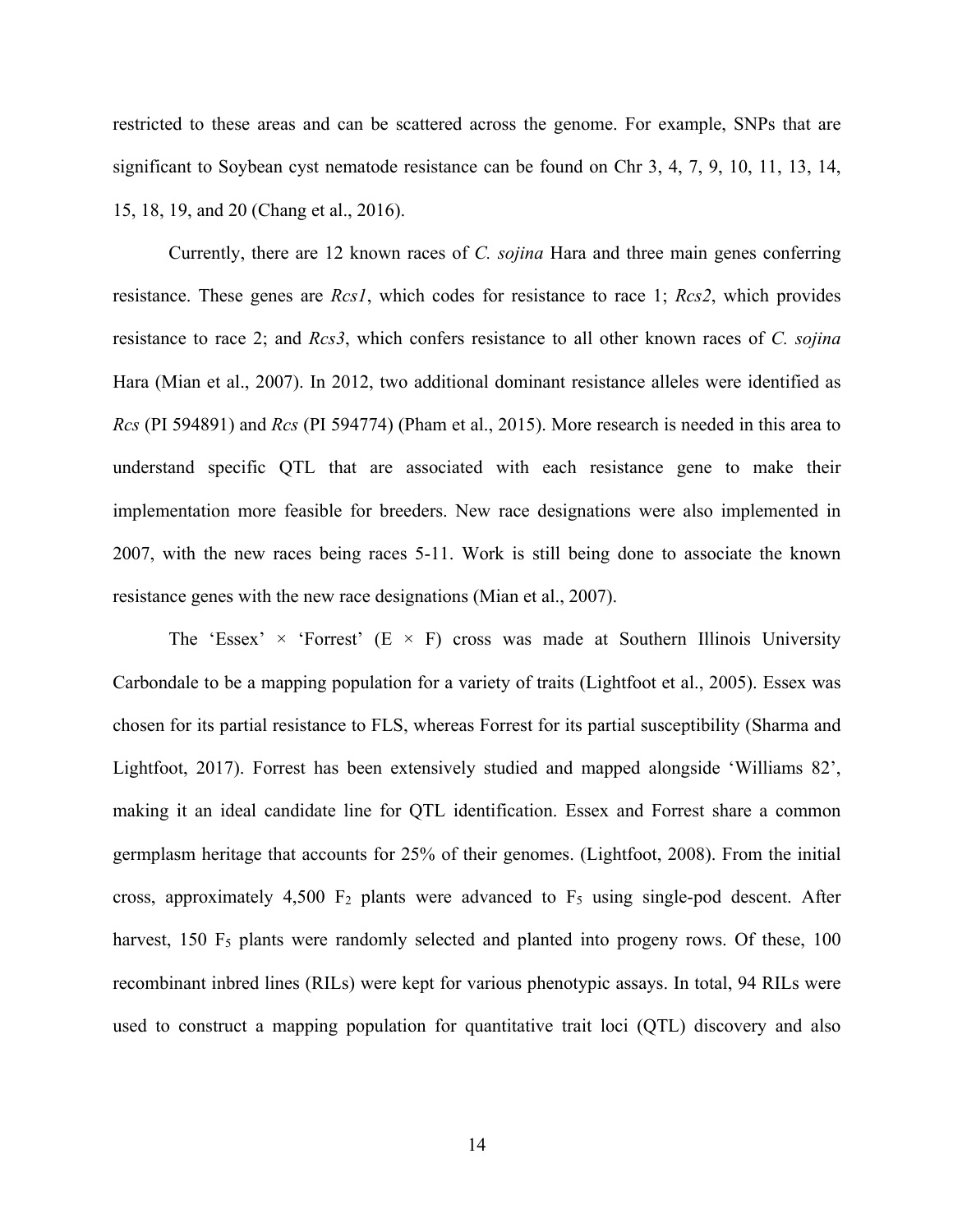released for research purposes (Lightfoot et al., 2005). The plant material used in this study consisted of 91 F5:8 selected RILs.

The 'Forrest  $\times$  Williams 82' population was created by crossing 'Forrest'  $\times$  'Williams 82' to create F1 seeds. This generation was advanced to  $F_2$ , and each  $F_2$  plant was advanced to  $F_7$  by the single seed descent (SSD) method. In the  $F_8$  generation, the  $F_{2:7}$  seeds were bulked in 1m rows to create  $1,025$  F<sub>2:7</sub> recombinant inbred lines (RILs) to be used for genetic mapping (Wu et al., 2011). Of these lines, 190 were used and maintained at Southern Illinois University for this study.

Markers closely linked to QTL can be used to screen hundreds of lines at once for the genes of interest. For the purpose of developing resistant cultivars, the use of marker assisted selection is an efficient and accurate way to identify resistant lines as opposed to large phenotypic surveys (Yousef and Juvik, 2001). Phenotypic assays require more labor, take longer to complete, and are less precise compared to genotypic methods. Two major QTL for FLS resistance were detected in the E × F population for *C. sojina* Hara race 2 on Chr. 6 near Satt319 and on Chr. 8 near Satt632 as well as 13 minor QTL across various chromosomes (Sharma and Lightfoot, 2017). However, this study used simple sequence repeat (SSR) to find regions of interest. The use of SNP markers are more precise than SSR and are the preferred method in genetic diversity studies (Singh et al., 2013). For this reason, SNP were used in this study. Having a precise location in the genome for FLS resistance allows for simpler implementation in commercial lines.

The objectives of this study were to analyze the phenotypic variation of FLS resistance in E×F in a greenhouse setting, create a genetic linkage map for the population, and identify candidate QTL that code for resistance to *C. sojina* Hara race 15 using SNPs.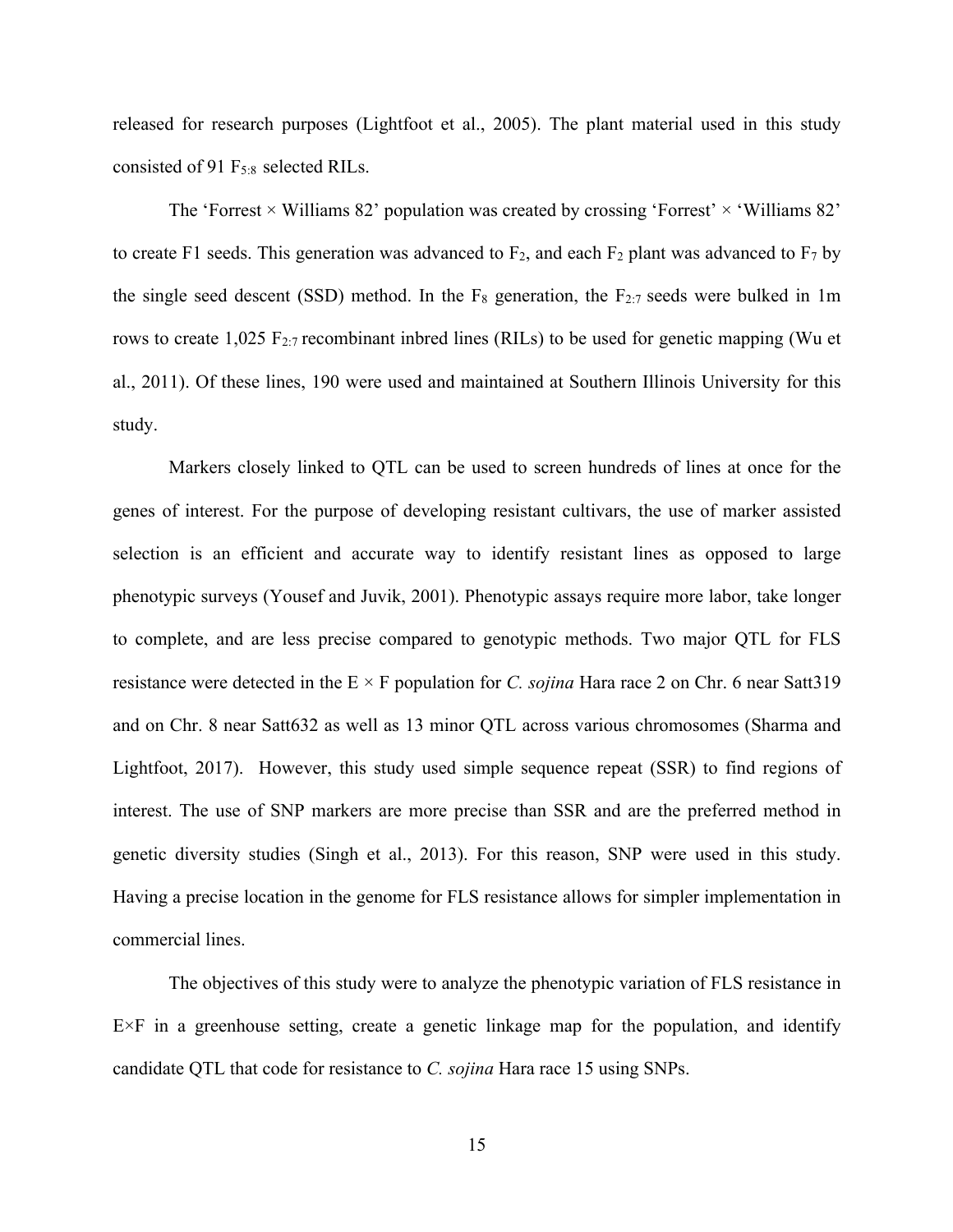# MATERIALS AND METHODS

# *A. Greenhouse Assay*

Greenhouse assays were conducted by planting one population and their parental lines in six-inch plastic nursery pots filled with Berger BM1 growing medium. Soybean plants were grown in open benches with no supplemental lighting and were allowed to experience ambient conditions. Plants were watered according to environmental needs, generally twice a week, with tap water. No fertilization was used in this experiment. Pots were arranged in a randomized complete block design with two blocks per replication. Each population was replicated twice in time, with the  $E \times F$  experiments taking place in March 2019 and October 2019, and  $F \times W$ experiments taking place in August 2019 and February 2020. Temperatures stayed between 18- 35°C over the duration of the experiments, Seven seeds were planted in each pot. One treatment, the application of *C. sojina* Hara spores, was applied to all blocks. Shortly after emergence, thinning was performed to a density of one plant per pot. Plants were inoculated for the first time with *C. sojina* Hara solution at V2–V5 stages. Plants were then inoculated a second and third time with a week between inoculations.

Race 15 of *C. sojina* Hara was cultured in petri dishes filled with clarified V8 solid medium (Salas et al., 2007). After two weeks in a growth chamber at 25°C, the petri dishes were flooded with a 0.1% Tween 20 solution and spores were knocked into the solution using a sterilized metal spatula. Approximately eight petri dishes of seven colonies were used to make 300 mL of solution. The solution was mixed thoroughly on a stirring plate for 5 min, and then was filtered through a cheesecloth to remove mycelium. Final spore concentration was approximately  $6 \times 10^4$  conidia/mL. This final product was poured into a spray bottle and immediately used for inoculation.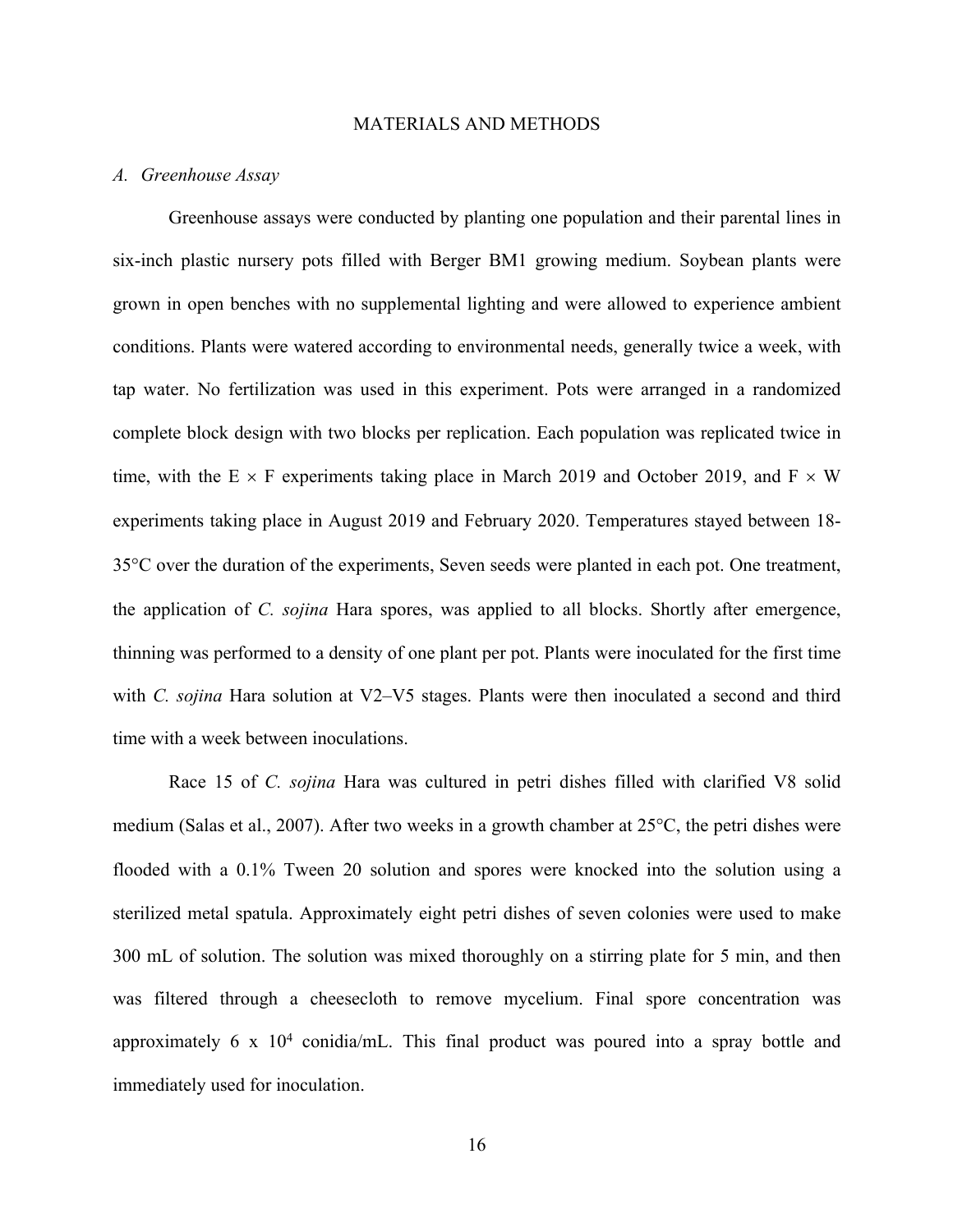All lines were sprayed to dripping with the fungal solution and covered using a gallonsized plastic bag to create a highly humid microenvironment. Gallon-sized bags were left on for 72 h. For the rest of the experiment, the plants were left under a humidity tent using plastic sheeting and a humidifier. Relative humidity was maintained at 80–90% and temperature was maintained at 28–30°C until the end of the experimental period.

Two weeks after the first inoculation, plants were rated for disease severity using a numeric scale from 1-10. This method allowed for characterization of disease development over time. Plants were rated on a scale of  $1-10$ ; rating of 1 indicates  $0-10\%$  of the leaf surface showing disease symptoms, whereas a rating of 10 indicates 90–100% of the leaf showing symptoms. Defoliation due to disease presence was also counted as a 10 (Sinclair, 1982). In total, six ratings were taken within 2 wks.

# *B. DNA Isolation*

For DNA isolation, all lines screened in the greenhouse were planted in six-pack trays and allowed to grow in a dark room to minimize cuticle growth and chloroplastic DNA expression. When plants reached the V1 stage (first trifoliate emergence), 50 mg of tissue from the first trifoliate was collected and stored in a -20°C freezer until isolation. Upon collection of all tissues, samples were thawed, flash frozen with liquid nitrogen, and crushed. DNA isolation was performed using the DNeasy 96 Plant Kit (Qiagen, Hilden, Germany), following the manufacturer's instructions. DNA purity was tested using a gel electrophoresis visualized with a 1% EtBr stained agarose gel, and DNA quantification was carried out with NanoDrop 2000 (Thermo Scientific, Waltham, MA, USA). SNP genotyping was conducted at the Soybean Genomics and Improvement Laboratory, USDA-ARS, Beltsville, MD, using the BARCSoySNP6K BeadChip array.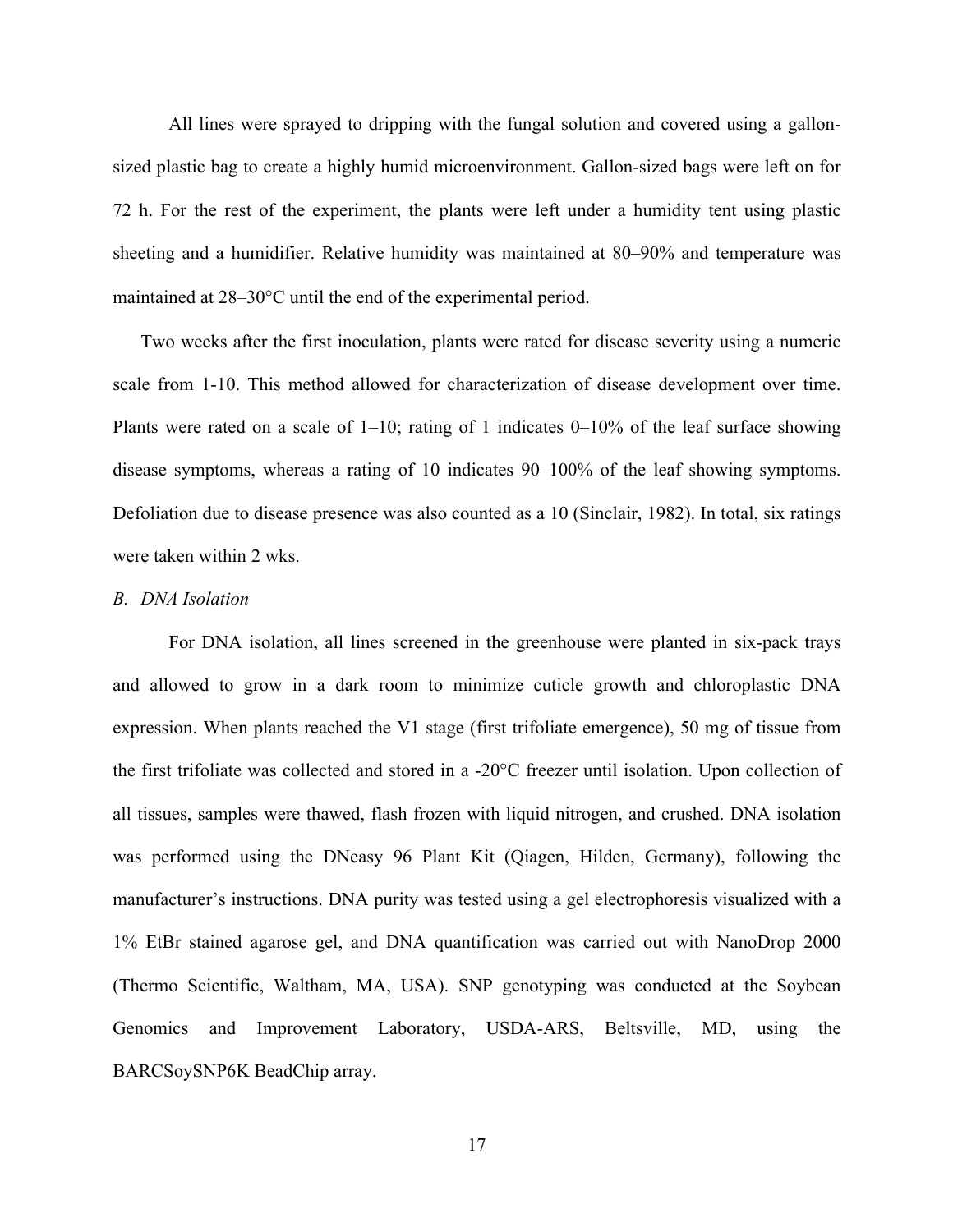# *C. Phenotypic Variation*

To compare FLS resistance across the population, the sixth and final greenhouse rating for each line was used to run a distribution analysis. Lines with a lower FLS score than the susceptible parent were labelled "susceptible lines" and lines with higher FLS scores than the resistant parent were labelled "resistant lines." JMP Pro 15 software was utilized to run distributions and average disease scores.

#### *D. Genetic Map and QTL Analysis*

The genetic map and QTL analysis were done with the r/QTL package for R Studio(Broman et al., 2003; Broman and Sen, 2009). The final rating for each line was used to measure the overall FLS resistance. Frogeye leaf spot scores were used to find phenotypic and genotypic differences between the parental lines and the RILs. Single marker analysis and interval mapping were used to identify the chromosomes of interest (data not shown), the Cim() function was subsequently used for composite interval mapping (CIM). The Fitqtl() function was used to estimate the variance of QTL of interest, and a 1,000 permutation test was ran to determine approximate logarithm of odds (LOD) thresholds of significance using *operm.ag*.

# *E. Gene Ontology and Kyto Encyclopedia of Genes and Genomes Pathways*

The SoyBase database (Wm.82 version 1) was utilized to analyze the gene ontology (GO) and kyto encyclopedia of genes and genomes (KEGG) pathway of the candidate QTL and identify which proteins are coded for in the CIM interval. The UniProt Consortium database was then used to understand what these proteins do within the plant so that overall gene function can be understood.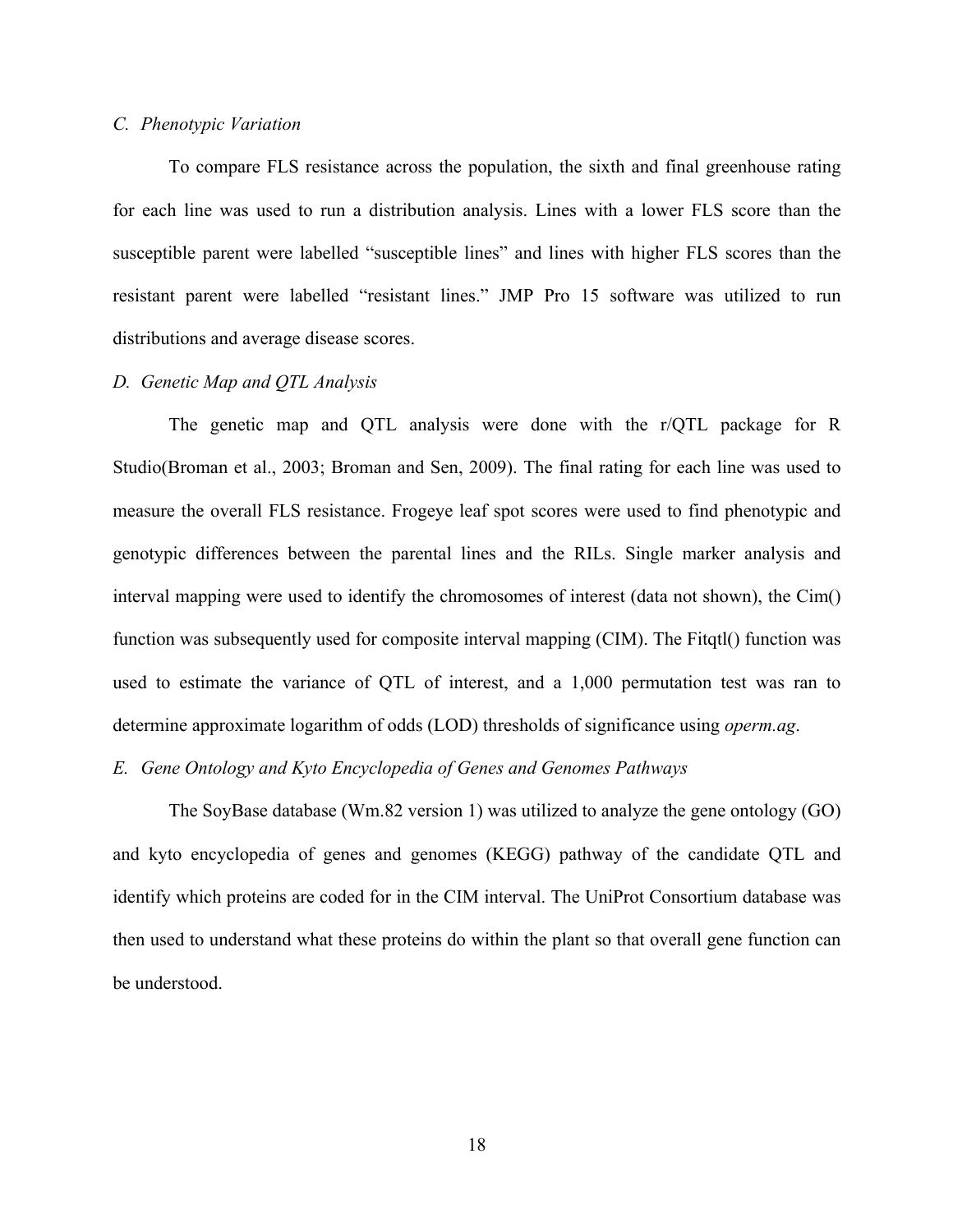#### RESULTS

# *A. Phenotypic Variation*

The distribution of FLS scores across  $E \times F$  population was normal (P=0.158), the kurtosis of the distribution was 0.004 and the skewness was 0.31. Overall, the average of the FLS score was  $3.23 \pm 1.32$ , and the scores ranged from 1 to 7.25. Five lines were identified as more resistant than Essex (average score,  $1.50 \pm 0.50$ ), whereas two lines were more susceptible than Forrest (average score,  $5.75 \pm 2.49$ ) (Fig 1.). Lines more resistant than Essex were noted as  $E \times F$ 2,  $E \times F$  9,  $E \times F$  10,  $E \times F$  11, and  $E \times F$  54 (average score,  $1.0 \pm 0$ ). The lines more susceptible than Forrest were E x F 29 (average score,  $7.25 \pm 1.79$ ) and E  $\times$  F 63 (average score,  $6.0 \pm 2.0$ ).

The distribution of FLS scores in the  $F \times W$  population was not normal (P=0.0021)(Fig. 2), but this can be expected according to the Central Limit Theorem. There was a positive skewness of 0.53, suggesting segregation is contributing to lines with more resistance to *C. sojina* Hara. The mean FLS score was relatively low at  $3.19 \pm 1.02$ , with scores ranging from 1.00-6.33. Forrest had an FLS score of 2.25  $\pm$  0.43, and Williams 82 had an FLS score of 5.00  $\pm$ 2.73. There were 26 lines with FLS scores lower than Forrest (Table 1), and seven lines with higher FLS scores than Williams 82 (Table 2). Resistant lines had an average score of 1.70  $\pm$ 0.31 and susceptible lines had an average score of  $5.94 \pm 0.30$ .

#### *B. Construction of Genetic Linkage Maps*

A genetic map was created of the  $E \times F$  population with a total of 1,959 markers across 20 chromosomes (Fig 3.). The total map length was 2,121.01 cM with an average distance between markers of 1.08 cM (Table 3). The average chromosome length was 105.05 cM with 97.95 markers on each chromosome. The largest chromosome was Chr. 19 with a length of 133.66 cM and 95 markers, while the shortest was Chr. 16 with a length of 84.27 cM and 55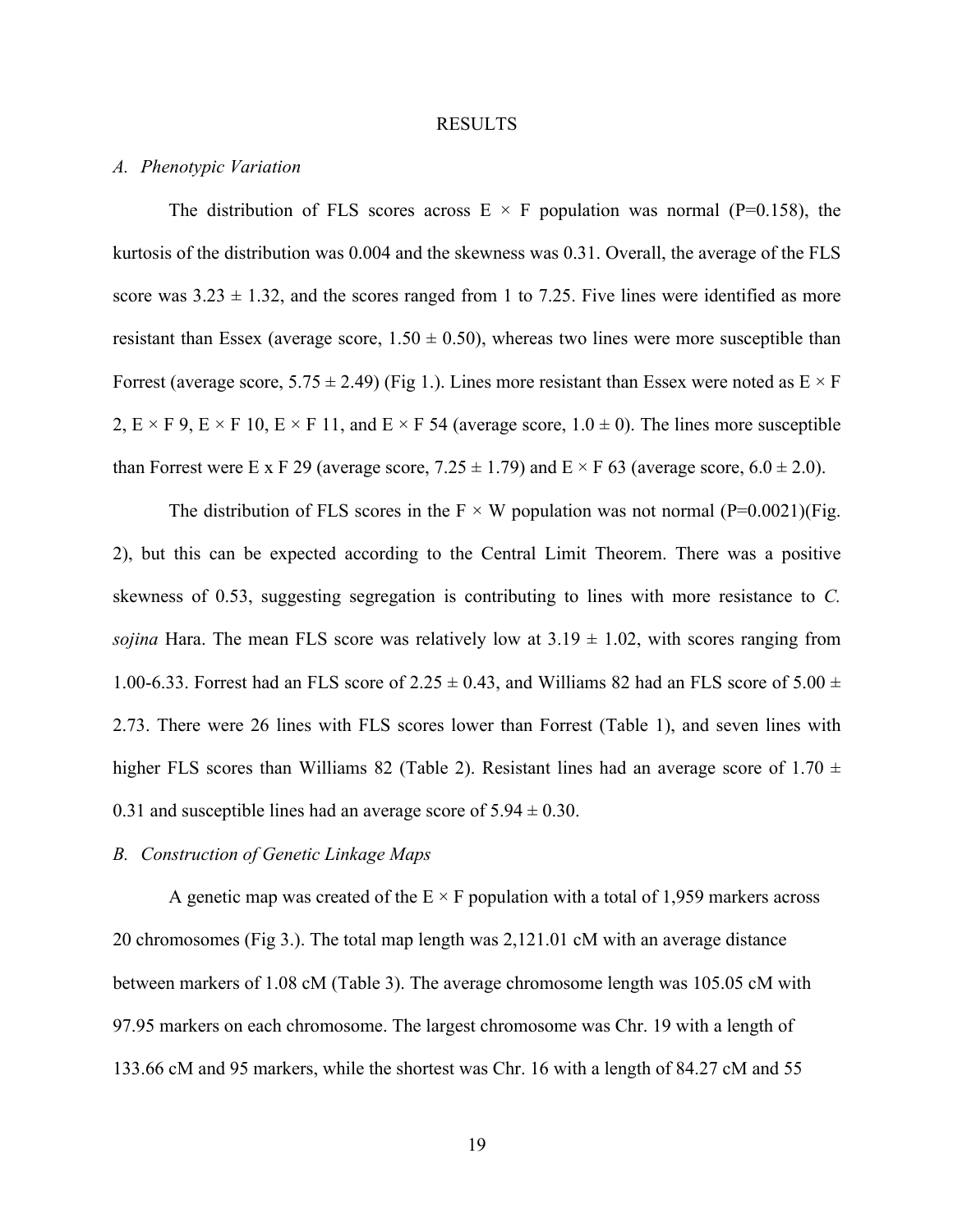markers. The most genetically dense chromosome was Chr. 3 with 1.17 markers/cM. The gaps of  $\leq$  5 cM were at a rate of 99.97%.

Across 20 chromosomes in the  $F \times W$  population, 2,186 were identified (Fig. 4). The map was 2,105.23 cM long with an average distance of 0.97 cM separating markers (Table 4). The largest gap between markers was 74.35 cM, with 97.16% of gaps being <5 cM. Average chromosome length was 105.26 cM. The longest chromosome was Chr. 18 at 137.47 cM long with 164 markers. The shortest chromosome was Chr.16 at 83.40 cM long with 73 markers. The most genetically dense chromosome was Chr. 20 with 1.81 markers/cM.

#### *C. Identification of QTL*

A total of three QTL were identified across both populations (Table 5). In  $E \times F$ , the ss715614578–ss715615158 interval (Position: 61.81–69.27 cM) (QTL1) was identified to underlie FLS resistance on chromosome 13 (LG F). A single peak was observed at the ss715614724 marker (Position: 64.04 cM) with a LOD score of 6.36, the variation of the phenotype explained by the QTL was 14.33% (Fig. 5). The LOD threshold 4.38 was used for 95% confidence, and our QTL exceeds this criteria.

Two QTL were identified in the  $F \times W$  population to underlie FLS resistance. The first is on chromosome 6 (LG C2) from ss715594329-ss715594474 (Position 87.11-99.97 cM)(QTL2). One peak was noted in this interval at ss715594440 (Position: 64.04 cM) with an LOD score of 5.16 (Fig.6). This QTL explains 5.16% of phenotypic variation. The second QTL is on chromosome 11 (LG B1) from ss715610717-ss715610843 (Position 9.90-13.04 cM) (QTL3) with a peak at ss715610720 (Position 9.94 cM) (Fig.7). This QTL explains another 6.75% of phenotypic variation. Interaction effects of the two QTL were insignificant (P=0.14). With the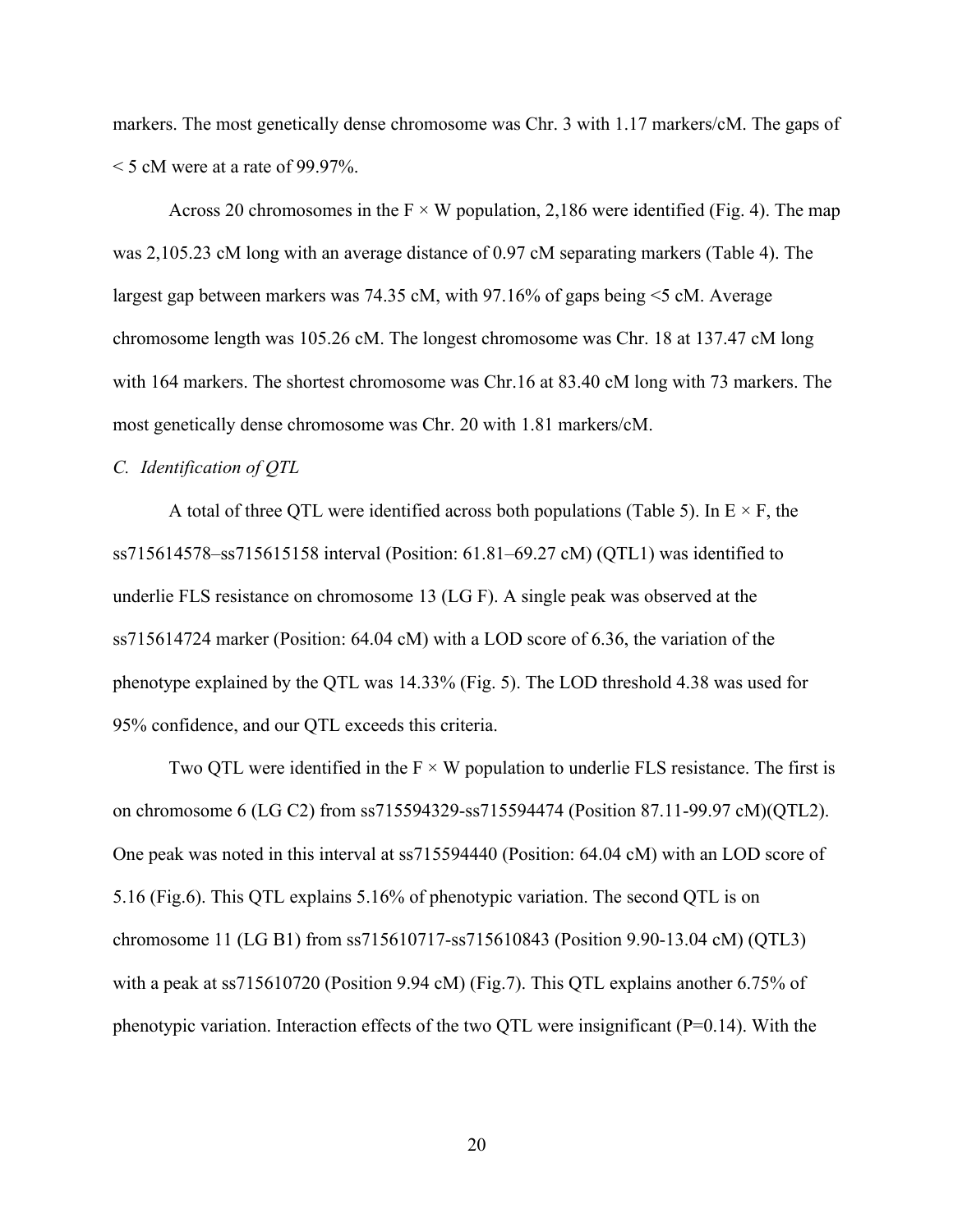95% confidence LOD threshold from the permutation test set at 4.48, we can be 95% confident that QTL2 is significant. QTL1 meets the 80% confidence threshold of 3.67.

#### *D. Resistance Alleles*

The genotypes of RILs in the  $E \times F$  population that were more resistant than Essex were found to have a Forrest-like genotype at QTL1 (Table 6), whereas those that were more susceptible than Forrest to have Essex-like alleles at the same location. These results suggested that Forrest was the parent contributing to the QTL of resistance. To confirm this hypothesis, one-way ANOVA was conducted comparing FLS scores of all RILs (n=81). This test compared lines with Forrest-like alleles, Essex-like alleles, and recombinant genotypes (Fig. 8). The ANOVA test was statistically significant to 95% confidence ( $F_{2,80} = 7.64$ ,  $P < 0.0009$ ). Lines with Forrest-like alleles had mean FLS ratings 1.15 smaller, which equates to approximately 11.5% less foliar damage, compared to Essex-like alleles. Heterozygous lines were not statistically different from either Forrest-like or Essex-like lines.

Similar one-way ANOVAs were ran in the  $F \times W$  population to see if the alleles present at the QTL of interest significantly impacted FLS score. These tests compared lines with Forrestlike alleles, Williams 82-like alleles, and recombinant alleles. The ANOVA ran on QTL2 was not significant (F<sub>2,175</sub>=2.89, P > 0.05), and neither was the ANOVA ran on QTL3 (F<sub>2,177</sub>=2.38, P  $> 0.05$ ).

# *E. Gene Ontology and Kyto Encyclopedia of Genes and Genomes Pathways*

Within QTL1, a wide variety of genes have been published and identified (Table 7), (Grant et al., 2010). The nearest gene to the peak at ss715614724 are the BT089187.1 and M31024.1 genes, both of which code for ribosomal protein S11. This protein resides within the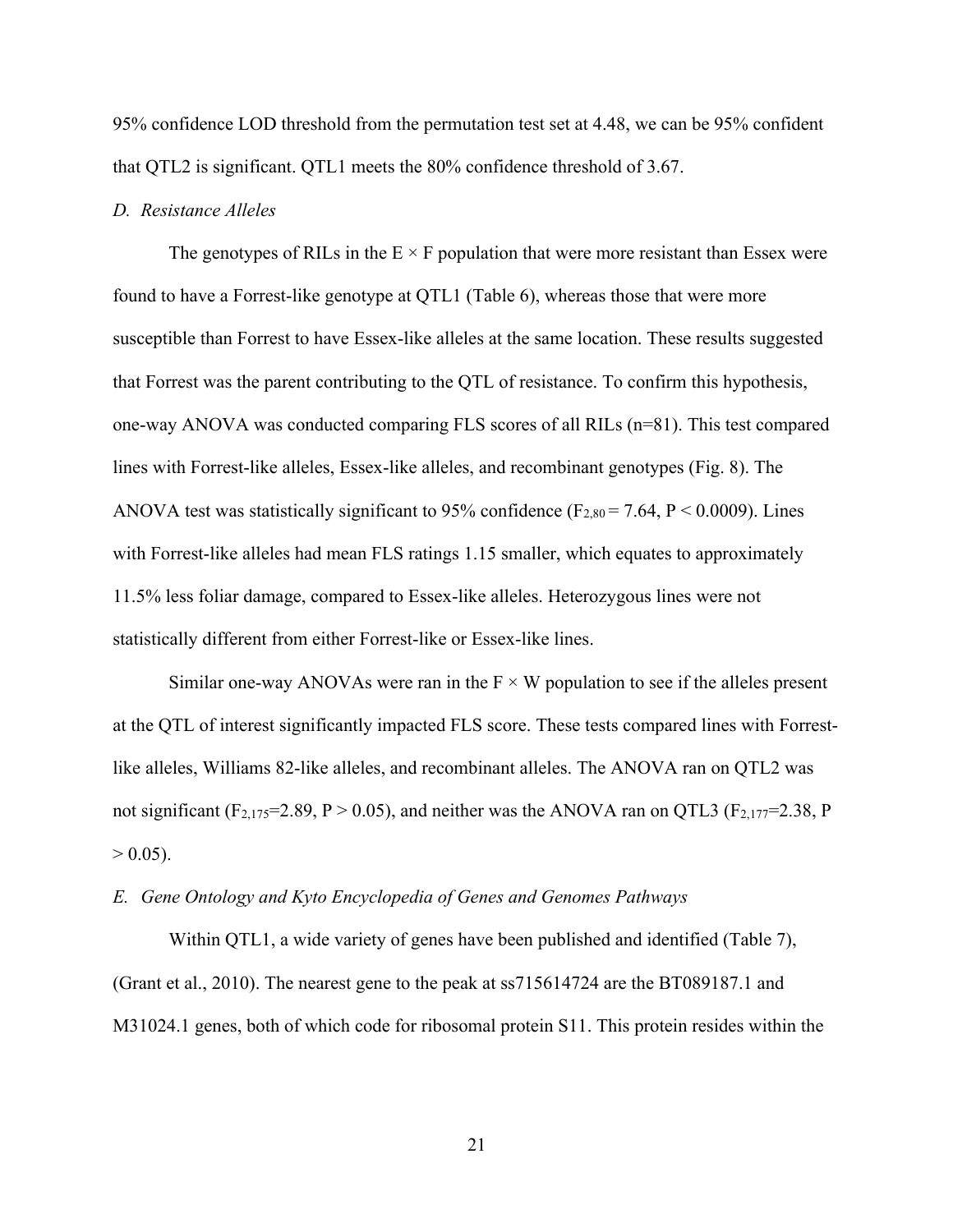cytosolic small ribosomal subunit and plays a major role in rRNA binding and overall ribosomal structure. (UniProt Consortium, 2020).

Many genes of resistance have also been published in the QTL2 interval (Table 8). The closest known genes to the peak of the interval are AK246052.1 and AB331959.1, both of which code for the peroxisomal 3-hydroxyacyl-CoA dehydrogenase-like protein. This protein is a catalyst in fatty acid metabolic processes (UniProt Consortium 2020).

In QTL3, there are a handful of published genes (Table 9). Nearby to the interval peak are the BT094200.1 and AF004806.1 genes, which code for the 24kDa seed maturation protein. It is known that this protein resides in the endoplasmic reticulum of soybean cells, but so far its function is unknown (UniProt Consortium 2020).

Twenty-six model genes are located in the QTL1 interval that code for Leucine-rich repeat (LRR) and WRKY domain proteins (Table 10). There are 24 such model genes in QTL2 (Table 11), and six model genes in QTL3 (Table 12). All of these genes are candidate genes to code for FLS resistance in their respective intervals, as these types of genes are known to play an integral role in disease resistance (Gururani et al., 2012). Since they are genes modeled in Arabidopsis, the ways these genes work in plants are not well understood.

### **DISCUSSION**

The parents of the  $E \times F$  population were scored for FLS resistance. Forrest received an FLS score 2.3-fold higher than Essex. This confirms that Forrest is more susceptible against *C. sojina* Hara race 15 than Essex. These results aligned with those presented in prior studies on resistance to race 2 (Sharma and Lightfoot, 2017). Since our histogram fit the normal distribution, the skewness was near zero, suggesting that the segregation equally contributed to high and low FLS scores. The same was done for the parents of  $F \times W$  and Williams 82 was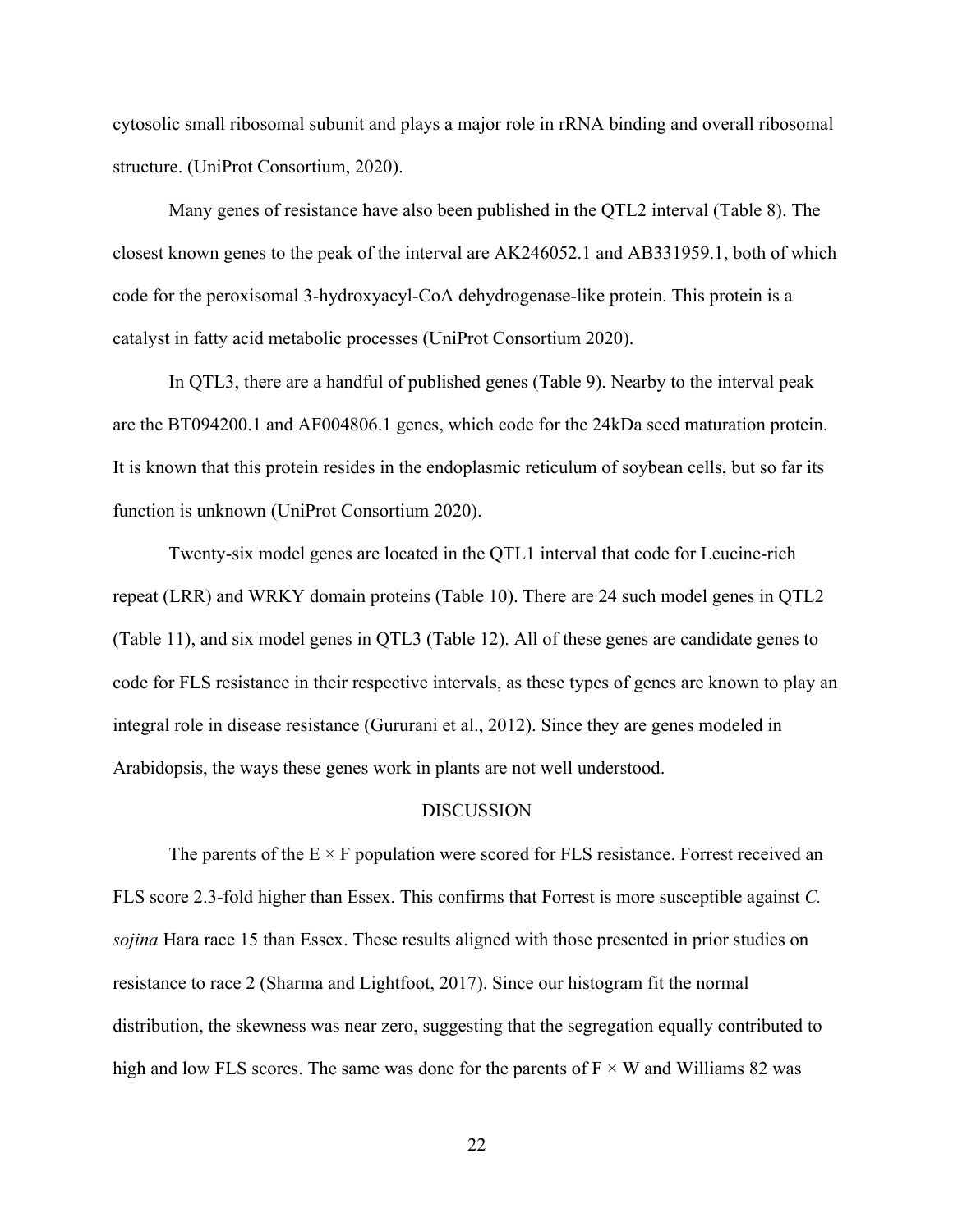2.22-fold more susceptible than Forrest. This confirms that Forrest is the resistant parent for this population. The population had a negative skewness of -0.53, suggesting that segregation contributed more to low FLS scores. However, based on the Central Limit Theorem, this is not actually the case (Reeve, 2016). Since only 190 lines were used out of 1,025 original lines, a normal distribution would be expected across the whole population. It should also be noted that in the E  $\times$  F experiments, Forrest received a mean score of 5.75  $\pm$  2.49, while in the F  $\times$  W experiments, it received a score of  $2.25 \pm 0.43$ . Similar differences in scores were reflected in the 'Blackhawk' and 'Lincoln' checks planted in each block. Across the  $E \times F$  experiments, Lincoln had an FLS score of  $3.0 \pm 1.58$  and Blackhawk had a score of  $6.5 \pm 1.63$ . In the F  $\times$  W experiments, Lincoln had an FLS score of  $2.50 \pm 1.5$  and Blackhawk had a score of  $5.50 \pm 1.5$ . From this, we can conclude that there was higher disease pressure in the  $E \times F$  experiments. Among all three parental lines, Essex holds the most resistance, while Forrest is partially resistant, and Williams 82 is the most susceptible.

A single QTL associated with FLS resistance was identified on Chr. 13 of  $E \times F$  at the ss715614578–ss715615158 interval, which coincides with the region of SNP41647 that is known for *Rcs* (PI594891) in linkage group F (Pham et al., 2015). PI594891 is a Chinese plant introduction, and its resistance pathway is not yet well documented (Hoskins, 2011). QTL1 could be allelic to *Rcs* (PI594891). It is believed that this resistance gene is conditioned by *Rcs3*, but it likely carries different resistance alleles from one or two other genes (Pham et al., 2015). Two QTL, QTL2 and QTL3, were indicated in the  $F \times W$  study for association with FLS. These genes were found on Chr. 6 and Chr. 11, respectively. Prior research indicates that neither of these QTL are a part of the Rcs3 gene. QTL 2 on chromosome 6 has been reported in the  $E \times F$ population in prior studies (Sharma and Lightfoot, 2014). This experiment used Race 2 of *C.*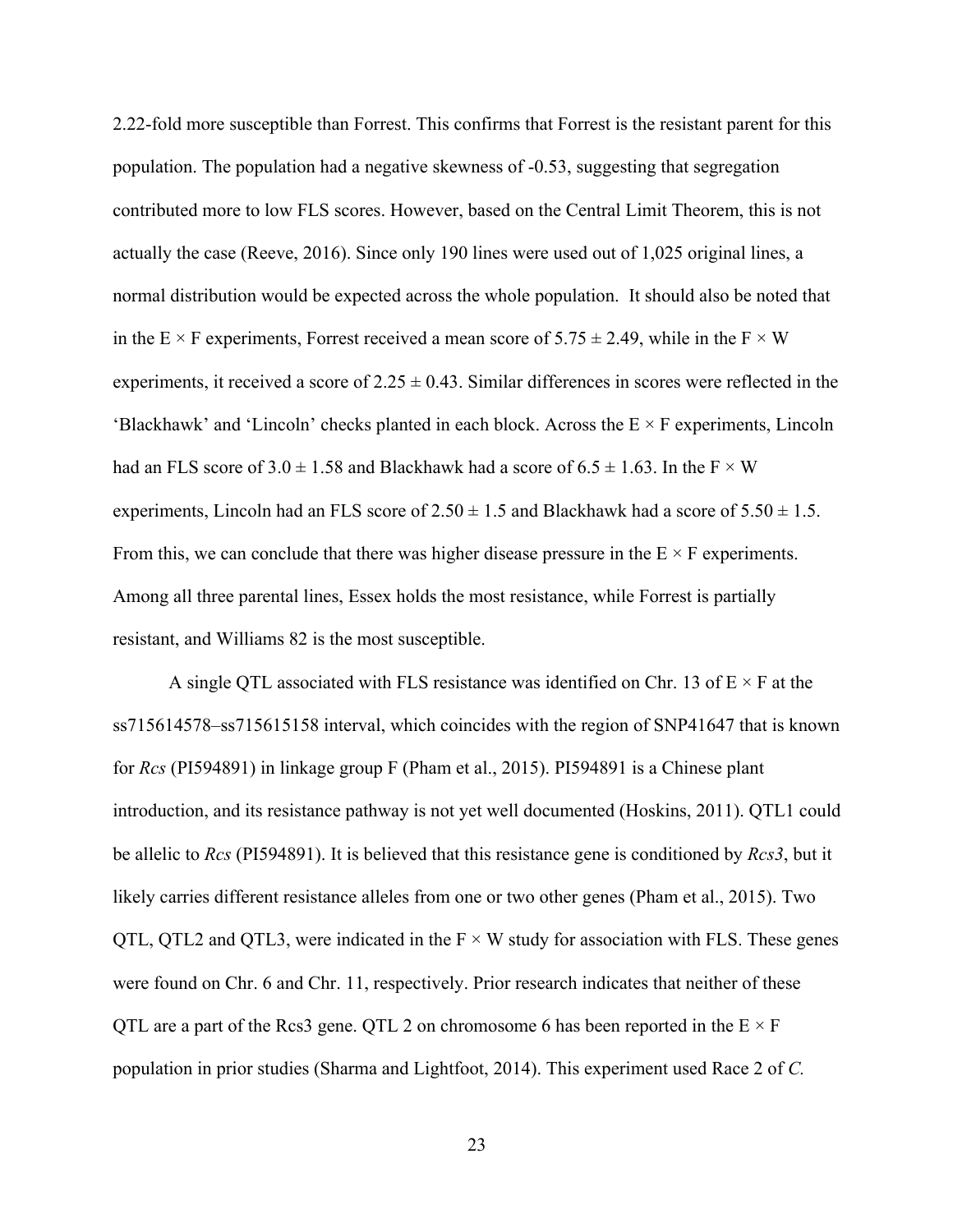*sojina* Hara, so this implies QTL2 holds resistance to multiple races. It was also found to be allelic to the *Rcs2* gene. This confirms this QTL's existence across multiple populations. QTL3 has not been priorly published.

In the  $E \times F$  study, Forrest contributed the resistance allele. These results are contradictory to prior studies on race 2, in which Essex donated the resistance allele (Sharma and Lightfoot, 2017). Since *Rcs2* generally confers resistance to race 2, we assumed the existence of a different resistance mechanism for race 15. Although it seems counterintuitive for Forrest to donate the resistant allele, it might be possible since Forrest was only partially susceptible. The use of only Race 15 of *C. sojina* Hara may have also played a role in this finding. More research should be conducted on which specific races Forrest is susceptible to. It is possible Race 15 is one that Forrest holds resistance for. Many prior resistance tests use mixed races, which can skew results when individual races are used. However, since the two one-way ANOVA for  $F \times$ W was insignificant, there is no simple way to determine which parent donated the allele of resistance. This could be due to lower disease pressure within the  $F \times W$  greenhouse assays. Higher disease pressure would allow us to see if there are more minor QTL adding to the disease resistance in this population. Since Forrest is the shared parent in the two populations, we can hypothesize that Forrest would also donate the resistance allele in  $F \times W$ . Future studies should also be conducted to see if epistatic effects are at play.

In this study, all QTL were minor. QTL1 contributed 14.33% of variance, QTL2 contributed 6.01% of variance, and QTL3 contributed 6.75% of variance in their respective populations. This is probably due to the low disease pressure across the experiments. Therefore, differences among genes of small effect might not have been identified. Future research is needed under field or greenhouse conditions with relatively high disease pressure to confirm the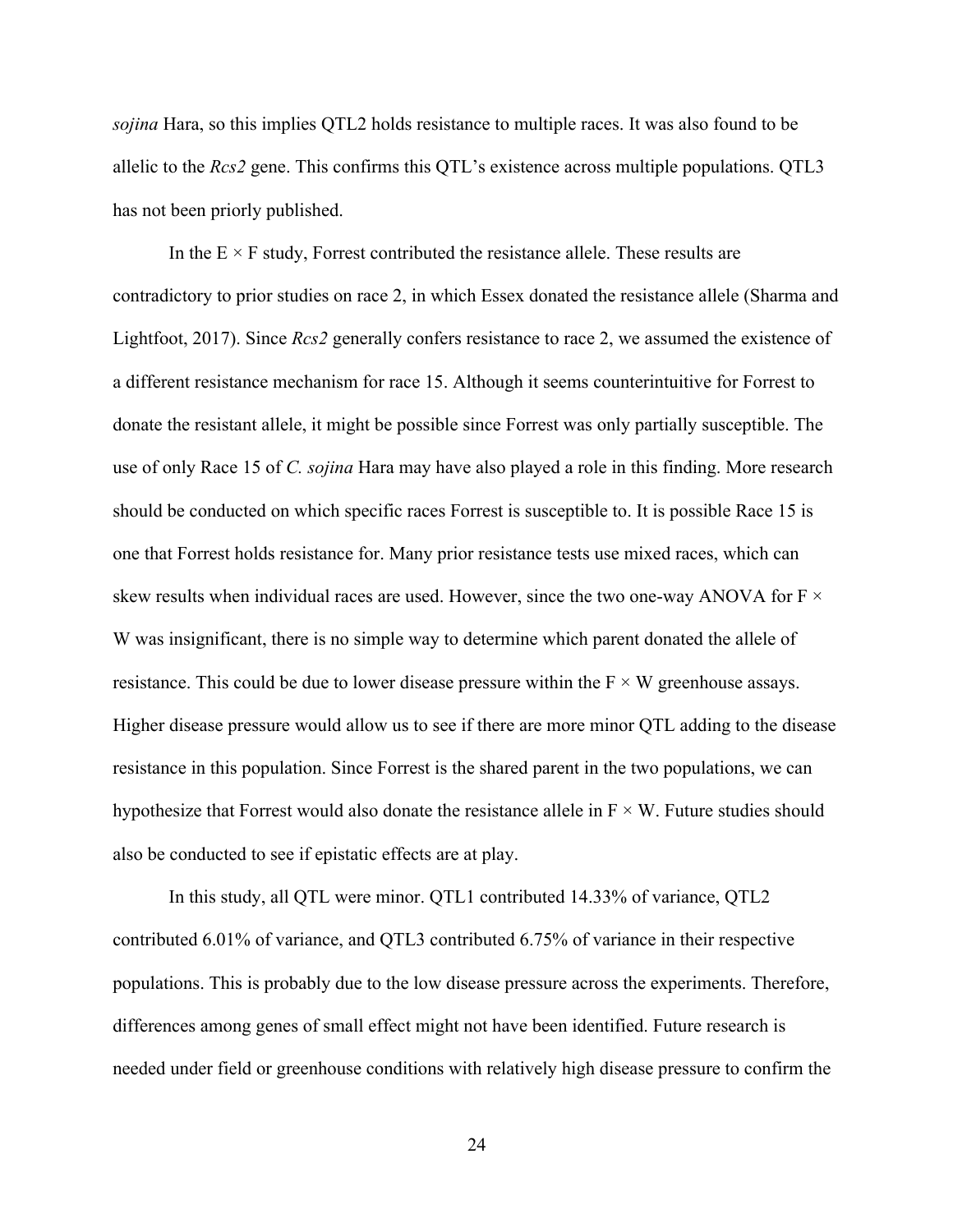presence of the QTL and identify any interaction with the environment. The use of mixed races or other individual races of *C. sojina* Hara would be also beneficial to better understand the underlying mechanism of resistance and the role of the QTL. These markers should be used in future breeding projects to fine-tune marker-assisted selection for resistance to FLS.

QTL1 was found to be associated with ribosomal S11 protein. In soybeans, it was found that ribosomal S11 was significantly elevated when immature plants were treated with 2,4 D (Gantt and Key, 1985). Since this study, the presence of S11 has been associated with cellular proliferation. It is abundant in meristematic tissue and allows the plant to produce new cells efficiently (Lenvik, 1994). To this end, we can hypothesize that the found SNP alters the amount of S11 produced in the plant and allows it to overcome damage from *C. sojina* Hara.

QTL2 is associated with peroxisomal 3-hydroxyacyl-CoA, and these peroxisomes have been documented to be connected to various cell functions in soybeans. Major functions include fatty acid β-oxidation, photorespiratory glycolate metabolism, the glyoxylate cycle, metabolite transport, and stress response (Arai et al., 2008). Further research should be done to investigate this connection between peroxisomes and FLS resistance.

While the exact function of the 24kDa seed maturation protein associated with QTL3 is unknown, there is prior research on its expression in plants during the maturation process. This protein was able to be detected in the final stages of seed maturation in the parenchyma and aleurone layers of the seed coat. The gene coding for 24kDa seed maturation protein was also well expressed in vegetative tissues that had been wounded by pathogens, suggesting it also plays a part in wound response (Dhaubhadel et al., 2005). Future studies should be conducted to solidify this link, along with experiments to confirm the link between the model genes reported and FLS resistance.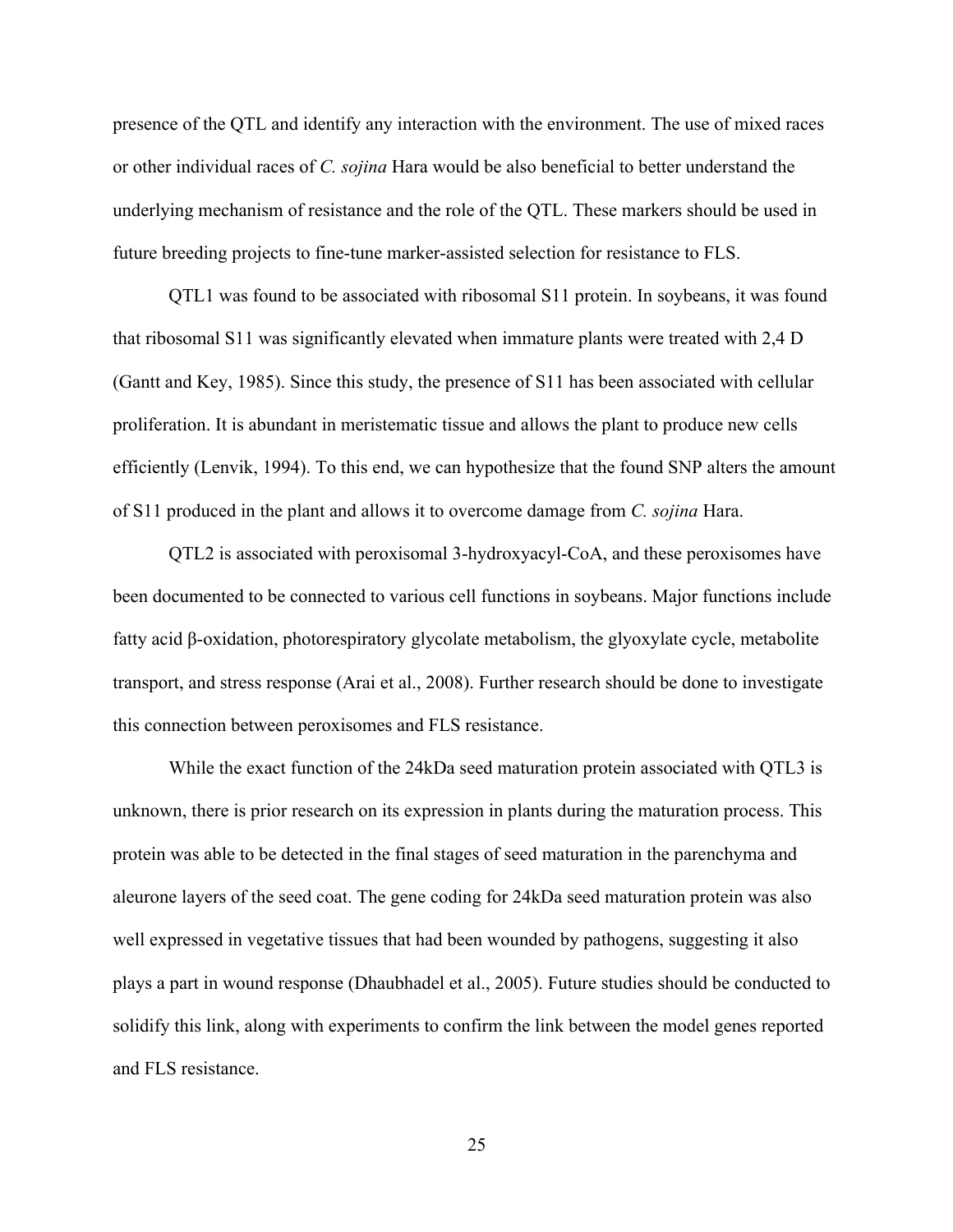#### **CONCLUSIONS**

In summary, we report a total of three QTL associated with FLS resistance. The QTL in  $E \times F$  is related to Rcs (PI594891) and production of the S11 ribosomal protein that aids in cell proliferation. The associated markers should be used in future projects to stack resistance genes for FLS. Two novel QTL were reported in the  $F \times W$  population on Chr. 6 and Chr. 11 that are associated with the production of peroxisomal 3-hydroxyacyl-CoA dehydrogenase-like protein and 24kDa seed maturation protein, respectively. Both proteins are associated with wounding response and could prove useful for future breeding projects aiming at FLS resistance. QTL2 on Chr.6 was also confirmed in prior experiments, suggesting it holds resistance to multiple races of *C. sojina* Hara. Environment played a large part in our experiments, and future studies should be conducted with higher and more consistent disease pressure to determine if the identified QTL could confer a higher percentage of resistance. Overall, Forrest and its derivatives are a good source for the advancement of FLS resistance in soybean.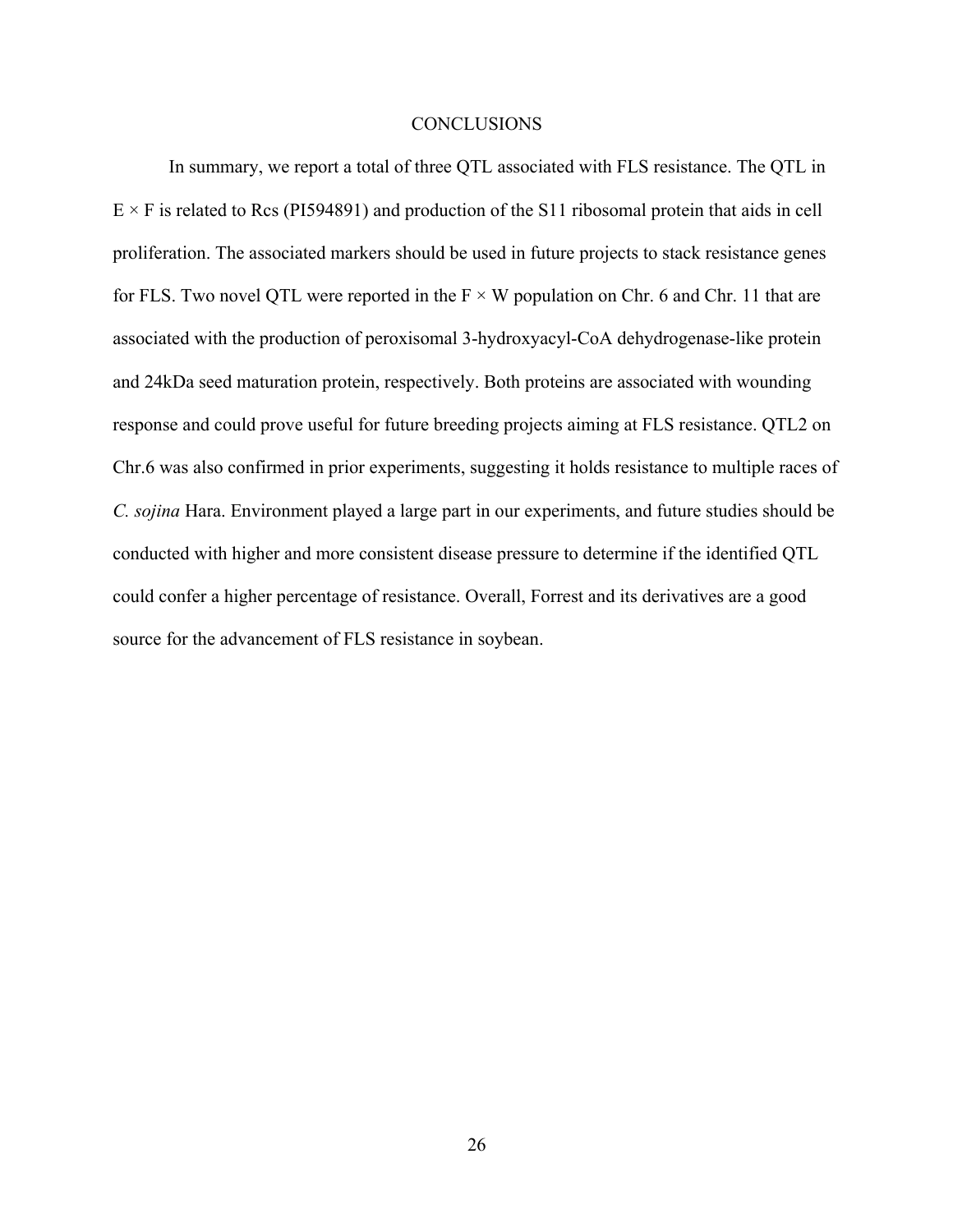# TABLES

| Table 1: Lines with FLS scores less than Forrest (2.25). |  |  |  |  |  |  |  |  |  |
|----------------------------------------------------------|--|--|--|--|--|--|--|--|--|
|----------------------------------------------------------|--|--|--|--|--|--|--|--|--|

| Line                                                                  | <b>FLS</b> Score    |
|-----------------------------------------------------------------------|---------------------|
| F<br>$\times$<br>W<br>30                                              | 2.00                |
| F<br>$\times$<br>W<br>50                                              | 1.75                |
| F<br>W<br>52<br>$\times$                                              | 2.00                |
| $\overline{\mathrm{F}}$<br>W<br>60<br>$\times$                        | 2.00                |
| $\overline{\mathrm{F}}$<br>W<br>$\times$<br>90                        | 1.00                |
| $\overline{\mathrm{F}}$<br>W<br>$\times$<br>108                       | 1.00                |
| $\overline{\mathrm{F}}$<br>W<br>$\times$<br>125                       | 1.75                |
| F<br>132<br>W<br>$\times$                                             | 2.00                |
| F<br>W<br>151<br>$\times$                                             | 1.75                |
| $\overline{\mathrm{F}}$<br>W<br>153<br>$\times$                       | 2.00                |
| F<br>W<br><u>157</u><br>$\times$                                      | 1.25                |
| $\overline{\mathrm{F}}$<br>$\overline{W}$<br>158<br>$\times$          | 2.00                |
| $\overline{F}$<br>W<br>173<br>$\times$                                | 2.00                |
| F<br>W<br>188<br>$\times$                                             | 1.5                 |
| $\overline{\mathrm{F}}$<br>$\times$<br>$\ensuremath{\text{W}}$<br>191 | $\frac{1.75}{1.75}$ |
| F<br>W<br>$\times$<br>192                                             | $\overline{1.5}$    |
| F<br>W<br>200<br>$\times$                                             | 1.25                |
| $\overline{\mathrm{F}}$<br>W<br>201<br>$\times$                       | 2.00                |
| $\overline{\mathrm{F}}$<br>W<br>205<br>$\times$                       | 2.00                |
| $\overline{F}$<br>W<br>215<br>$\times$                                | 2.00                |
| F<br>W<br>$\times$<br>219                                             | 1.5                 |
| $\overline{\mathrm{F}}$<br>W<br>249<br>$\times$                       | 2.00                |
| F<br>W<br>263<br>$\times$                                             | 1.75                |
| $\boldsymbol{\mathrm{F}}$<br>W<br>$\times$<br>266                     | 1.67                |
| F<br>W<br>269<br>$\times$                                             | 1.75                |
| F<br>282<br>W<br>$\times$                                             | 1.5                 |
|                                                                       |                     |

Table 2: Lines with FLS Scores higher than Williams 82 (5.00).

| Line             | <b>FLS</b> Score |
|------------------|------------------|
| $F \times W$ 121 | 5.5              |
| $F \times W$ 129 | 6.33             |
| $F \times W$ 147 | 6.00             |
| $F \times W$ 176 | 6.00             |
| $F \times W$ 178 | 6.00             |
| $F \times W$ 227 | 5.5              |
| $F \times W$ 243 | 6.25             |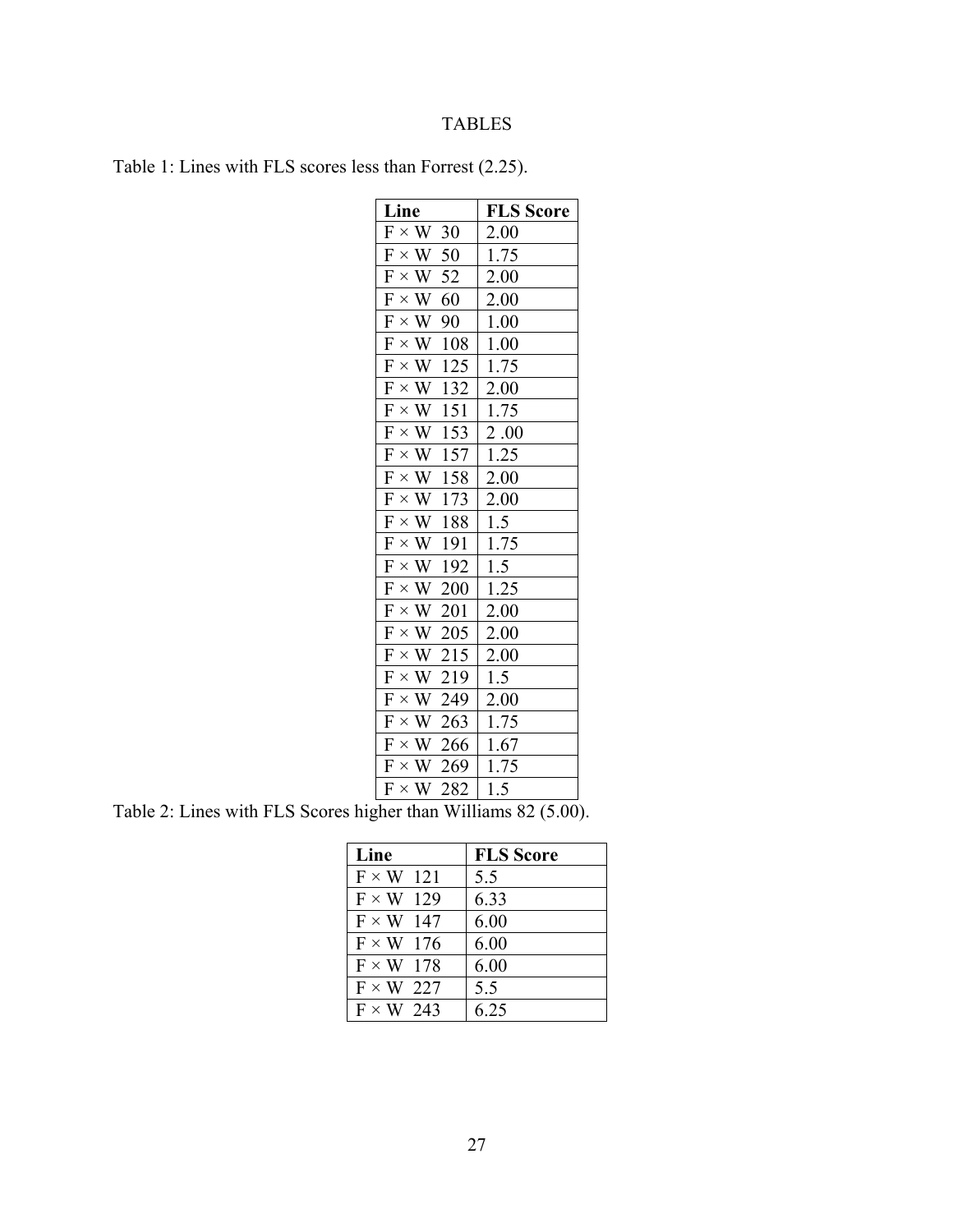| <b>Chromosome</b>         | Number of<br><b>Markers</b> | Genetic<br>distance<br>(cM) | Average<br>distance<br>between<br>markers<br>$\textbf{(cM)}$ | Gaps $\leq$ 5<br>(%) | <b>Maximum</b><br>gap (cM) |
|---------------------------|-----------------------------|-----------------------------|--------------------------------------------------------------|----------------------|----------------------------|
| 1                         | 76                          | 126.05                      | 1.68                                                         | 90.78                | 26.33                      |
| $\overline{c}$            | 81                          | 115.46                      | 1.44                                                         | 97.53                | 30.13                      |
| $\overline{\overline{3}}$ | 128                         | 108.79                      | 0.85                                                         | 98.43                | 16.48                      |
| $\overline{4}$            | 109                         | 98.64                       | 0.91                                                         | 99.08                | 9.90                       |
| 5                         | 94                          | 94.61                       | 1.01                                                         | 96.80                | 53.42                      |
| 6                         | 128                         | 114.33                      | 0.90                                                         | 98.43                | 41.76                      |
| $\overline{7}$            | 90                          | 101.99                      | 1.14                                                         | 96.66                | 19.76                      |
| $\delta$                  | 98                          | 99.97                       | 1.03                                                         | 96.93                | 45.04                      |
| 9                         | 76                          | 96.45                       | 1.28                                                         | 96.05                | 24.39                      |
| 10                        | 91                          | 114.06                      | 1.26                                                         | 95.60                | 22.35                      |
| 11                        | 87                          | 89.45                       | 1.04                                                         | 95.49                | 13.28                      |
| 12                        | 80                          | 91.25                       | 1.15                                                         | 97.50                | 33.12                      |
| 13                        | 163                         | 94.47                       | 0.58                                                         | 99.38                | 6.07                       |
| 14                        | 85                          | 110.02                      | 1.30                                                         | 95.29                | 18.32                      |
| 15                        | 113                         | 114.66                      | 1.02                                                         | 99.11                | 71.47                      |
| 16                        | 55                          | 84.27                       | 1.56                                                         | 98.18                | 55.73                      |
| 17                        | 84                          | 94.97                       | 1.14                                                         | 95.23                | 24.60                      |
| 18                        | 150                         | 133.35                      | 0.89                                                         | 98.66                | 13.95                      |
| 19                        | 76                          | 133.66                      | 1.51                                                         | 94.73                | 42.00                      |
| 20                        | 95                          | 104.56                      | 1.11                                                         | 94.73                | 17.67                      |
| Total                     | 1959                        | 2121.01                     | 1.08                                                         | 99.97                | 71.47                      |

Table 3: Characteristics of genetic map of  $E \times F$  population.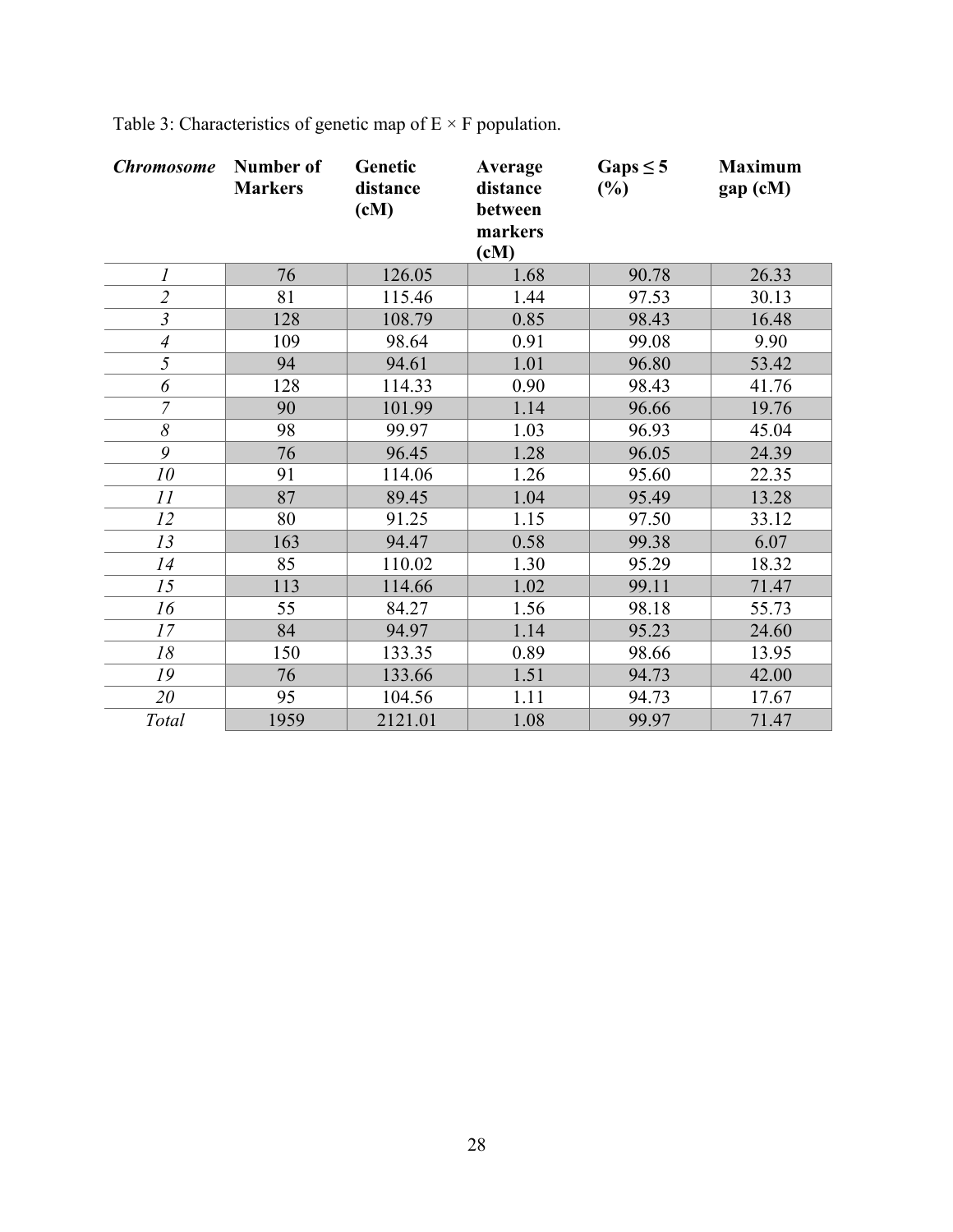| <b>Chromosome</b> Number of | <b>Markers</b> | <b>Genetic</b><br>distance<br>(cM) | <i>Average distance</i><br>between markers<br>(cM) | $Gaps \leq$<br>5(%) | <b>Maximum</b><br>gap (cM) |
|-----------------------------|----------------|------------------------------------|----------------------------------------------------|---------------------|----------------------------|
| $\boldsymbol{l}$            | 105            | 121.60                             | 1.15                                               | 99.04               | 69.88                      |
| $\overline{2}$              | 155            | 117.21                             | 0.75                                               | 58.06               | 8.61                       |
| $\overline{\mathfrak{z}}$   | 109            | 108.05                             | 0.99                                               | 98.16               | 32.15                      |
| $\overline{A}$              | 62             | 112.24                             | 1.81                                               | 96.77               | 74.35                      |
| 5                           | 97             | 92.39                              | 0.95                                               | 94.84               | 10.23                      |
| 6                           | 116            | 114.33                             | 0.95                                               | 95.87               | 10.18                      |
| $\overline{7}$              | 123            | 98.00                              | 0.79                                               | 98.27               | 6.10                       |
| 8                           | 151            | 100.39                             | 0.66                                               | 98.01               | 7.06                       |
| 9                           | 123            | 93.27                              | 0.75                                               | 99.18               | 10.84                      |
| 10                          | 110            | 114.12                             | 1.03                                               | 98.18               | 57.99                      |
| 11                          | 86             | 88.67                              | 1.03                                               | 95.34               | 12.01                      |
| 12                          | 72             | 88.77                              | 1.03                                               | 91.66               | 11.52                      |
| 13                          | 152            | 91.36                              | 1.26                                               | 98.68               | 8.70                       |
| 14                          | 61             | 111.40                             | 1.82                                               | 91.80               | 27.86                      |
| 15                          | 107            | 115.74                             | 1.08                                               | 96.26               | 14.96                      |
| 16                          | 73             | 83.40                              | 1.14                                               | 97.26               | 48.07                      |
| 17                          | 101            | 94.97                              | 0.94                                               | 98.01               | 6.86                       |
| 18                          | 164            | 137.47                             | 0.83                                               | 98.17               | 39.22                      |
| 19                          | 125            | 115.39                             | 0.92                                               | 96.80               | 10.9                       |
| 20                          | 94             | 106.46                             | 1.13                                               | 94.68               | 28.92                      |
| Total                       | 2186           | 2105.23                            | 0.97                                               | 97.16               | 74.35                      |

Table 4: Characteristics of the  $\mathbf{F}\times\mathbf{W}$  genetic linkage map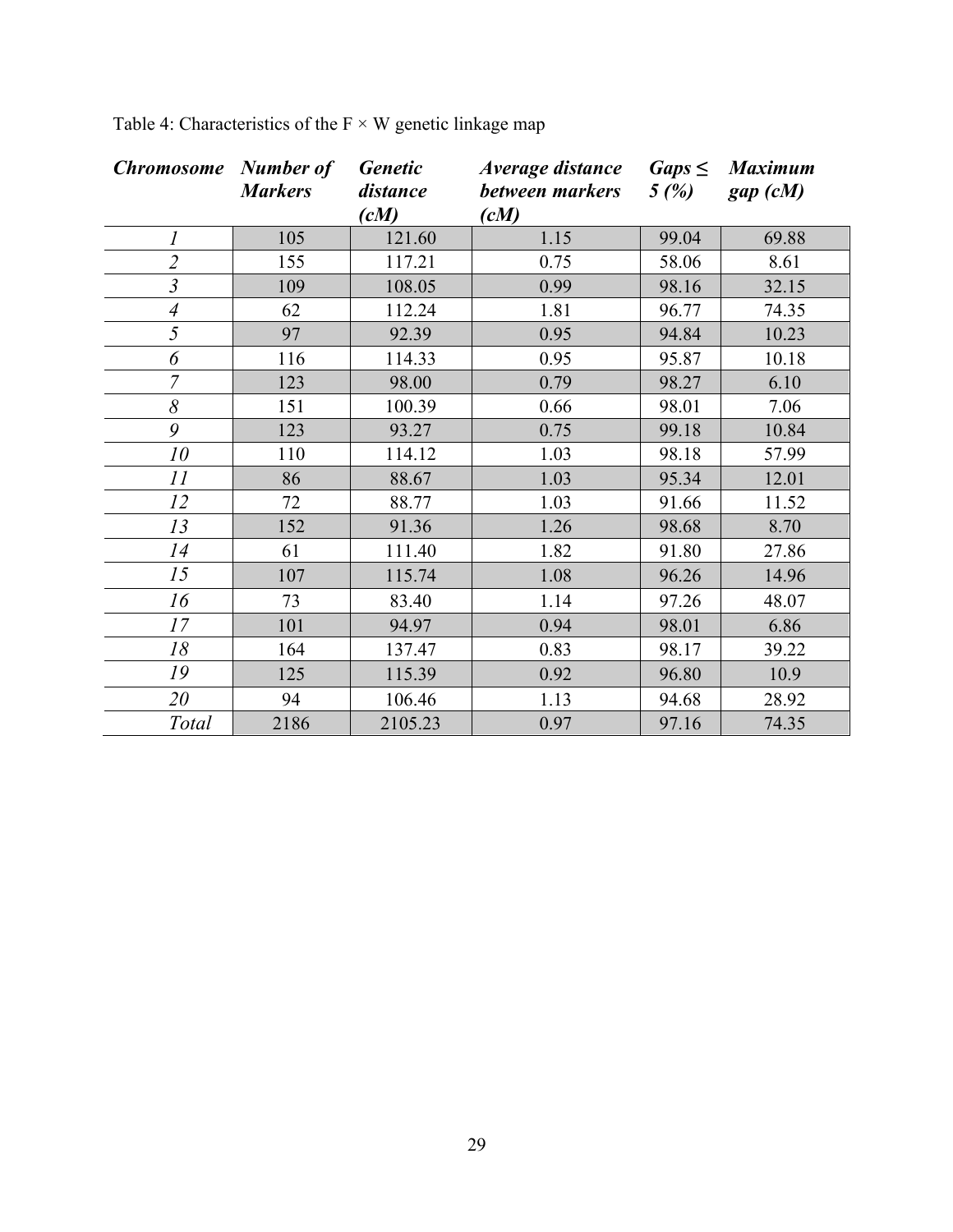| Name             | Population   | <b>Interval</b> | LG/Ch | <b>Position of</b> | <b>Position</b> | <b>LOD</b> | R <sup>2</sup> |
|------------------|--------------|-----------------|-------|--------------------|-----------------|------------|----------------|
|                  |              |                 | r     | <b>Interval</b>    | (cM)            |            | $\frac{6}{6}$  |
|                  |              |                 |       | (cM)               |                 |            |                |
| QTL1             | $E \times F$ | ss715614578     | F/13  | $61.81 - 69.27$    | 64.04           | 6.64       | 14.33          |
|                  |              |                 |       |                    | (ss715614724)   |            |                |
|                  |              | ss715615158     |       |                    |                 |            |                |
|                  |              |                 |       |                    |                 |            |                |
| QTL <sub>2</sub> | $F \times W$ | ss715594329     | C2/6  | 87.11-99.97        | 97.72           | 5.16       | 6.01           |
|                  |              |                 |       |                    | (ss715594440)   |            |                |
|                  |              | ss715594474     |       |                    |                 |            |                |
|                  |              |                 |       |                    |                 |            |                |
| QTL3             | $F \times W$ | ss715610717     | B1/11 | 9.90-13.04         | 9.94            | 3.39       | 6.75           |
|                  |              |                 |       |                    | (ss715610720)   |            |                |
|                  |              | ss715610843     |       |                    |                 |            |                |

Table 5: Summary table of all QTL reported.

Table 6: Genotyping results at QTL1.

| Line            | <b>FLS</b> Score | Genotype at ss715614724 |
|-----------------|------------------|-------------------------|
| $E \times F2$   |                  |                         |
| $E \times F9$   |                  | C                       |
| $E \times F10$  |                  |                         |
| $E \times F11$  |                  | $\subset$               |
| $E \times F29$  | 7.25             | Т                       |
| $E \times F$ 54 |                  | $\curvearrowright$      |
| $E \times F$ 63 |                  |                         |
| Essex           | 1.5              |                         |
| Forrest         | 5.75             |                         |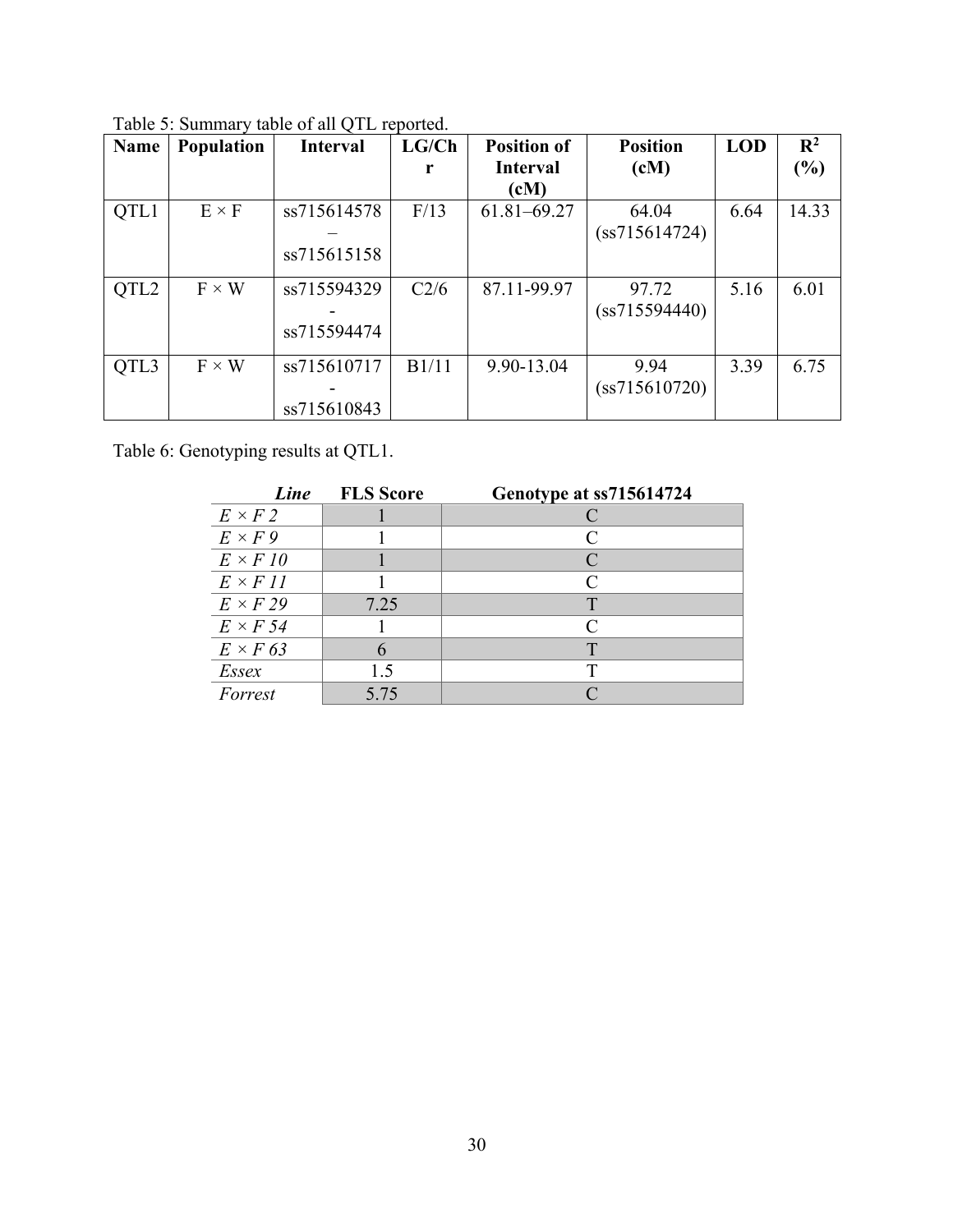Table 7: All published genes in the ss715614578-ss715615158 (QTL1) interval on chromosome 13.

| Gene        | <b>Protein</b>                                               |
|-------------|--------------------------------------------------------------|
| BT096972.1  | ABC transporter/family member 1-like                         |
| FJ014823.1  | protein kinase                                               |
| BT093809.1  | calmodulin-like protein 5-like                               |
| FJ014792.1  | calmodulin-binding receptor-like cytoplasmic kinase          |
| GQ422779.1  | bifunctional purple acid phosphatase 26-like                 |
| BT089187.1* | ribosomal protein S11                                        |
| M31024.1*   | ribosomal protein S11                                        |
| BT097035.1  | pre-rRNA-processing protein TSR2 homolog                     |
| BT097614.1  | CASP-like protein N24-like                                   |
| BT094321.1  | formate dehydrogenase 1, mitochondrial-like                  |
| DQ468343.1  | SNI1                                                         |
| CYP93C1v2   | cytochrome P450 monooxygenase CYP3C1v2p                      |
| ifs2        | isoflavone synthase 2                                        |
| CYP93C1     | isoflavone synthase 2                                        |
| FJ014793.1  | receptor-like protein kinase HSL1-like                       |
| KC876033.1  | Drought-induced family protein                               |
| BT089855.1  | 17.5 kDa class I heat shock protein-like                     |
| AK244336.1  | mediator-associated protein 2-like                           |
| BT099462.1  | mediator-associated protein 2-like                           |
| DQ857259.1  | Dof9                                                         |
| BT096749.1  | 40S ribosomal protein S6-like                                |
| BT094501.1  | probable RNA 3'-terminal phosphate cyclase-like protein-like |
| BT097216.1  | epoxide hydrolase 2-like                                     |
| BT098969.1  | monoglyceride lipase-like                                    |
| AK285956.1  | secretory carrier-associated membrane protein-like           |
| BT094395.1  | secretory carrier-associated membrane protein-like           |
| BT095720.1  | putative 12-oxophytodienoate reductase 11-like               |

\*Closest genes to interval peak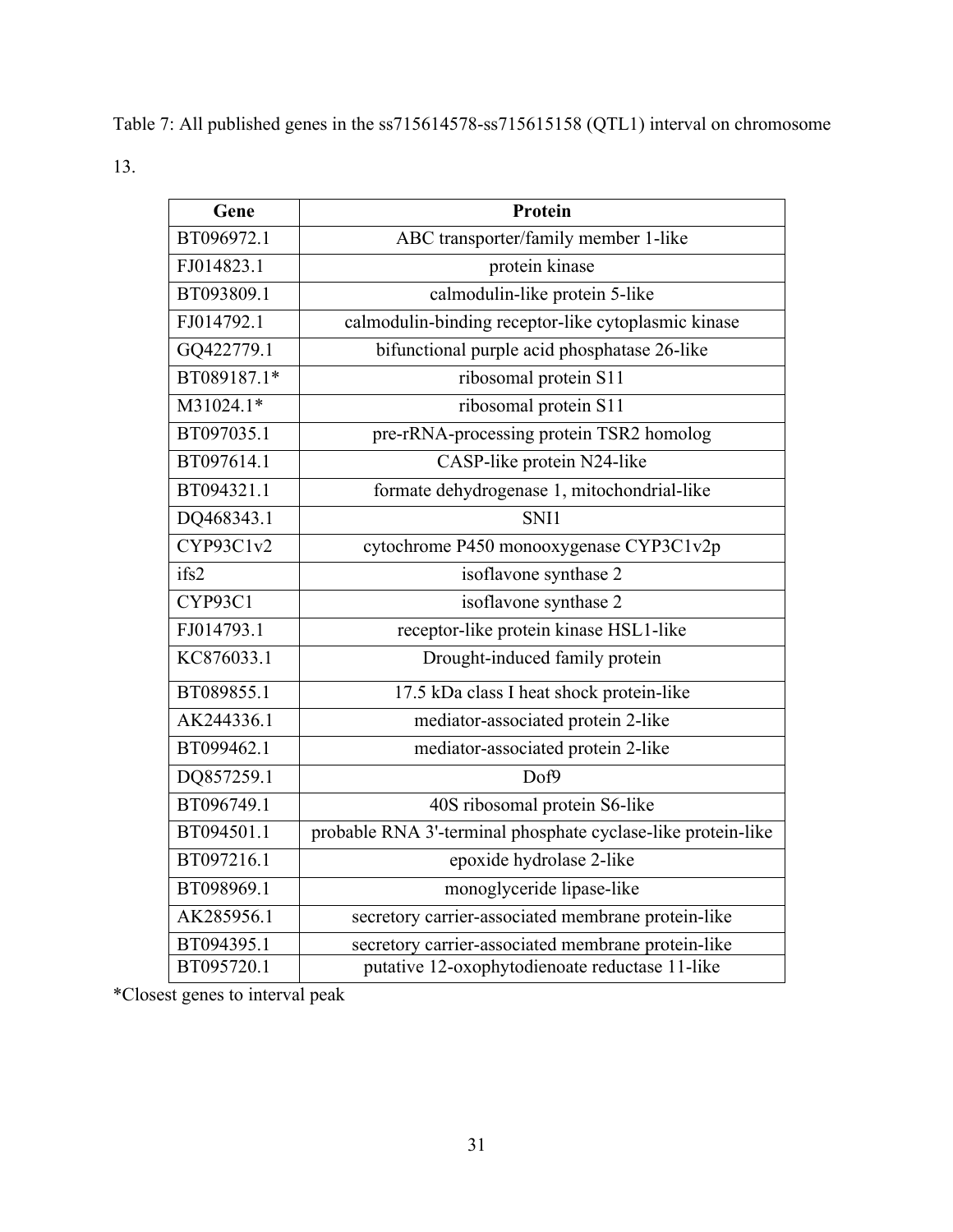Table 8: Published genes in the ss715594329-ss715594474 (QTL2) interval on chromosome 6.

| Gene               | Protein                                          |  |
|--------------------|--------------------------------------------------|--|
|                    |                                                  |  |
| BT097968.1         | Early nodulin-like protein 2-like                |  |
| AK246086.1         | NAC domain protein NAC3                          |  |
| NAC3               | NAC domain protein NAC3                          |  |
| SNAC <sub>23</sub> | NAC transcription factor                         |  |
| SNAC41             | NAC domain-containing protein 18-like            |  |
| AK286350.1         | Proteasome IOTA subunit                          |  |
| <b>IOTA</b>        | Proteasome IOTA subunit                          |  |
| AK246052.1*        | Peroxisomal 3-hydroxyacyl-CoA dehydrogenase-like |  |
|                    | protein                                          |  |
| AB331959.1*        | Peroxisomal 3-hydroxyacyl-CoA dehydrogenase-like |  |
|                    | protein                                          |  |

\*Closest genes to interval peak

Table 9: Published genes in the ss715610717-ss715610843 (QTL3) interval on chromosome 11.

| Gene        | <b>Protein</b>                        |
|-------------|---------------------------------------|
| BT094200.1* | 24kDa seed maturation protein         |
| AF004806.1* | 24kDa seed maturation protein         |
| BT094706.1  | Polyneuridine-aldehyde esterase-like  |
| CYP82C1     | Cytochrome P450 CYP82C1               |
| BT093995.1  | NASP-related protein sim3-like        |
| AK286723.1  | Oxygen-evolving enhancer protein 1%2C |
|             | chloroplastic-like                    |
| BT095172.1  | Oxygen-evolving enhancer protein 1%2C |
|             | chloroplastic-like                    |
| Y10493.1    | Putative cytochrome P450              |
| bZIP118     | bZIP transcription factor bZIP118     |
| GBF1        | G-box binding factor                  |
| BT094253.1  | HVA22-like protein k-like             |
| BT094413.1  | Tyrosyl-tRNA synthetase-like          |

\*Closest genes to interval peak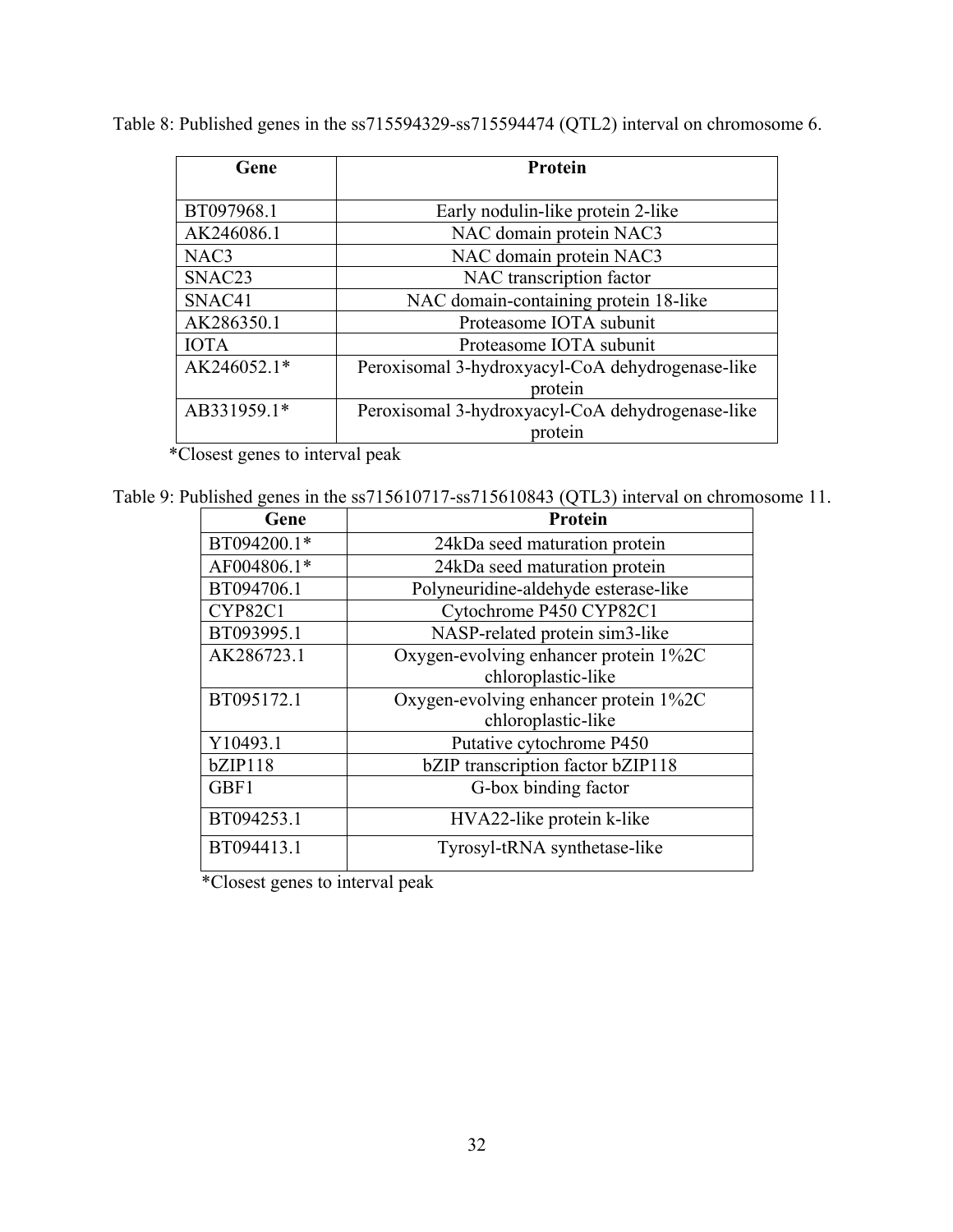Gene Pfam (Family) Panther (Function) Glyma13g24330 PF00069(Protein kinase domain) PTHR24420 (Leucine-Rich Repeat Receptor-Like Protein Kinase) Glyma13g24340\* PF00560(Leucine Rich Repeat) PTHR24420 (Leucine-Rich Repeat Receptor-Like Protein Kinase) Glyma13g24550 PF00560 (Leucine Rich Repeat) PTHR24420 (Leucine-Rich Repeat Receptor-Like Protein Kinase) Glyma13g24980 PF07714 (Protein tyrosine kinase) PTHR24420 (Leucine-Rich Repeat Receptor-Like Protein Kinase) Glyma13g25340 PF07714 (Protein tyrosine kinase) PTHR24420 (Leucine-Rich Repeat Receptor-Like Protein Kinase) Glyma13g25420 PF00931 (NB-ARC domain) PTHR23155 (Leucine-Rich Repeat-Containing Protein) Glyma13g25440 PF00931 (NB-ARC domain) PTHR23155 (Leucine-Rich Repeat-Containing Protein) Glyma13g25724 PF07714 (Protein tyrosine kinase) PTHR24420 (Leucine-Rich Repeat Receptor-Like Protein Kinase) Glyma13g25750 PF00931 (NB-ARC domain) PTHR23155 (Leucine-Rich Repeat-Containing Protein Glyma $13g25780$  PF00560 (Leucine Rich Repeat PTHR23155 (Leucine-Rich Repeat-Containing Protein) Glyma13g25800 PF11883 (Domain of unknown function (DUF3403)) PTHR24420 (Leucine-Rich Repeat Receptor-Like Protein Kinase) Glyma13g25811 PF07714 (Protein tyrosine kinase) PTHR24420:SF430 (Leucine-Rich Receptor-Like Protein Kinase) Glyma13g25820 PF07714 (Protein tyrosine kinase) PTHR24420 (Leucine-Rich Repeat Receptor-Like Protein Kinase) Glyma13g25920 PF00931 (NB-ARC domain) PTHR23155 (Leucine-Rich Repeat-Containing Protein) Glyma13g25950 PF00560 (Leucine Rich Repeat) Repeat) PTHR23155:SF121 Glyma13g25970 PF00931(NB-ARC domain) PTHR23155 (Leucine-Rich Repeat-Containing Protein). Glyma $13g26141$  PF00931 (NB-ARC domain) PTHR23155 (Leucine-Rich Repeat-Containing Protein) Glyma13g26230 PF00931 (NB-ARC domain) PTHR23155 (Leucine-Rich Repeat-Containing Protein) Glyma13g26310 PF00560 (Leucine Rich Repeat) PTHR23155 (Leucine-Rich Repeat-Containing Protein) Glyma13g26380 PF00931 (NB-ARC domain) PTHR23155 (Leucine-Rich Repeat-Containing Protein) Glyma13g26400 PF01582 (TIR domain) PTHR11017 (Leucine-Rich Repeat-Containing Protein)

Table 10: Model genes in the QTL1 interval.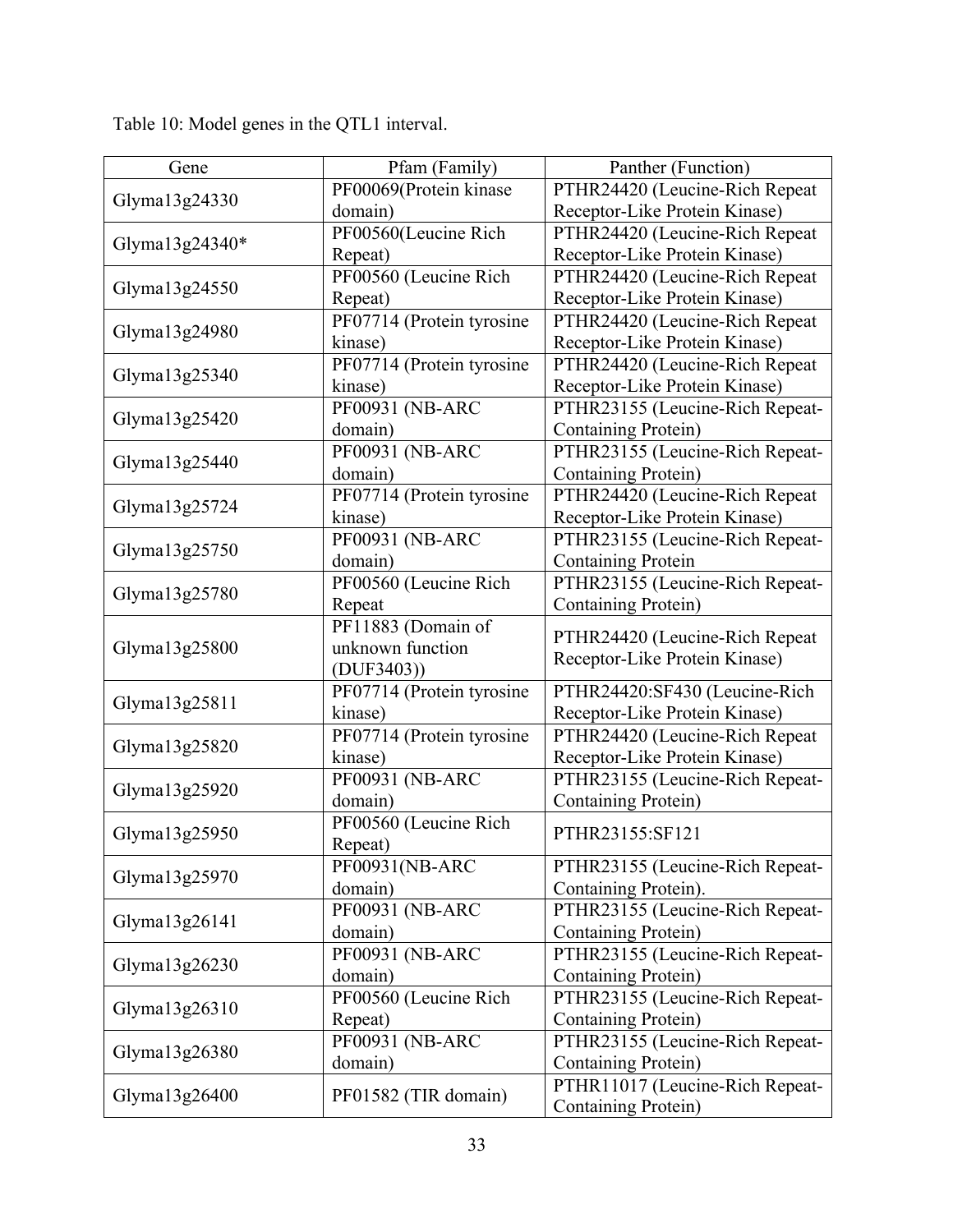|                  | PF00931 (NB-ARC       | PTHR11017 (Leucine-Rich Repeat- |  |
|------------------|-----------------------|---------------------------------|--|
| Glyma $13g26420$ | domain)               | <b>Containing Protein)</b>      |  |
| Glyma $13g26450$ | PF01582 (TIR domain)  | PTHR11017 (Leucine-Rich Repeat- |  |
|                  |                       | <b>Containing Protein)</b>      |  |
| Glyma $13g26460$ | PF01582 (TIR domain)  | PTHR11017 (Leucine-Rich Repeat- |  |
|                  |                       | <b>Containing Protein)</b>      |  |
|                  | PF00560 (Leucine Rich | PTHR23155 (Leucine-Rich Repeat- |  |
| Glyma $13g26530$ | Repeat)               | <b>Containing Protein)</b>      |  |
|                  | PF01582 (TIR domain)  | PTHR11017:SF20 (Subfamily Not   |  |
| Glyma $13g26650$ |                       | Named)                          |  |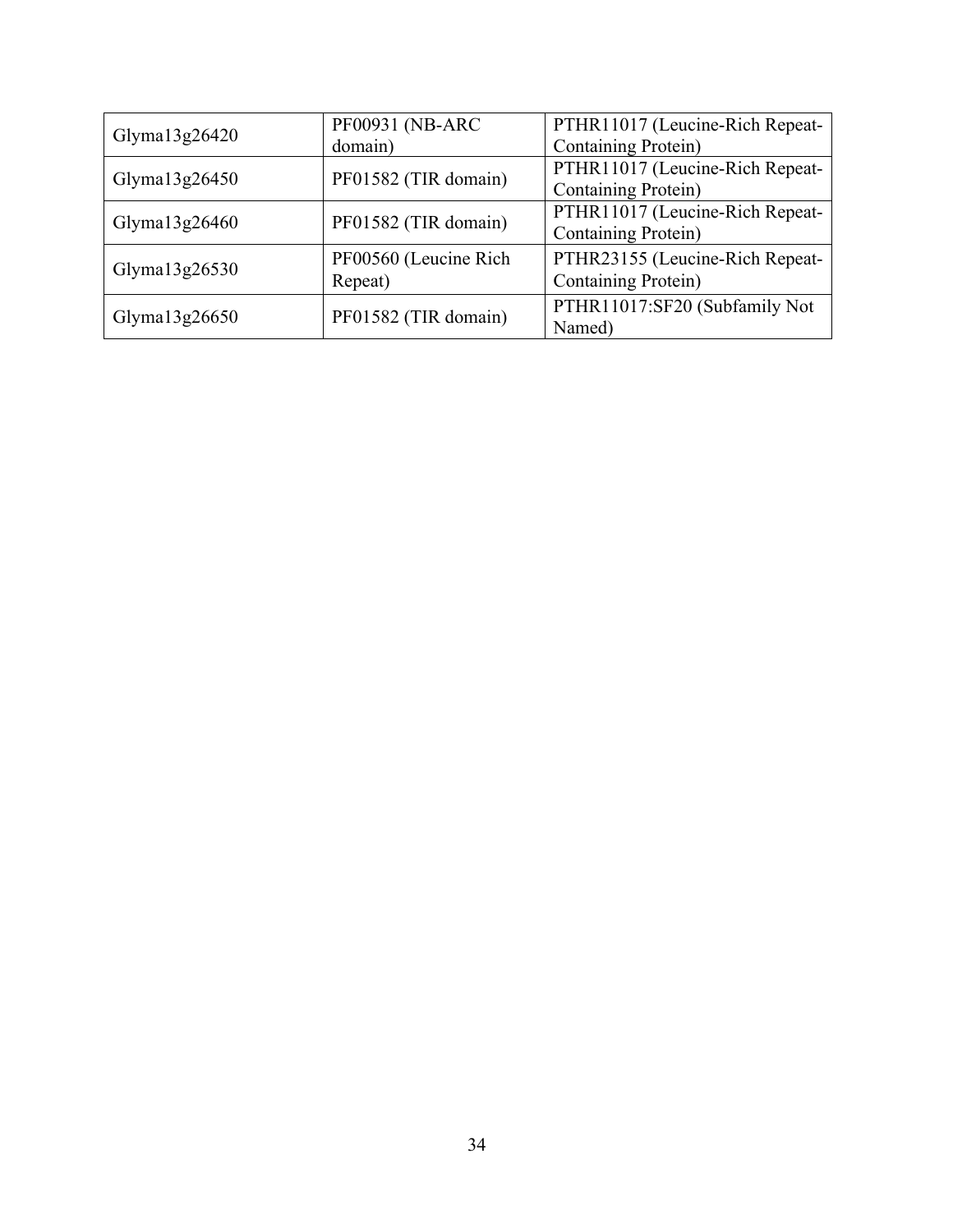| Gene           | Pfam (Family)                      | Panther (Function)                      |
|----------------|------------------------------------|-----------------------------------------|
| Glyma06g37100  | PF03106 (WRKY DNA -                |                                         |
|                | binding domain)                    |                                         |
| Glyma06g37441  | PF07714 (Protein tyrosine          | PTHR24420:SF692                         |
|                | kinase)                            |                                         |
| Glyma06g37505  | PF07714 (Protein tyrosine          | PTHR24420:SF692                         |
|                | kinase)                            |                                         |
| Glyma06g39725* | PF00931 (NB-ARC                    | PTHR23155 (Leucine-Rich                 |
|                | domain)                            | <b>Repeat-Containing Protein)</b>       |
| Glyma06g39930* | PF00954 (S-locus                   | PTHR24420:SF703                         |
|                | glycoprotein family)               |                                         |
| Glyma06g39943  | PF01582 (TIR domain)               | PTHR23155 (Leucine-Rich                 |
|                |                                    | <b>Repeat-Containing Protein)</b>       |
| Glyma06g39990  | PF00931 (NB-ARC                    | PTHR23155 (Leucine-Rich                 |
|                | domain)                            | <b>Repeat-Containing Protein)</b>       |
| Glyma06g40000  | PF00069 (Protein kinase<br>domain) | PTHR24420:SF703                         |
|                |                                    | PTHR24420:SF430 (Leucine-               |
| Glyma06g40021  | PF07714 (Protein tyrosine          | Rich Receptor-Like Protein              |
|                | kinase)                            | Kinase)                                 |
|                |                                    | PTHR24420 (Leucine-Rich                 |
| Glyma06g40030  | PF00954 (S-locus                   | Repeat Receptor-Like Protein            |
|                | glycoprotein family)               | Kinase)                                 |
|                |                                    | PTHR24420 (Leucine-Rich                 |
| Glyma06g40050  | PF00954 (S-locus                   | Repeat Receptor-Like Protein            |
|                | glycoprotein family)               | Kinase)                                 |
|                | PF11883 (Domain of                 | PTHR24420 (Leucine-Rich                 |
| Glyma06g40110  | unknown function                   | Repeat Receptor-Like Protein            |
|                | (DUF3403)                          | Kinase)                                 |
| Glyma06g40130  | PF00069 (Protein kinase            | PTHR24420:SF703                         |
|                | domain)                            |                                         |
|                | PF00069 (Protein kinase            | PTHR24420 (Leucine-Rich                 |
| Glyma06g40141  | domain)                            | Repeat Receptor-Like Protein            |
|                |                                    | Kinase)                                 |
|                | PF07714 (Protein tyrosine          | PTHR24420:SF430 (Leucine-               |
| Glyma06g40161  | kinase)                            | Rich Receptor-Like Protein              |
|                |                                    | Kinase)                                 |
| Glyma06g40170  | PF00954 (S-locus                   | PTHR24420:SF703                         |
|                | glycoprotein family)               |                                         |
|                | PF00954 (S-locus                   | PTHR24420 (Leucine-Rich                 |
| Glyma06g40240  | glycoprotein family)               | Repeat Receptor-Like Protein<br>Kinase) |
|                | PF00954 (S-locus                   |                                         |
| Glyma06g40350  | glycoprotein family)               | PTHR24420:SF703                         |
|                |                                    |                                         |

Table 11: Model genes in within the QTL2 interval.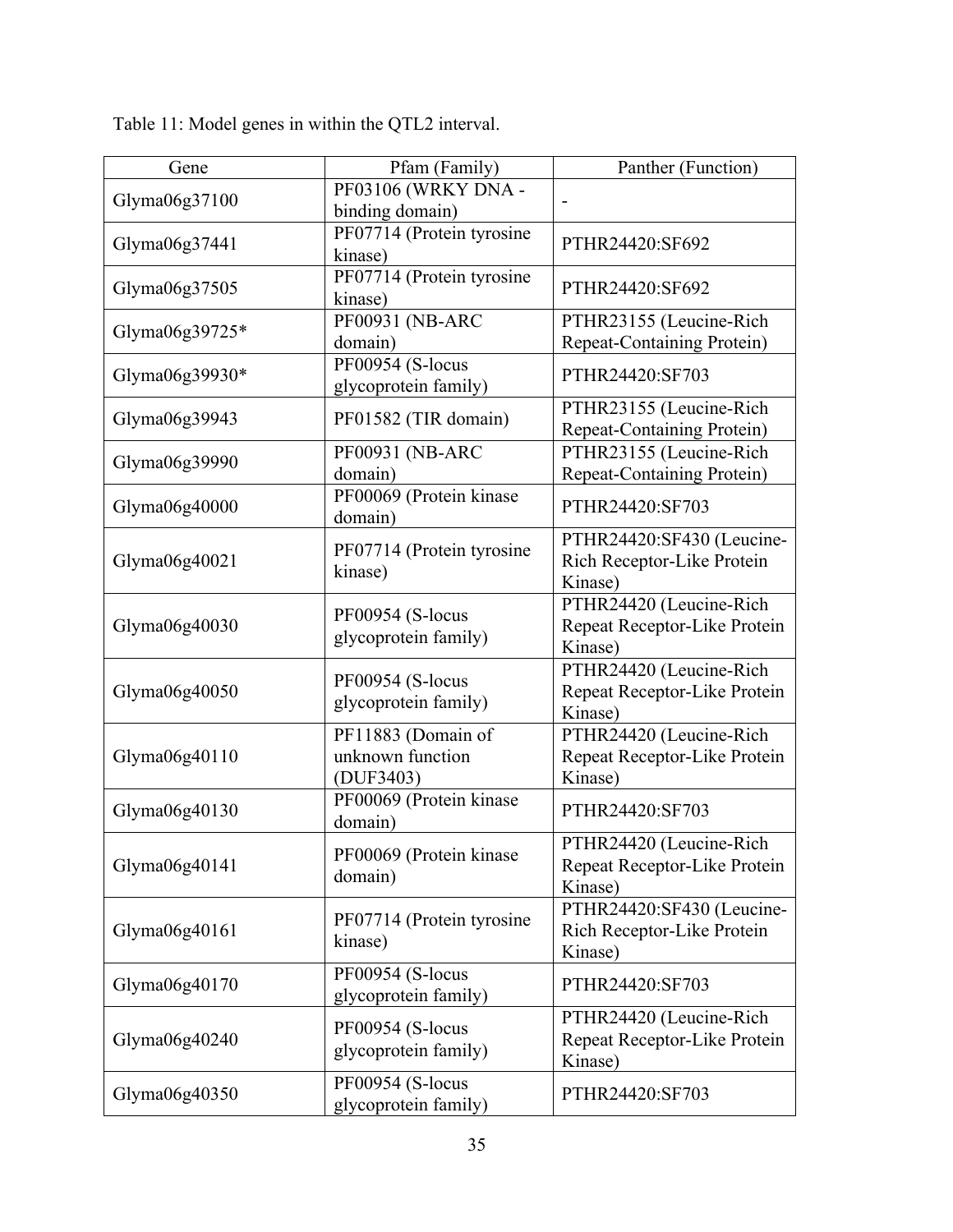| Glyma $06g40370$ | PF07714 (Protein tyrosine<br>kinase)     | PTHR24420 (Leucine-Rich<br>Repeat Receptor-Like Protein<br>Kinase) |
|------------------|------------------------------------------|--------------------------------------------------------------------|
| Glyma $06g40400$ | PF00954 (S-locus<br>glycoprotein family) | PTHR24420:SF432                                                    |
| Glyma $06g40461$ | PF00069 (Protein kinase<br>domain)       | PTHR24420:SF430 (Leucine-<br>Rich Receptor-Like Protein<br>Kinase) |
| Glyma $06g40480$ | PF00954 (S-locus<br>glycoprotein family) | PTHR24420 (Leucine-Rich<br>Repeat Receptor-Like Protein<br>Kinase) |
| Glyma $06g40490$ | PF00954 (S-locus<br>glycoprotein family) | PTHR24420 (Leucine-Rich<br>Repeat Receptor-Like Protein<br>Kinase) |
| Glyma06g40515    | PF00954 (S-locus<br>glycoprotein family) | PTHR24420 (Leucine-Rich<br>Repeat Receptor-Like Protein<br>Kinase) |

\*Closest genes to interval peak

Table 12: Model genes in the QTL3 interval.

| Gene              | <b>Pfam (Family)</b> | <b>Panther (Function)</b>       |  |
|-------------------|----------------------|---------------------------------|--|
|                   | PF05659 (Arabidopsis |                                 |  |
| Glyma $11g06260*$ | broad-spectrum       | PTHR23155 (Leucine-Rich Repeat- |  |
|                   | mildew resistance    | Containing Protein)             |  |
|                   | protein RPW8)        |                                 |  |
| Glyma $11g06270$  | PF00560 (Leucine     | PTHR23155 (Leucine-Rich Repeat- |  |
|                   | <b>Rich Repeat)</b>  | <b>Containing Protein</b> )     |  |
| Glyma $11g06451$  | PF00069 (Protein     | PTHR24420 (Leucine-Rich Repeat  |  |
|                   | kinase domain)       | Receptor-Like Protein Kinase)   |  |
| Glyma $11g06740$  | PF00069 (Protein     | PTHR24420 (Leucine-Rich Repeat  |  |
|                   | kinase domain)       | Receptor-Like Protein Kinase)   |  |
|                   | PF00069 (Protein     | PTHR24420 (Leucine-Rich Repeat  |  |
| Glyma $11g06750$  | kinase domain)       | Receptor-Like Protein Kinase)   |  |
|                   | PF07714 (Protein     | PTHR24420:SF822                 |  |
| Glyma $11g07175$  | tyrosine kinase)     |                                 |  |

\*Closest genes to interval peak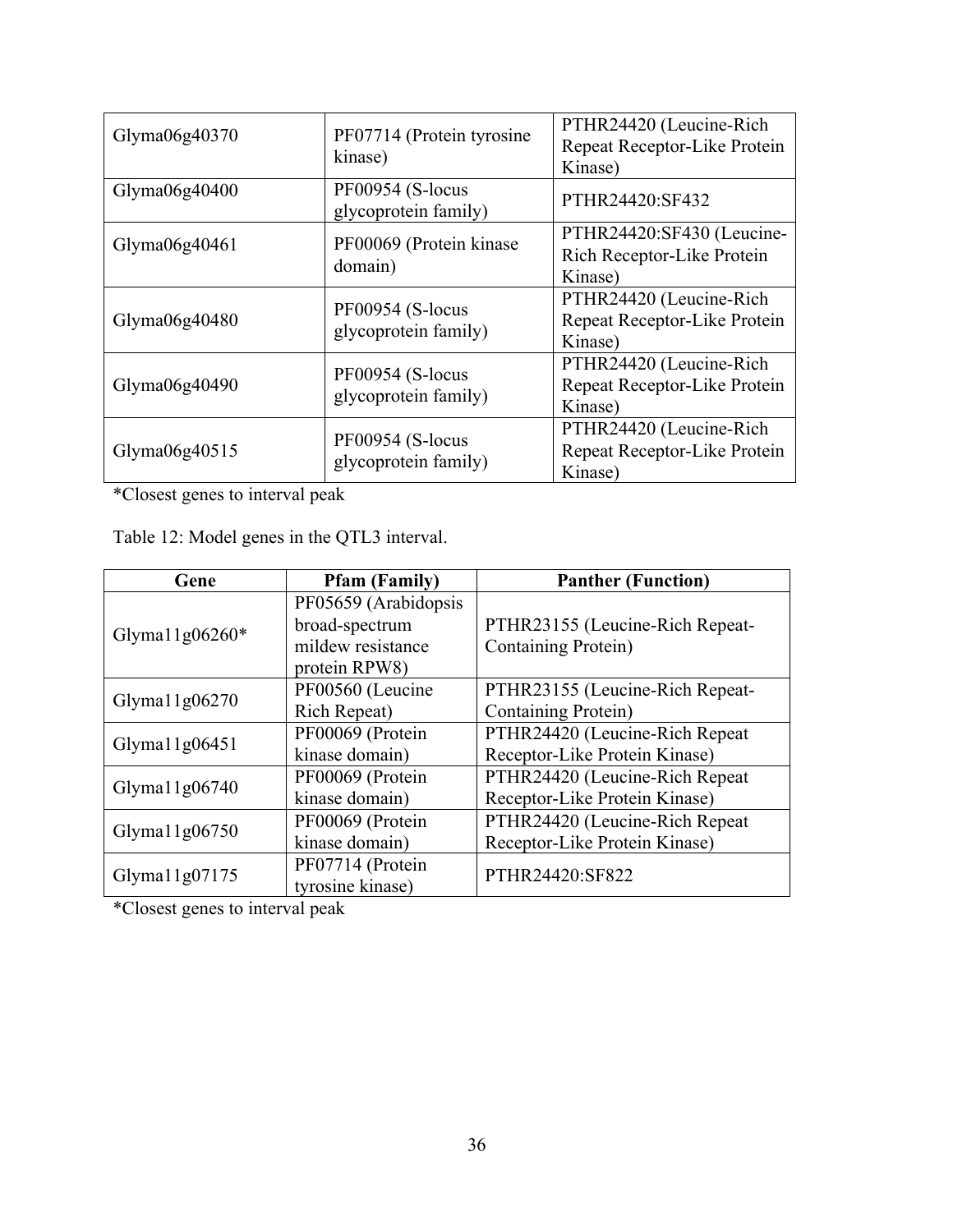## FIGURES



Figure 1: Histogram depicting the frequency of FLS scores in the  $E \times F$  experiments.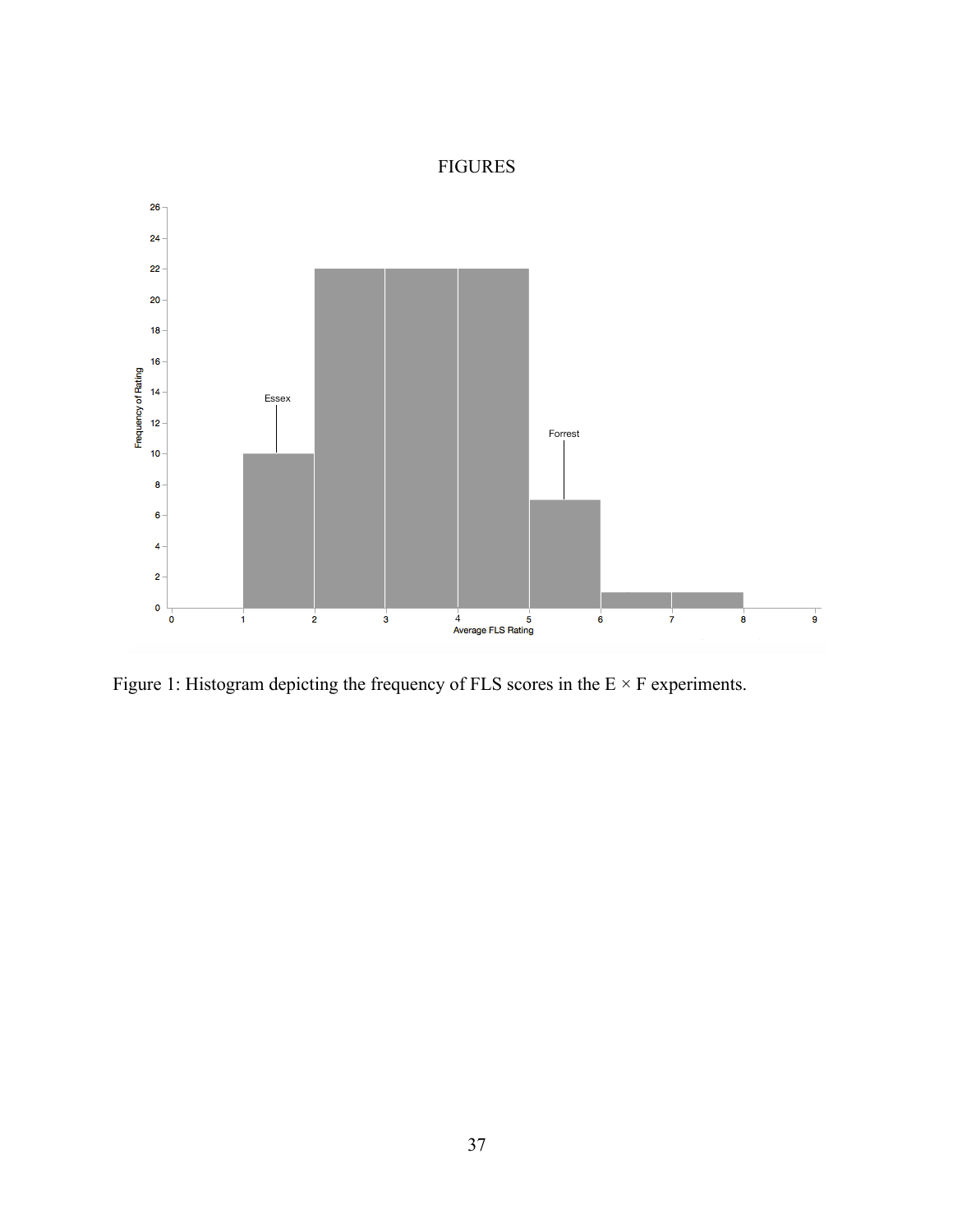

Figure 2: Histogram depicting the frequency of FLS scores across the  $F \times W$  experiments.



# Chromosome

Figure 3: Genetic linkage map of  $E \times F$  population.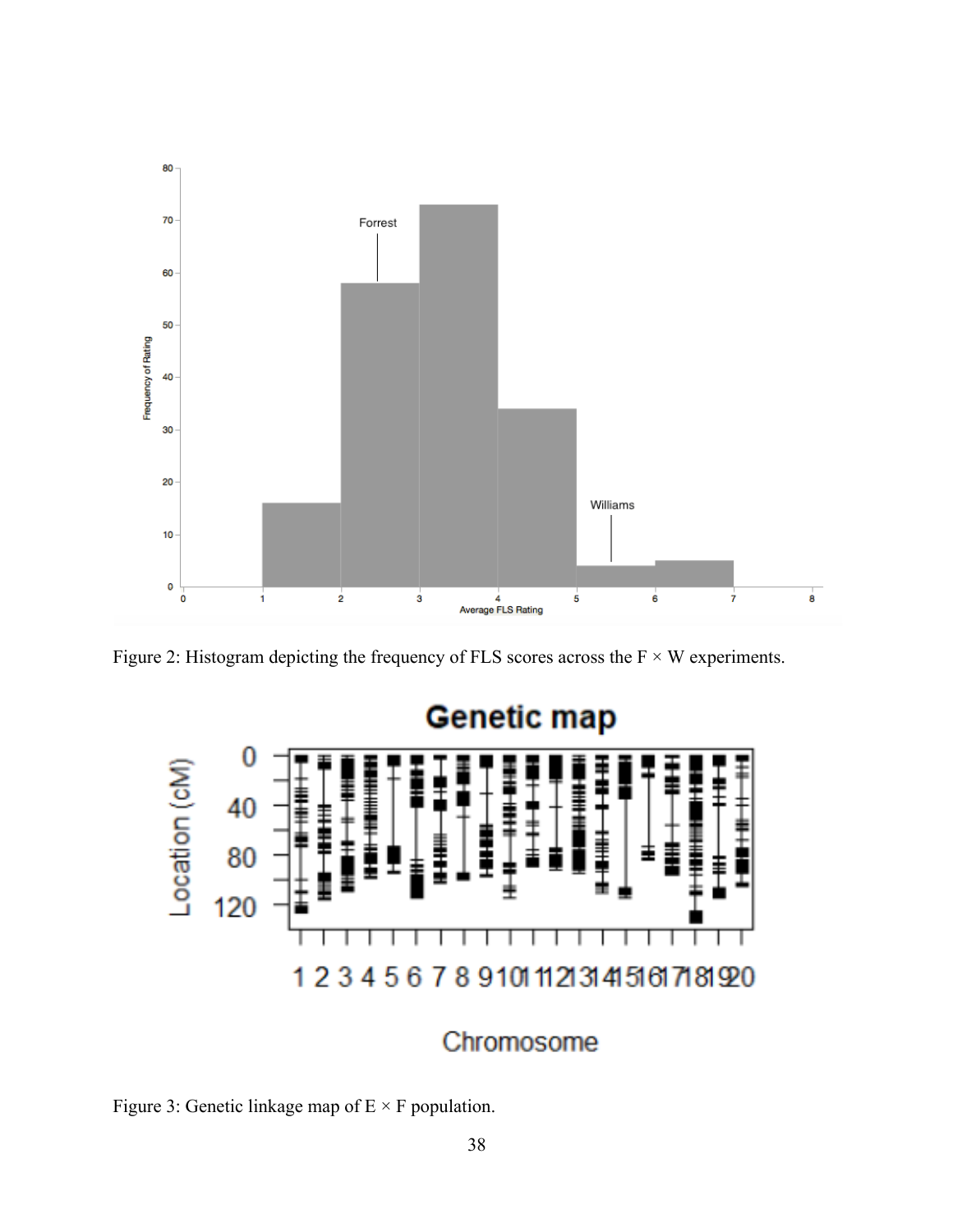

Figure 4: Genetic linkage map of  $F \times W$  population



Figure 5: CIM interval of QTL1.



Figure 6: CIM interval of QTL2.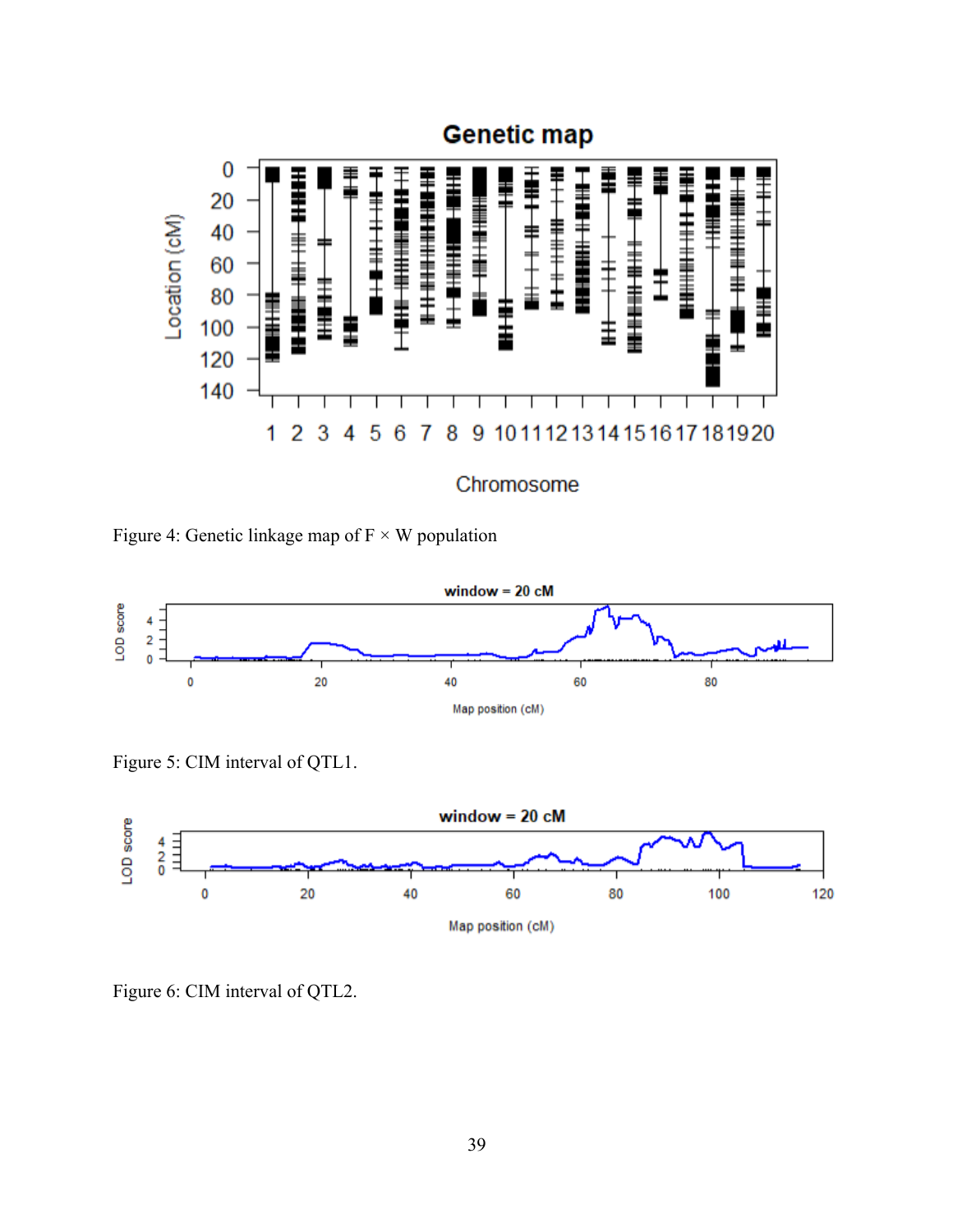

Figure 7: CIM interval of QTL 3.



| Level       | Grouping<br>(Allele) | Mean |
|-------------|----------------------|------|
| Essex       |                      | 3.90 |
| Recombinant | ार                   | 3.25 |
| Forrest     |                      | 2.75 |

Figure 8: One-way ANOVA comparing genotypes at QTL1 (F<sub>2,80</sub>=7.64, P<0.0009).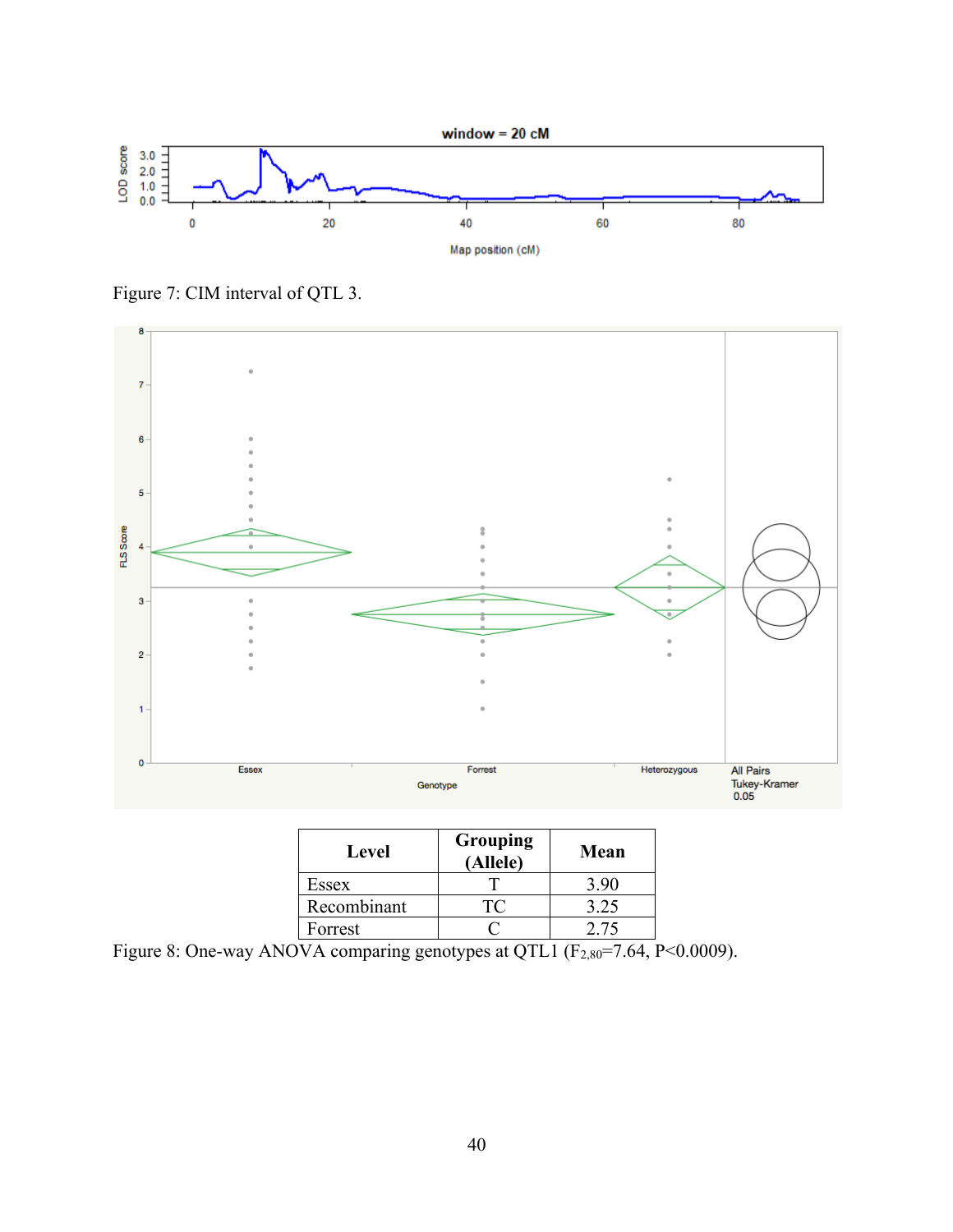#### CHAPTER 3

# ANALYZING AGRONOMIC TRAITS OF TWO SOYBEAN POPULATIONS UNDER FIELD CONDITIONS

#### ABSTRACT

Soybeans are an important cash crop globally that majorly contributes to food, fiber, and oil production. Many variables contribute to a farmer's decision about which soybean variety to plant, some of which include high germination, maturity group, and perspective yield. Secondary considerations can include resistance to a specific pathogen or pest that is prevalent in the area. For this reason, breeders need to take various agronomic traits into consideration whenever developing new soybean lines, as needs and desires can vary across geographic regions. To this end, we have characterized the germination rate, flower color, days to 90% flowering, days to 90% maturity, and yield of the 'Essex'  $\times$  'Forrest' population and the 'Forrest'  $\times$  'Williams' population. These populations have priorly been characterized for their resistance to *Cercospora sojina*, and after understanding the agronomic characteristics, can be used for implementation of disease resistance. One line,  $F \times W125$ , stood out among all others for desired agronomic traits and Frogeye Leaf Spot resistance. This line should be used for future breeding projects to develop the latest elite lines.

*Keywords: soybeans, C.sojina, flowering, maturity, agronomic traits*

#### INTRODUCTION

Soybeans are a major crop globally, with production in the U.S. climbing every year (Pagano & Miransari, 2016). It is commonly used for oil, feed, and biofuels, and accounts for 90% of U.S. oilseed production. More than 80% of U.S. soybeans are grown in the midwestern states, where it is rotated annually with corn to add nitrogen back to the soil. The United States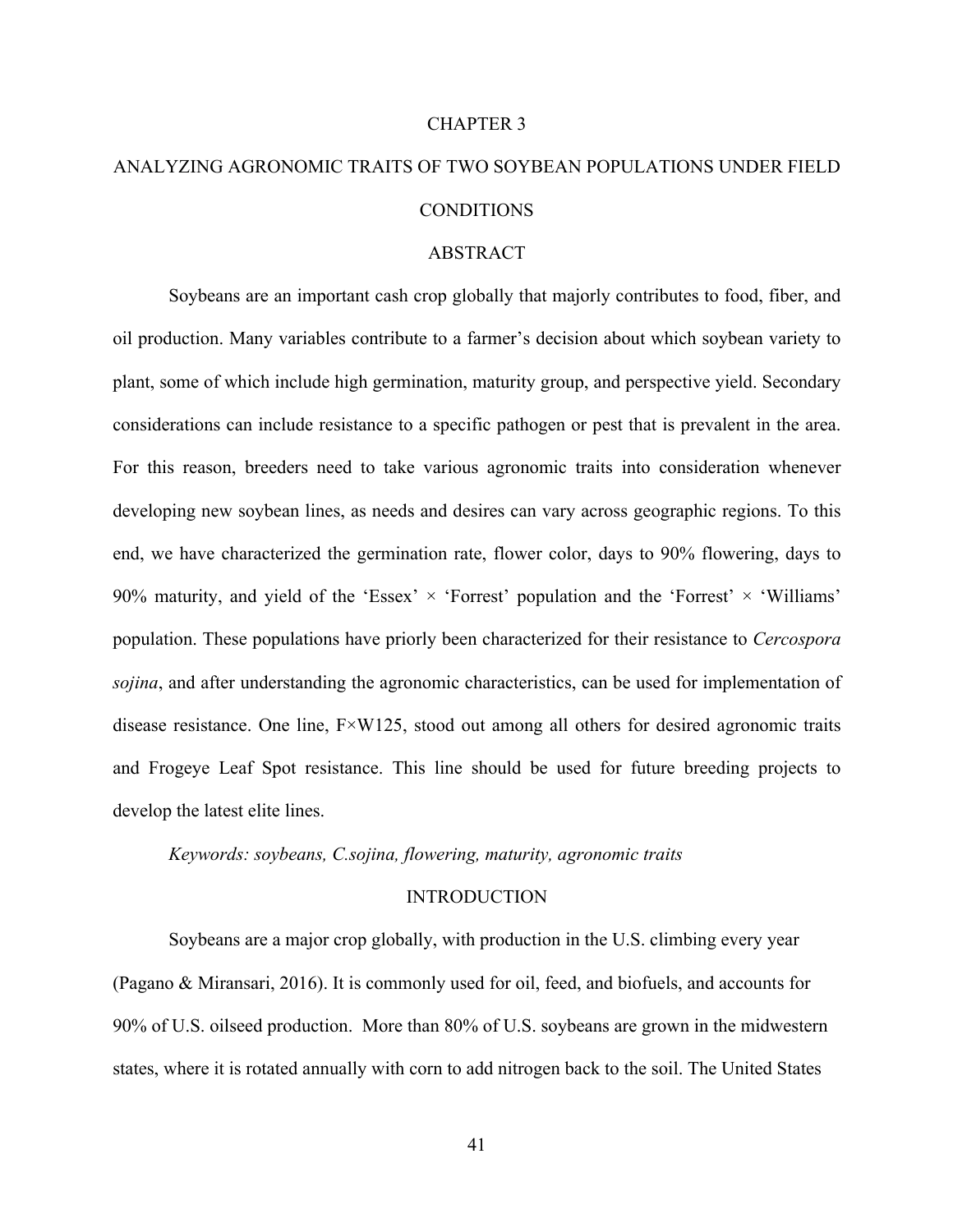government subsidizes this crop, making market fluctuations less volatile. For all these reasons, it is a safe plant for many farmers to choose, and production has only increased every year since 1990 (Ash, Livezey, & Dohlman, 2006).

There are many factors farmers think about when selecting which soybean variety to plant each year. One of the most important is maturity group (MG), which indicates how long it will take for a variety to reach full pod set. The larger the number, the longer the variety takes to fully flower and mature. In Southern Illinois, many farmers use MG 4-5. The southern United States will use MG 5-6 in order to optimize the full growing season (Mourtzinis & Conley, 2017). Many times, farmers want shorter maturity plants for added flexibility when dealing with rainy planting seasons or early snow. These are all considerations to make when farmers are selecting lines and as breeders work to make new varieties.

Flowering and Maturity are largely attributed to three main genes: *E1, E2,* and *E3* (Bernard, 1971; Watanabe et al., 2009). Soybeans are a short-day photoperiod sensitive plant that induces flowering when there is a  $\leq 12$  hr day length (Destro, Carpentieri-Pipolo, Kihl, & Almeida, 2001). Multiple quantitative trait loci (QTL) have been associated with photoperiod responses and the correlating *E1*, *E2*, and *E3* genes (Wantanabe, Harada, & Abe, 2012). Both traits are also tangibly intertwined with plant height and architecture, which is controlled by the *Dt1* gene. (Bernard, 1972). There are two different methods of soybean growth: determinate (lateral growth halts after flowering), or indeterminate (continue lateral growth after flowering). If flowering is induced early in a determinate line, total pod number can be drastically decreased, along with yield (Bernard, 1972). It is understood in the soybean breeding community that there is no one gene that correlates with yield, but instead it is a mixture of hundreds of various genes that contribute to the overall well-being and success of the plant.

42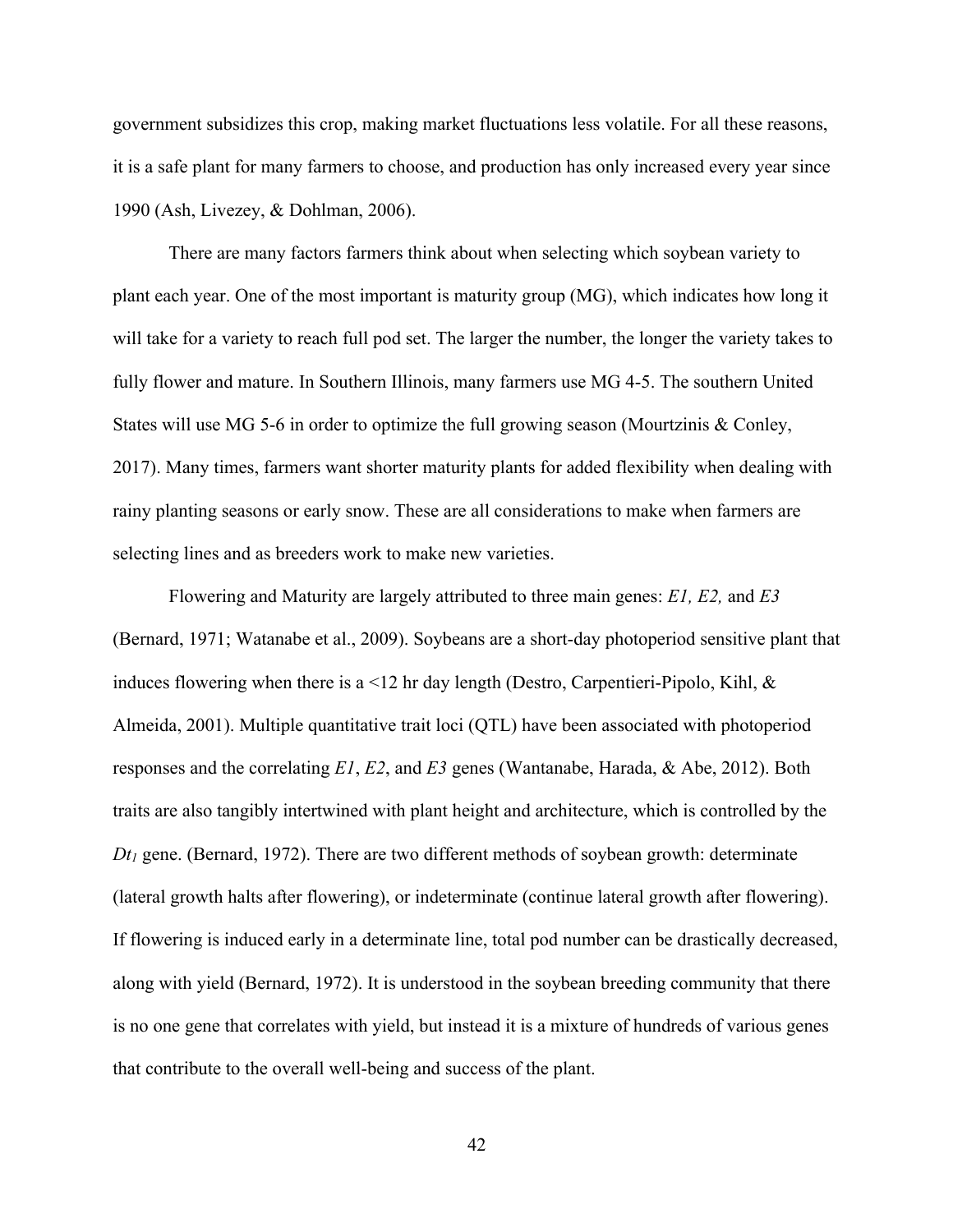Traditionally bred soybeans are an equal blend of both parents. For this reason, many breeders focus on crossing two elite lines to try and achieve a hybrid progeny with better characteristics than either parent. To implement novel genes, backcrossing would be used over multiple generations to try and implement a new trait of interest while maintaining all other characteristics from an elite parent (Concibido et al., 2003). A line with a plethora of undesirable traits increases the odds of linkage drag into progeny lines and should be avoided. To this end, the objectives of this experiment were to characterize two soybean RIL populations for their desirable agronomic traits, and identify which lines carry the least linkage drag for Frogeye Leaf Spot (FLS) resistance.

#### MATERIALS AND METHODS

#### *A. Plant Material*

The Essex x Forrest (E  $\times$  F) and Forrest x Williams (F  $\times$  W) RIL populations were used for this field experiment, as are described in Chapter 1. These lines were allowed to selfpollinated in the field to provide refreshed seed for the next year's field experiments and other lab research.

#### *B. Field Design and Conditions*

Field experiments took place at the Agronomy Research Center at Southern Illinois University Carbondale. There were two years of experiments, with each year taking place in a different location on the research center. Each year was divided into two blocks with the  $F \times W$ and  $E \times F$  populations inside (Fig. 9). A complete randomized block design was utilized. Each line was planted in two-row plots 10 ft in length. Four foot gaps separated individual plots. Three hundred seeds were planted in each plot with 150 seeds in each row.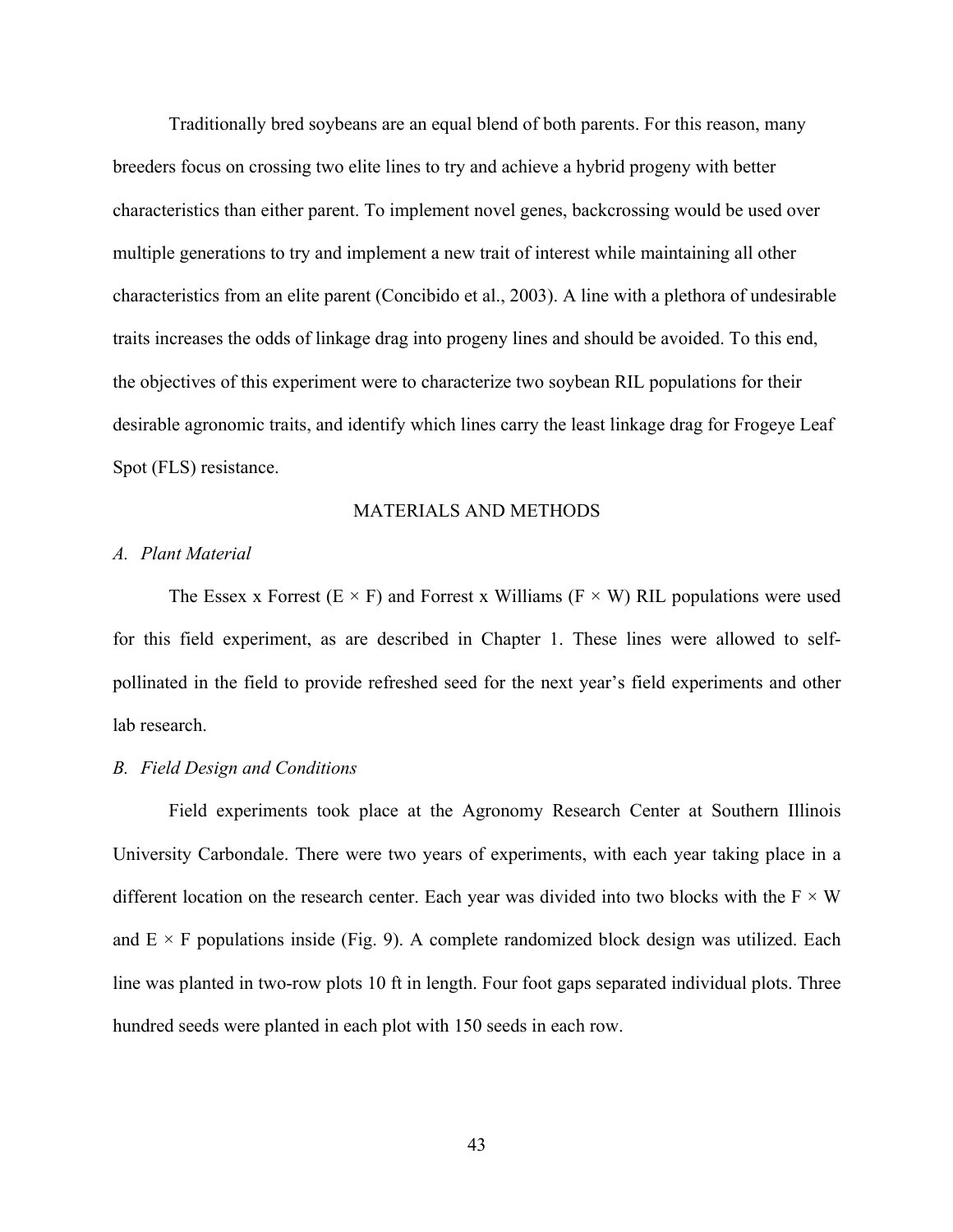No irrigation was used and plants were allowed to experience natural field conditions. Summer 2019 was particularly rainy during the planting season, which prevented planting until May 28. After the field had been planted, Carbondale experienced a drought that likely contributed to decreased germination. As the summer progressed, there were pest issues. Deer ate the tops of many different lines. Summer 2020 had more ideal conditions, but planting was delayed due to the COVID-19 pandemic and logistical issues. The field was planted on June 2, and there was light rainfall in the following weeks.

Both fields were soil tested in the spring before planting, and no fertilizer was applied in accordance with the results. Pre-emergence herbicides used were FirstRate (cloransulam-methyl) at a rate of .60 oz/A and Prefix (S-metolachlor, sodium salt of fomesafen) at a rate of 40 oz/A. Post-emergence herbicides applied were Select (clethodim) at a rate of 4.8 oz/A, Flexstar (sodium salt of fomesafen) at a rate of .5 pts/A, Dual (S-metolachlor) at a rate of 9.6 oz/A, and FirstRate (cloransulam-methyl) at a rate of .12 oz/A.

#### *C. Note Taking*

Five different notes were taken during the growing season: germination, flower color, days to 90% flowering, days to 90% maturity, and yield. Germination notes were taken two weeks after planting to allow for slow-germinating lines to sprout. The field was walked twice a week post-germination to monitor growth stages of the plants and any pest infestations. Days to 90% flowering was recorded when 90% of the flower buds in a given plot had opened. When a plot reached this milestone, the date was recorded and days to 90% maturity was calculated. This method was also used for days to 90% maturity. This note was taken when 90% of the plants in a plot were fully dried down and ready for harvest. The plots were harvested with a two-row small plot combine and individually bagged. After harvest was complete, all plot bags were cleaned

44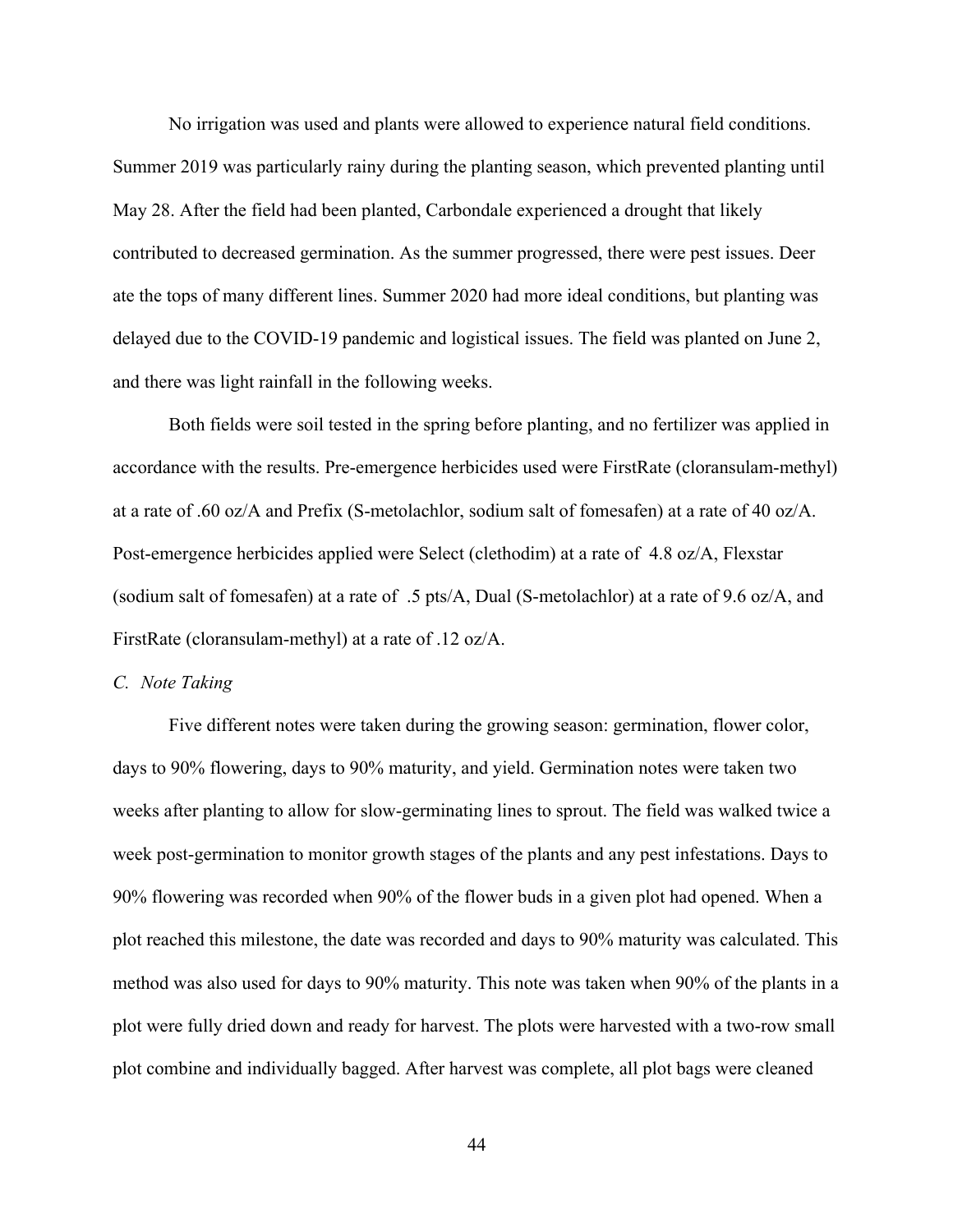using a shaking gravity table. This clean seed was weighed in grams and was converted into kg/ha for analysis.

#### *D. Statistical Analysis*

JMP Pro 15 software was used for all distributions, means, t-tests, and other statistical analyses. A nested ANOVA model was used to measure blocking interactions using the Fit Model function with blocks nested within the year of experiment. A 95% confidence interval was used for all significance tests.

#### RESULTS

#### *A. Germination*

In 2019, 250 F  $\times$  W lines were planted in the field experiment. This seed stock had not been planted the season prior, so it had lower germination. A total of 154 of the lines germinated, and a germination test was conducted to determine the best lines to plant the following year. In 2020, all lines that germinated in 2019 were replanted, along with an extra 50 lines for a total of 204 lines. 172 of these lines germinated and grew to maturity under field conditions in 2020. In 2019, there was a germination rate of 61.6%. The 2020 growing season had a germination rate of 84.31%. Out of all the lines planted across the two growing seasons, 71% of lines germinated.

The 91 E  $\times$  F populations were planted in 2019, and 85 lines germinated and continued to maturity, for a germination rate of 93%. These 85 lines were replanted in 2020, and 74 germinated and provided seed for future projects. The 2020 growing season had a germination rate of 88%. This leaves 81% of the original lines for future experiments.

#### *B. Flower Color*

The  $F \times W$  population maintained all white flowers through both growing seasons. The E  $\times$  F population, however, continued to segregate by flower color (Fig.10). In 2019, 45 lines had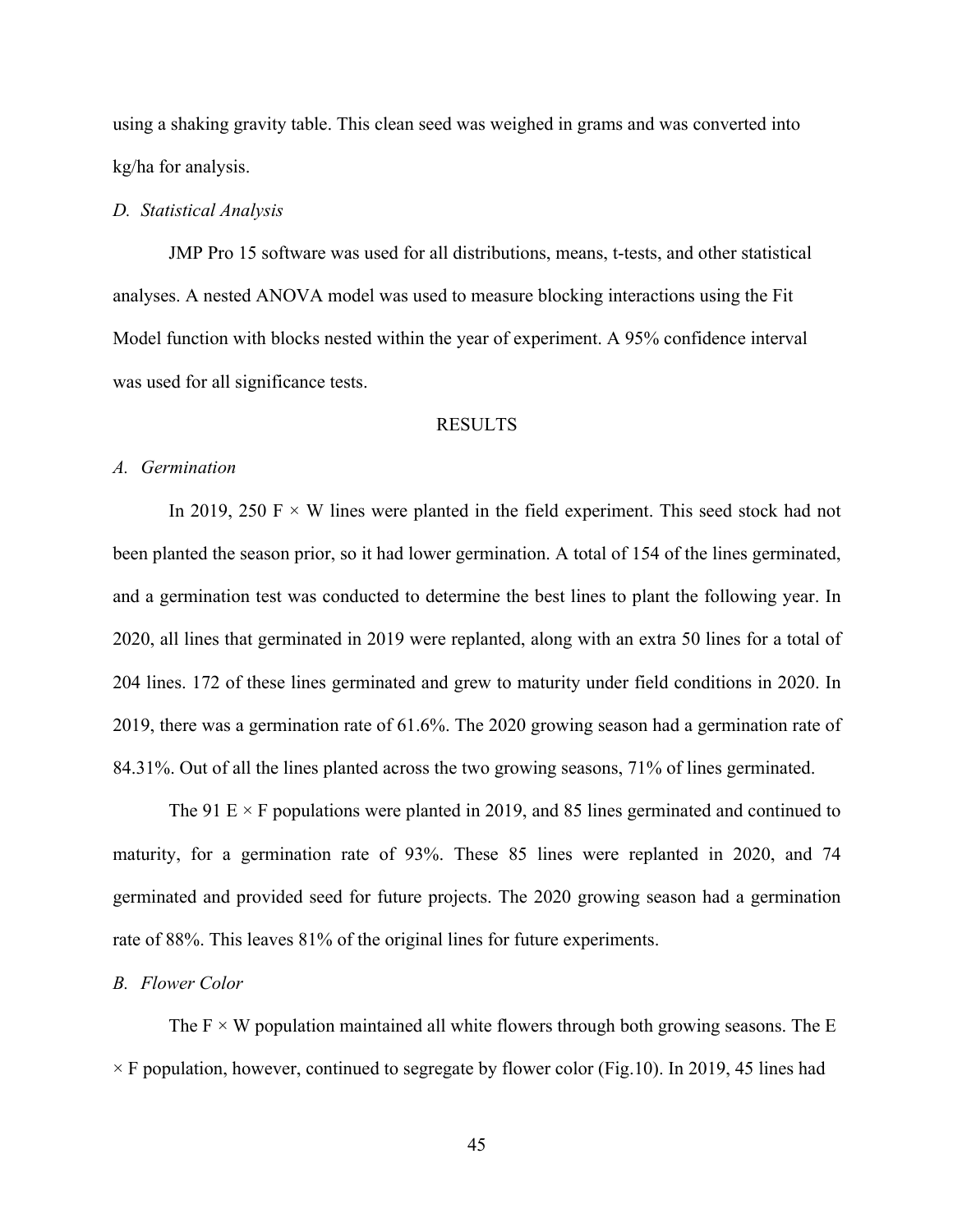white flowers, 38 lines had purple flowers, and 2 lines had a mix of purple and white. In 2020, 32 lines had white flowers, 30 lines had purple flowers, and 12 had a mix of purple and white flowers. Mixed flower colors increased to 16.21% of the population in 2020 from a mere 2.35% in 2019.

#### *C. Days to 90% Flowering*

The nested ANOVA ran on the  $F \times W$  population determined that there was not a significant blocking interaction ( $P < 0.05$ ). However, there was a significant difference between lines ( $F_{189,462} = 1.60$ ;  $P < 0.0001$ ). A Tukey's HSD test distinguished two lines of interest. F × W180 took significantly longer to reach 90% flowering at  $71.25 \pm 1.45$  days. F × W235 had a significantly shorter time to reach flowering at  $61.50 \pm 1.45$  days. All other lines were not significantly different from one another. The mean time to  $90\%$  flowering across the F $\times$ W population was  $65.69 \pm 3.16$  days. The distribution of days to 90% was not normal (GOF <0.0001)(Fig.11), but this can be explained with the Central Limit Theorem (Reeve, 2016). There was a positive skewness of 0.83, suggesting segregation has contributed to shorter flowering times (n=652).

The E  $\times$  F population was also determined to have an insignificant blocking interaction (P  $\le$ 0.05). There was also an no significant differences across lines ( $P < 0.05$ ). The population had an average of  $67.7 \pm 4.18$  days to 90% flowering. The distribution was not normal (GOF  $\le$  $(0.001)(Fig.12)$ , which could be due to the missing lines that did not germinate. Like  $F \times W$ , the E×F population has a positive skewness of 0.79, suggesting the population is segregating for shorter flowering periods (n=304).

An ANOVA was ran to determine if the two populations were significantly different from one another, and it indicated a significant difference ( $F_{1,954} = 19.96$ ;  $P < 0.0001$ ). A

46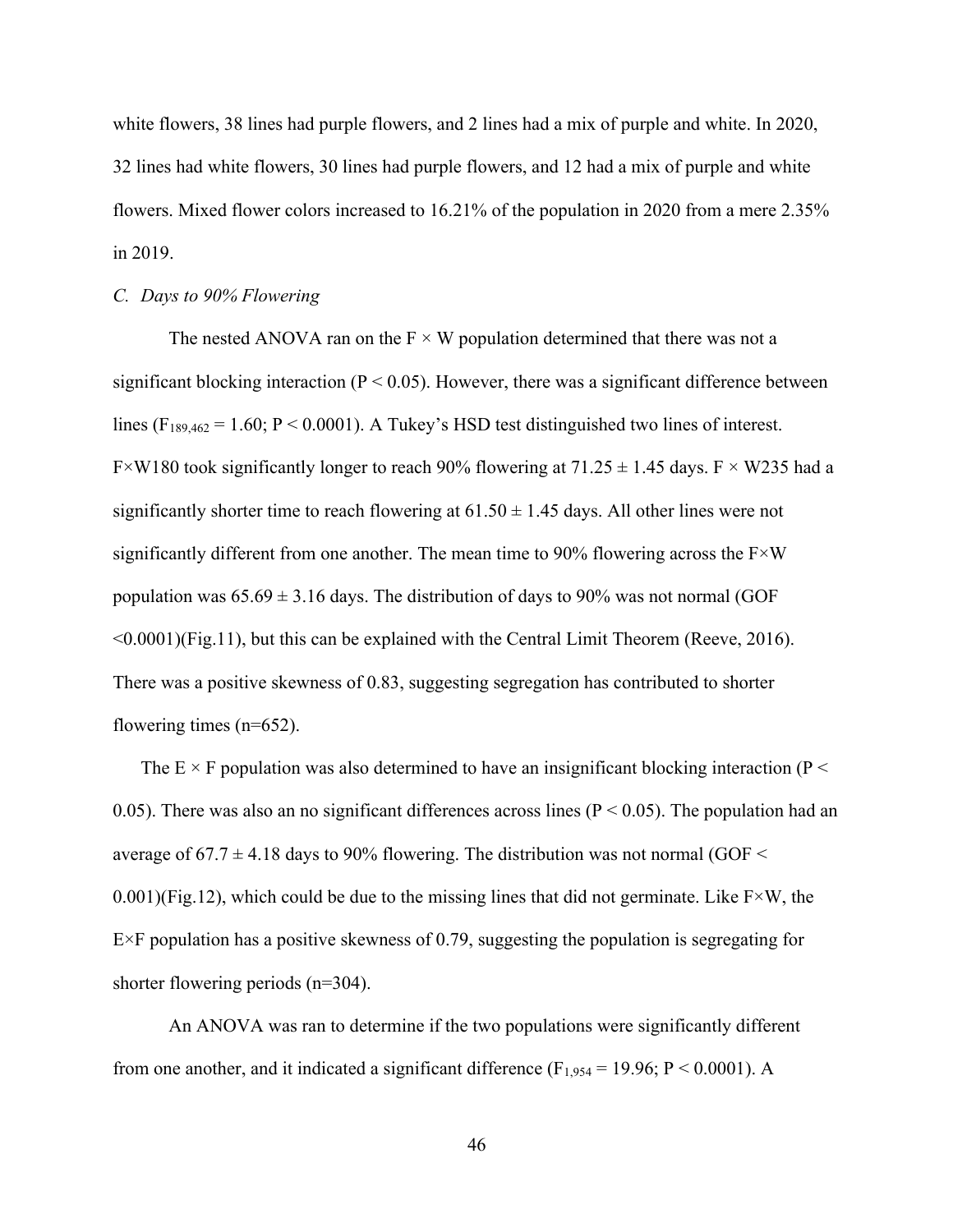student's t-test indicated that with 99.9% confidence, F×W has shorter time to 90% flowering, with a difference of 2.07 days (Table 13).

#### *D. Days to 90% Maturity*

A nested ANOVA for the  $F \times W$  population indicated no significant blocking interaction  $(P < 0.05)$ . The ANOVA indicates a significant difference in lines  $(F_{186,459} = 1.53; P < 0.002)$ . However, Tukey's HSD does not distinguish a difference among lines, so no conclusions can be drawn about which lines are significant. The population overall has a mean days to 90% maturity of  $135.51 \pm 4.01$  days. The distribution is not normal (GOF <0.001)(Fig.13), and has a negative skewness of -0.34 (n=648). This would suggest the population is segregating for longer time to maturity.

For E  $\times$  F, there is a significant blocking interaction (F<sub>2,213</sub> = 5.29, P < 0.0057). A Tukey's HSD test indicates that both blocks in 2019 are significantly different from the 2020 blocks (Table 14). However, there is no significant difference across lines. In 2019 Block 1, the mean days to maturity is  $138.73 \pm 4.38$  days. 2019 Block 2 has a mean of  $140.91 \pm 2.32$ . In 2020, the overall mean days to maturity was  $135 \pm 0$ . An analysis of the distribution across all blocks shows an overall mean of  $137.39 \pm 3.54$ . The distribution is not normal (GOF  $\leq 0.0001$ )(Fig.14), and has a positive skewness of 0.36. This suggests the population is segregating for shorter days to 90% maturity (n=295).

A student's t-test was used to compare  $F \times W$  and  $E \times F$  on a population level, and there is a significant difference between the two. With 99.9% confidence, we can state that E×F takes longer to reach 90% maturity, with a difference of 1.87 days (Table 13).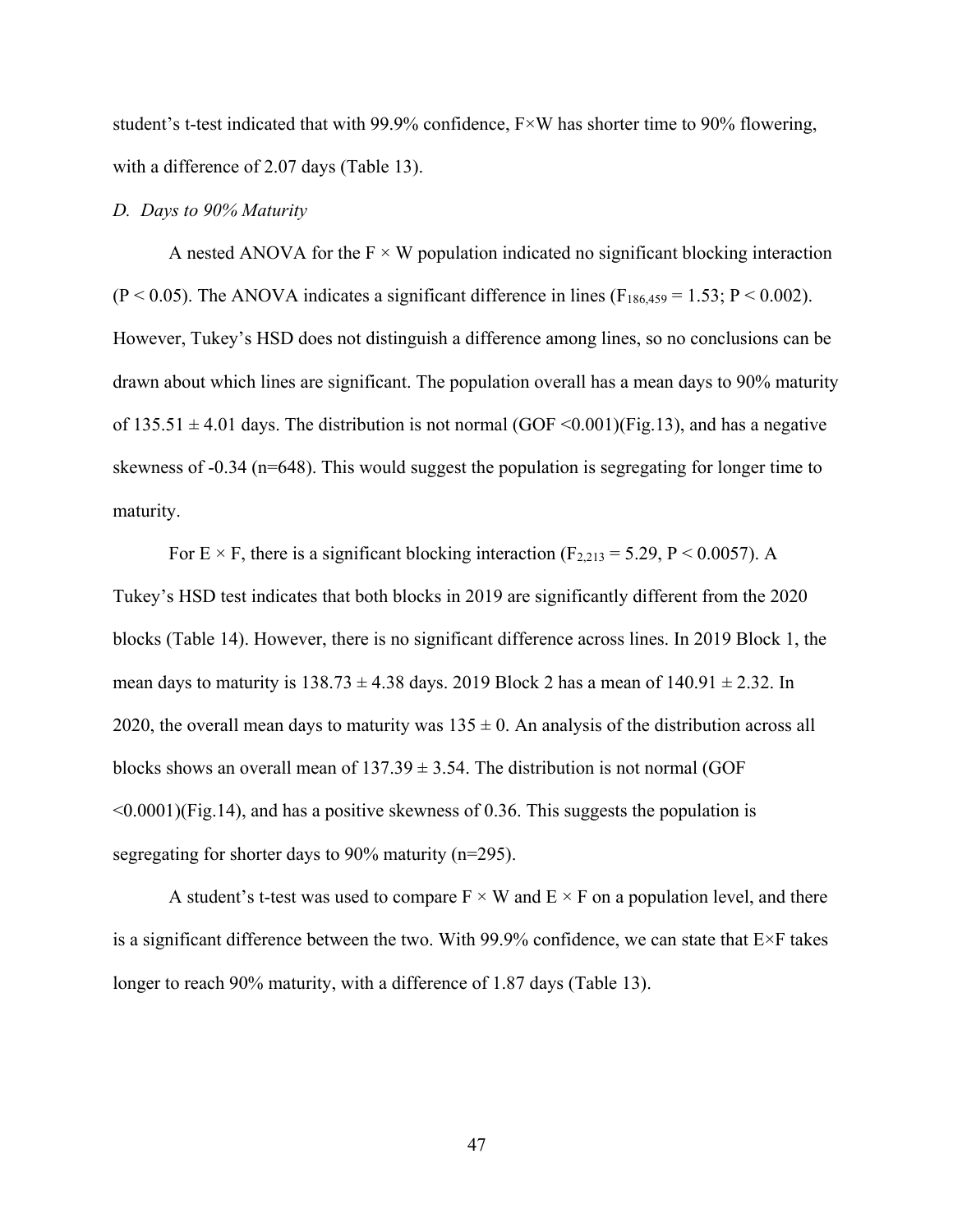*E. Yield*

The yield distribution of  $F \times W$  is normal (GOF  $> 0.05$ )(Fig.15), with a slight positive skewness of 0.55. This would indicate that segregation is contributing to lower yield (n=654). An ANOVA ran on the population shows no blocking interaction or significant difference in lines. Mean yield is  $1,397.66 \pm 1,185.22$  kg/ha.

The E  $\times$  F population also did have a normal distribution (GOF  $> 0.05$ )(Fig.16). It has a small positive skewness of 0.07, and has a bimodal pattern with peaks around 0-250 kg/ha and 2000-2250 kg/ha (n=293). This could be due to environmental factors in specific parts of the fields in both years that create more low yielding lines. The overall mean is  $1,577.00 \pm 1,024.23$ kg/ha.

A pooled t-test was ran to compare the  $F \times W$  population and the  $E \times F$  population. With 95% confidence, we can state that  $E \times F$  is a higher-yielding population with an average difference of 179.64 kg/ha ( $P < 0.0125$ ) (Table 13).

#### *F. Characteristics of FLS-resistant Lines*

Similar nested ANOVAs were conducted on the lines distinguished in Chapter 1 as being resistant to FLS. There are 31 total lines that are characterized as being FLS resistant, with five of them from the  $E \times F$  population and 26 of them from the  $F \times W$  population. Their days to 90% flowering, days to 90% maturity, and yield were analyzed separately to distinguish which lines would be most ideal for breeding FLS resistance into current lines without linkage drag (Table 15).

A distribution analysis of the resistant lines was not normal for 90% flowering (GOF <0.0001)(Fig.17). There is a positive skewness of 1.14, implying more lines have a smaller number of days to 90% flowering (n=90). There is no significant blocking interaction in resistant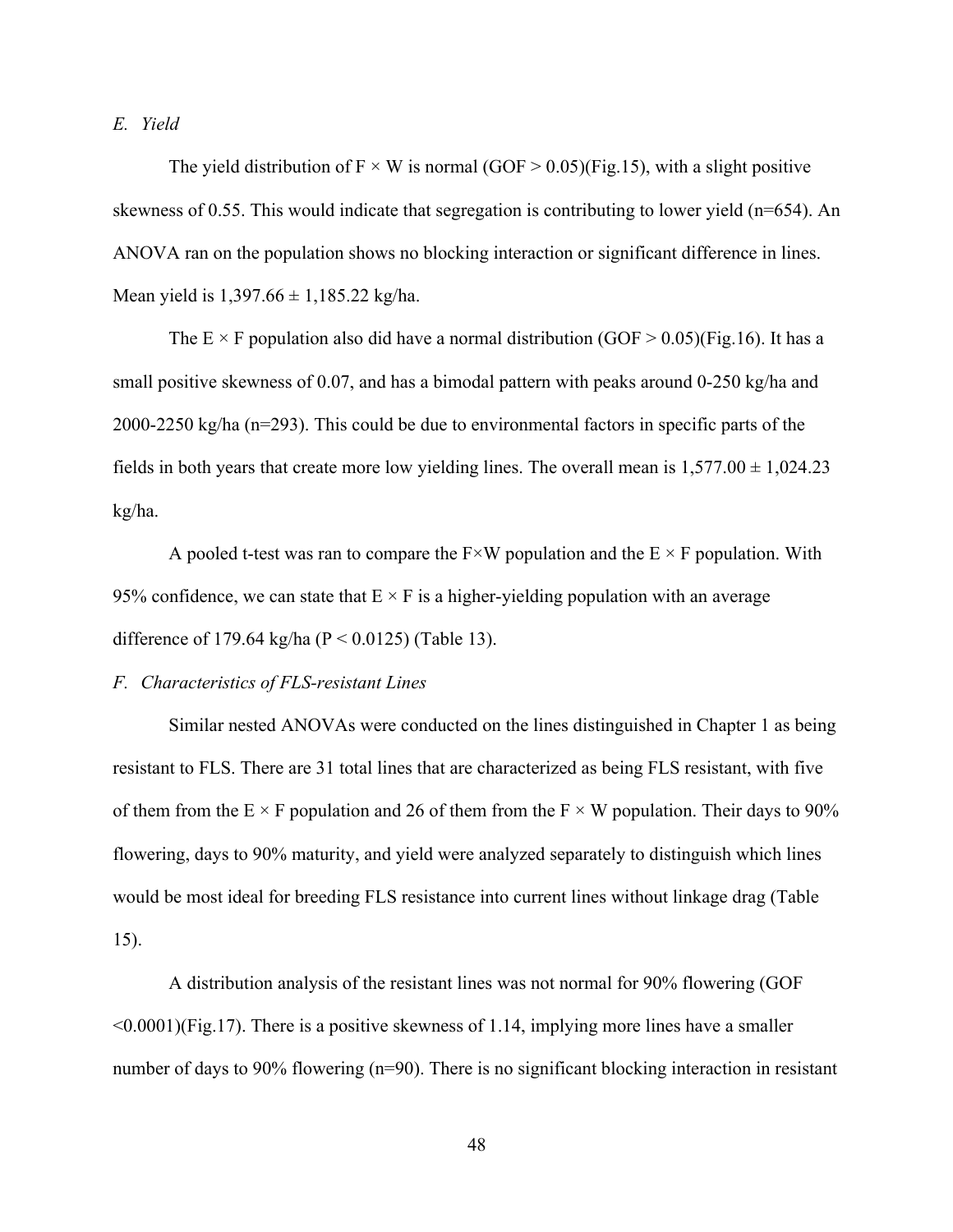lines when looking at 90% flowering ( $P > 0.05$ ). However, there is a significant difference among lines (P = 0.0041). There is a range of 18 days, from 77-64 days with a mean of 65.54  $\pm$ 3.06 days. A Tukey's HSD distinguished one line, E×F 10, that took significantly longer to reach 90% flowering. Fourteen lines took significantly less time to reach 90% flowering, with least square means ranging from 65.25-62 days. These lines were  $F \times W$  52,  $F \times W$  188,  $F \times W$  205, F  $\times$  W 215, F  $\times$  W 30, F  $\times$  W 125, F  $\times$  W 132, F  $\times$  W 151, F  $\times$  W 153, F  $\times$  W 191, F  $\times$  W 269, F  $\times$ W 219,  $F \times W$  108, and  $F \times W$  192. The remaining 14 lines were not significantly different from any lines. Two lines had missing data.

As for days to 90% maturity, the distribution is not normal (GOF <0.0001)(Fig. 18). There is a slight negative skewness of 0.23, which implies there is almost an even amount of smaller and larger numbers of days to maturity  $(n=79)$ . There is no significant blocking interaction (P > 0.05), but there is a significant difference in lines (P = 0.0046). Five lines had missing data, and days to 90% maturity ranged from 143.5-127.5 with a mean of  $135.02 \pm 4.59$ days. A Tukey's HSD test identified one line that took significantly longer to reach 90% maturity:  $F \times W$  191 (143.50 days). The  $F \times W$  125 line had a significantly shorter time to 90% maturity, at 127.5 days. All other lines were not significantly different from one another.

A distribution analysis of FLS-resistant lines' yield was not normal (GOF <0.0001) (Fig. 19). There is a positive skewness of 0.50, indicating there are more lines with smaller yields (n=77). Yield in FLS-resistant lines had no significant blocking interaction ( $P > 0.05$ ). There was also no significant difference among lines ( $P > 0.05$ ). Yield measures ranged by 3,668.35 kg/ha from 21.52-3689.87 kg/ha, with a mean of  $1,240.33 \pm 1,184.01$ .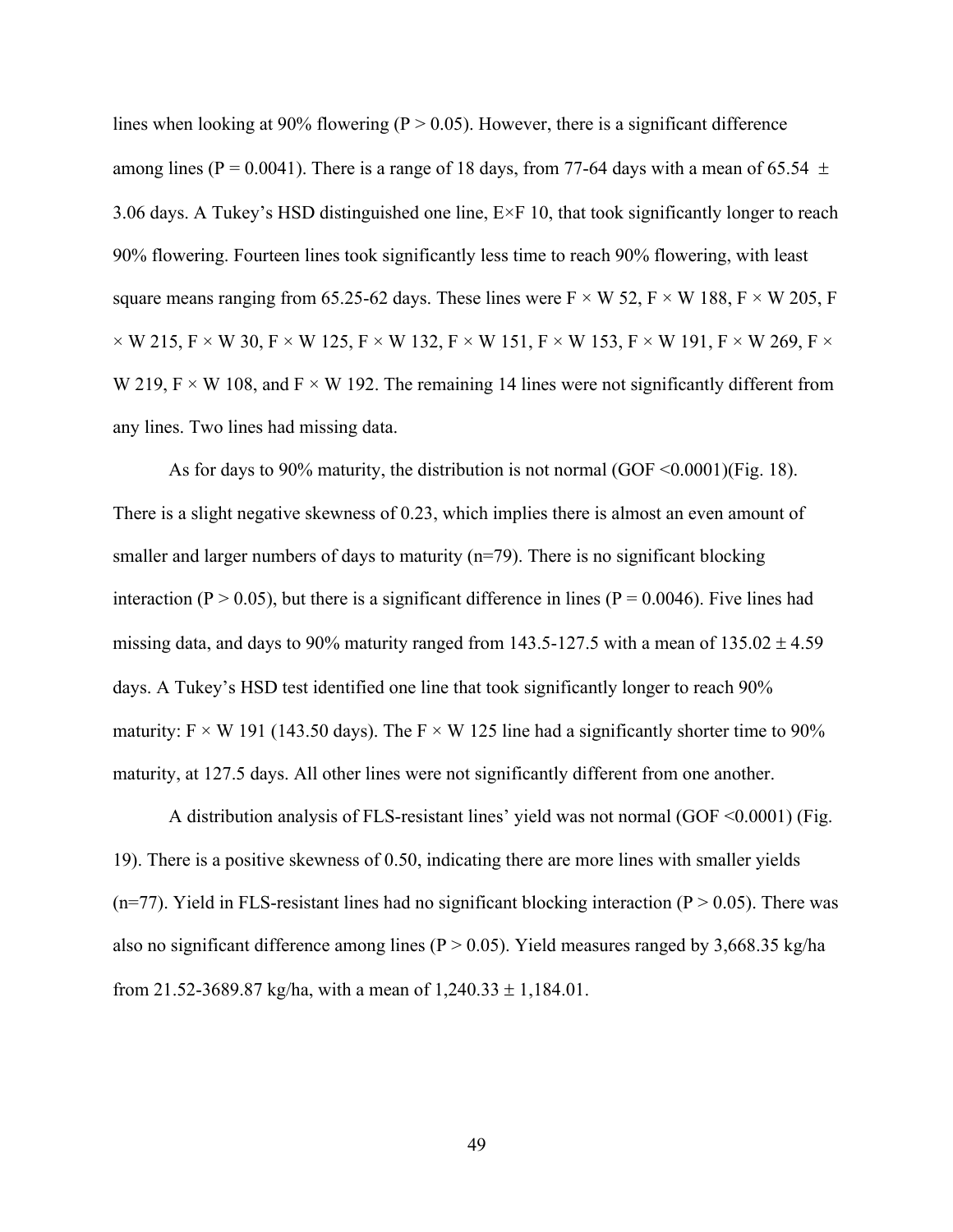#### DISCUSSION

No distribution in the population-wide analyses were normal, but this can be explained by the Central Limit Theorem (Reeve, 2016). Not all available lines were planted, so it can be expected to see non-normal distributions. The germination decreases that were seen both years were likely due to weather conditions, the age of the seed in 2019, and pests. We would expect that with each given year the lines were planted, germination percentages would increase as selection pressure for well-germinating lines increases.

It appears that the  $F \times W$  population's flower color is stable and genes for flower color are no longer segregating. This can be concluded since over both the 2019 and 2020 growing seasons, all lines had white flowers. However,  $E \times F$  appears to have unstable genes for flower color, due to the increase in mixed flower colors. Another possibility for this variability is seed contamination. While all measures were used to keep individual lines pure, it is possible that the combine did not fully clean out during a plot and contaminated the next few plots of seed. This should become more obvious in future generations if the flower color stabilizes or continues to be mixed.

Both populations seem to be segregating for decreased time to 90% flowering. This is beneficial to breeding programs, as shorter flowering times are generally desired by farmers and producers in the Midwestern US. Since  $F \times W$  has significantly shorter times to 90% flowering, it would be the ideal population to use if shortened flowering times were the main objective of the project. The  $F \times W$  population is segregating for more days to 90% maturity, leaving a wider gap between flowering and maturity. The  $E \times F$  population is segregating for shorter days to 90% maturity, which is also more ideal for farmers. However,  $F \times W$  still has significantly shorter times to 90% maturity, so it is currently more ideal for breeding programs looking for shortened

50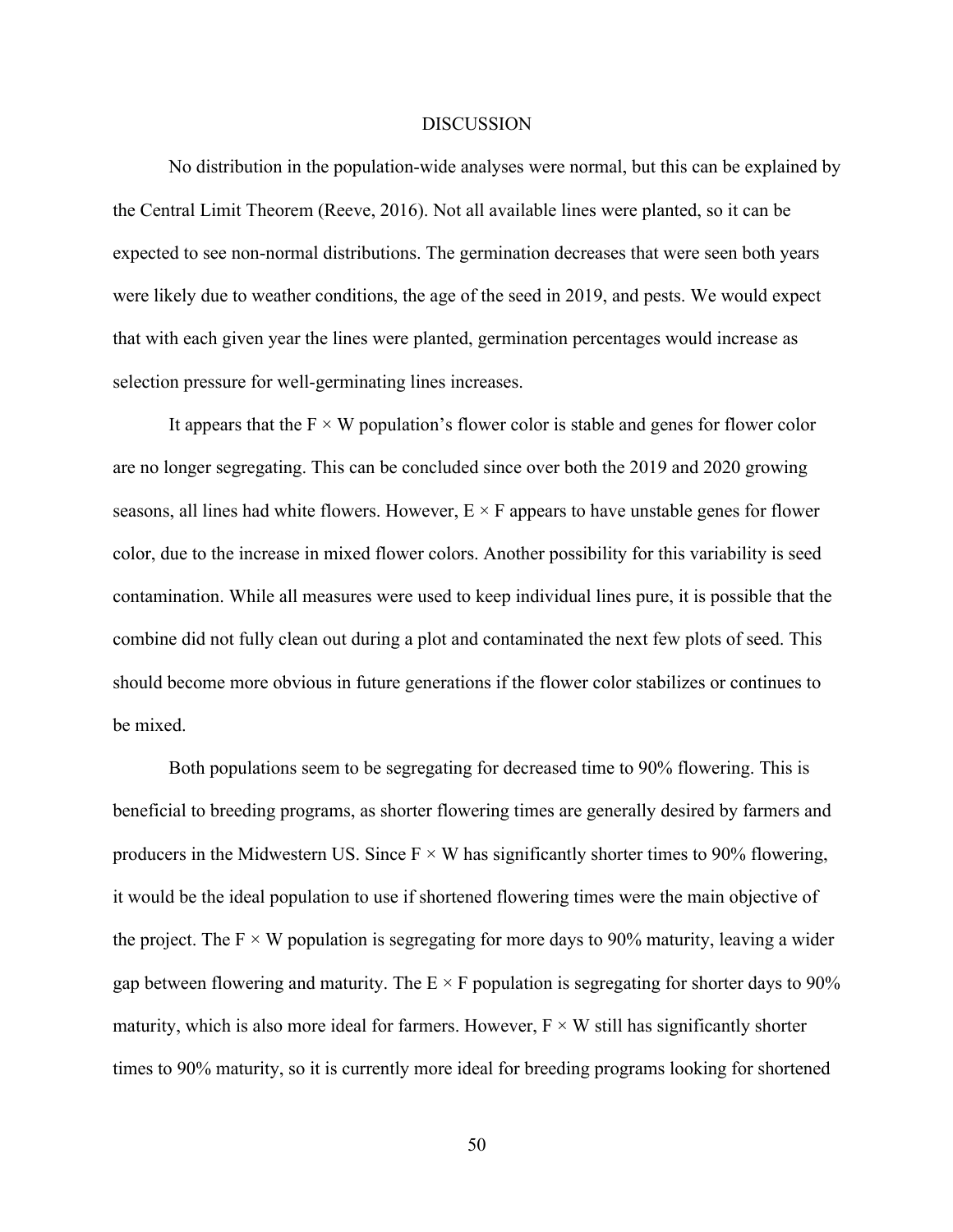time to maturity. With shorter times to flowering and maturity, farmers can still have a productive year if conditions in the spring are unconducive to planting. The sooner the beans are mature, the faster farmers can harvest and prevent frost or snow damage.

Since  $E \times F$  has significantly higher yield, it would be beneficial to the many programs aiming for high-yielding varieties. The average yield in the US in 2019 was 47.4 bu/ac, which converts to approximately 3,187.70 kg/ha (Intel, 2020). Both populations have much lower yield, likely due to them being put under experimental field conditions. The populations had no seed treatments, fungicides, or other precautionary applications done like would happen in a standard production setting, likely contributing to lower yield. Since  $E \times F$  has statistically higher yield, it would be less likely to drastically reduce yields in a breeding project for any other desired traits.

When deciding between using the  $F \times W$  or  $E \times F$  populations for breeding projects, it is important to know the goals of the project before deciding. If the intended goal is decreased time to flowering or maturity,  $F \times W$  is the more qualified candidate.  $E \times F$  is more likely to be beneficial in a project that is trying to increase soybean yield.

One line stands out among all others for both FLS resistance and other desirable field traits:  $F \times W125$ . It has significantly lower days to 90% flowering and significantly lower days to 90% maturity when compared to other lines that are FLS-resistant (Table 16). Since no lines were deemed significantly higher in yield, this is not a measure we can take into account. However,  $F \times W125$  should be used as a line for implementing FLS resistance in current commercial lines in accordance with all of the ideal field characteristics it has obtained.

#### **CONCLUSIONS**

Field experiments are important for a comprehensive understanding of the characteristics of a given soybean line or population. When deciding on using the  $F \times W$  or  $E \times F$  populations for

51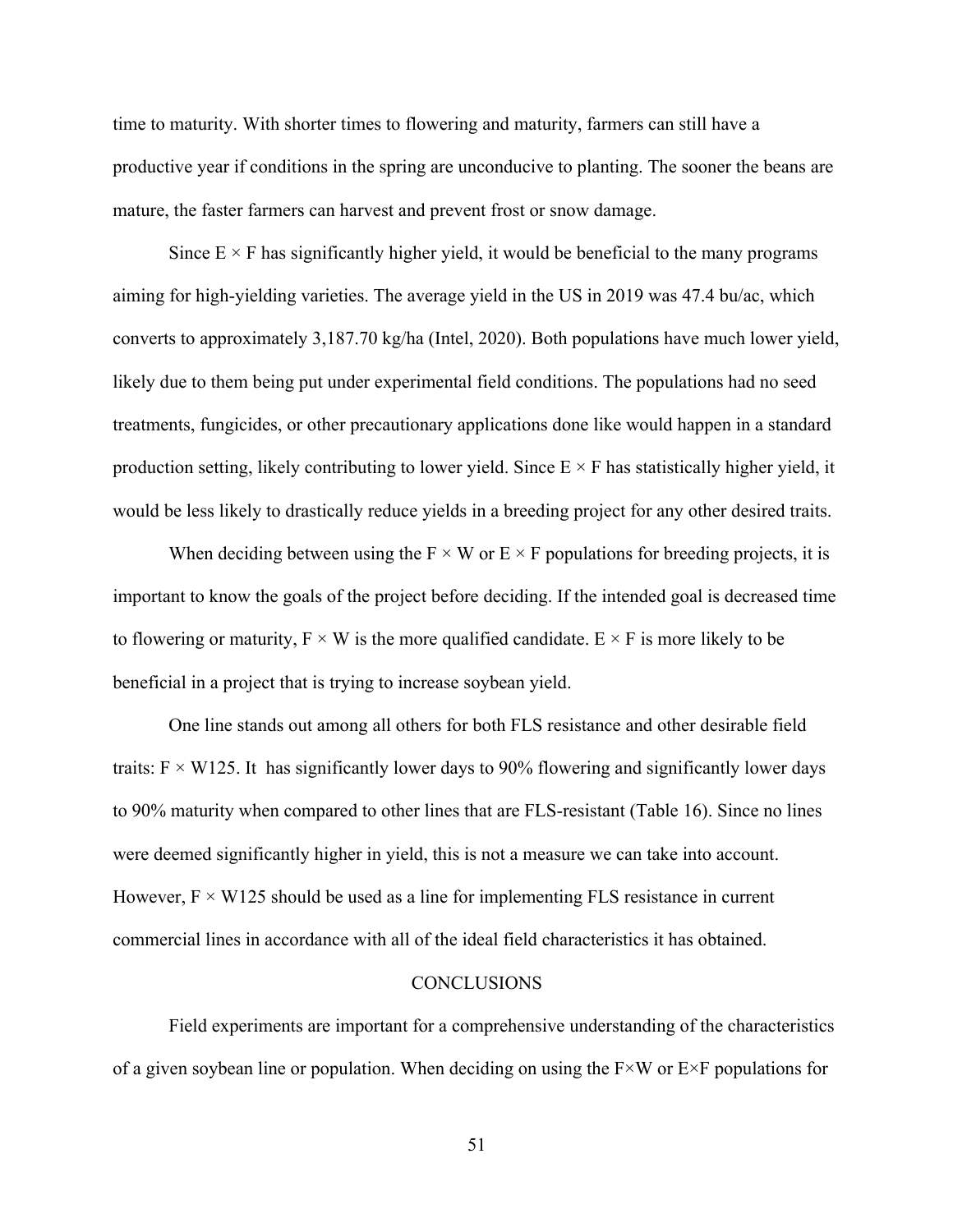breeding programs, it is important to note the objectives of the experiment to make the proper selection.  $F \times W$  has more desirable characteristics for flower color, days to 90% flowering, and days to 90% maturity.  $E \times F$ , however, is a higher yielding line. For integration of FLS resistance, the F × W125 line should be used for enhanced resistance to *C. sojina* with limited linkage drag. Future experiments should analyze these populations for potential QTL that can be associated with these desired traits.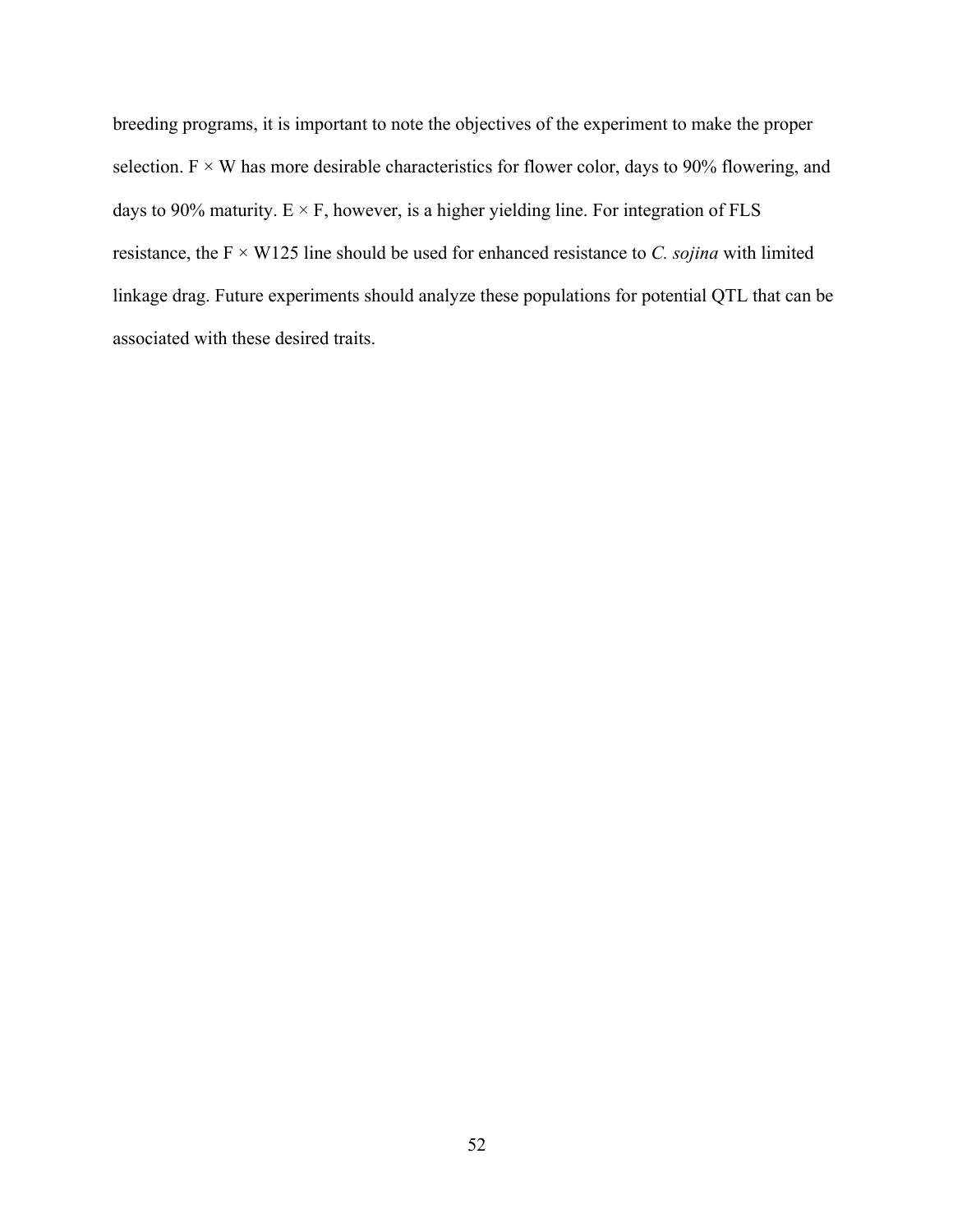### TABLES

| Table 13: Summary of field characteristics by population |  |  |  |
|----------------------------------------------------------|--|--|--|
|----------------------------------------------------------|--|--|--|

| <b>Characteristic</b>           | $\mathbf{F}\times\mathbf{W}$ | $E \times F$          | <b>Significance</b> |
|---------------------------------|------------------------------|-----------------------|---------------------|
| Mean Days to 90%<br>Flowering   | $65.69 \pm 3.16$             | $67.76 \pm 4.18$      | P < 0.0001          |
| Mean Days to 90%<br>Maturity    | $135.51 \pm 4.01$            | $137.39 \pm 3.54$     | P < 0.0001          |
| Mean Yield<br>(bushels/hectare) | $1397.66 \pm 1185.22$        | $1577.30 \pm 1024.23$ | P<0.0125            |

Table 14: Results of Tukey's HSD for 90% maturity of the  $E \times F$  population

| <b>Level</b> | Grouping | <b>Least Square</b><br>Mean |
|--------------|----------|-----------------------------|
| 2019 Block 2 | А        | 138.50                      |
| 2020 Block 1 | AB       | 137.48                      |
| 2020 Block 2 | ΑB       | 137.48                      |
| 2019 Block 1 |          | 136.47                      |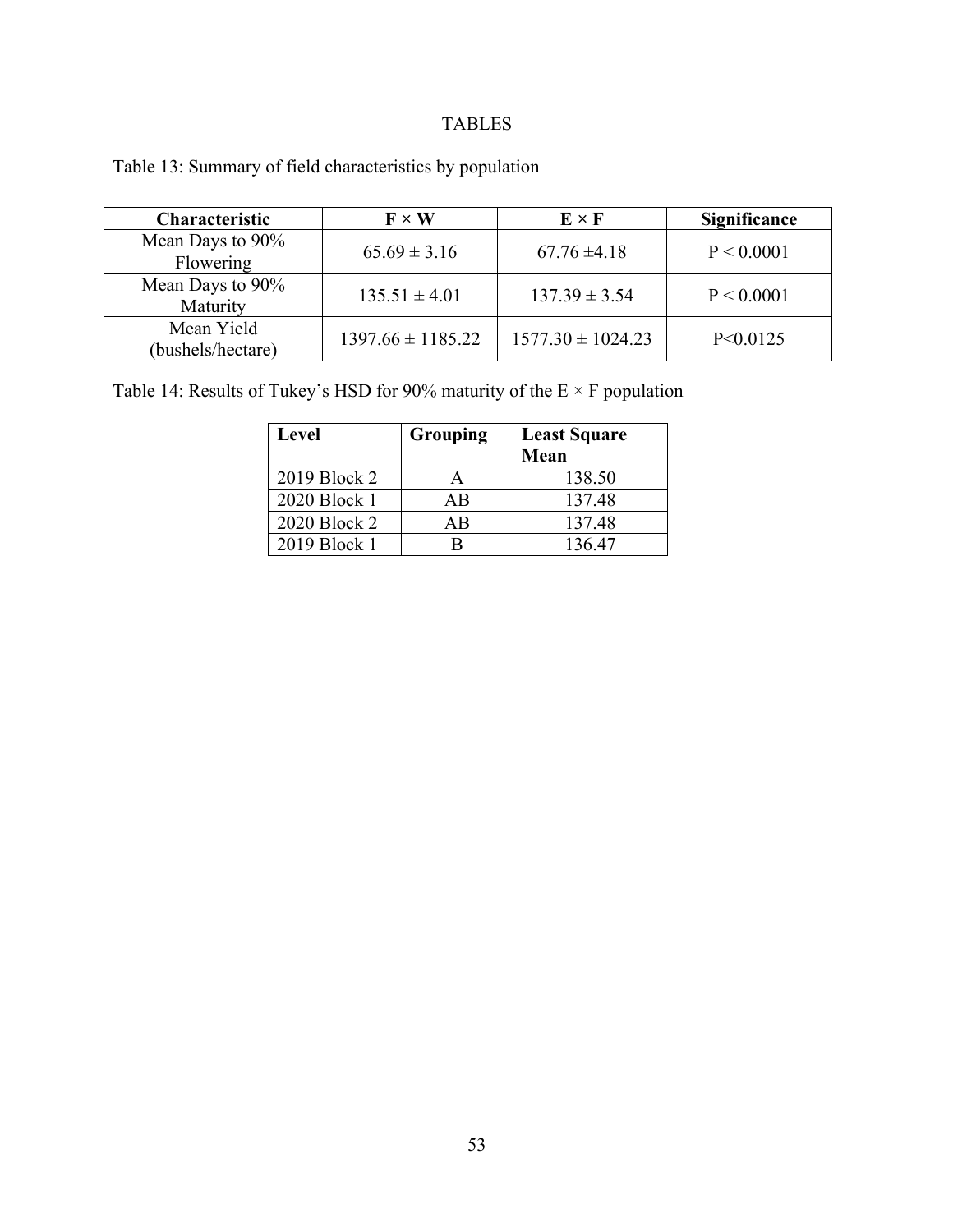| Line             | Days to 90%<br><b>Flowering</b> | Days to 90% Maturity     | Yield (kg/ha)            |
|------------------|---------------------------------|--------------------------|--------------------------|
| $F \times W$ 30  | $64 \pm 0.00$                   | $138.25 \pm 3.26$        | $2746.95 \pm 942.92$     |
| $F \times W$ 50  | $65.5 \pm 2.59$                 | $135 \pm 6.00$           | $32.28 \pm 10.76$        |
| $F \times W$ 52  | $65.25 \pm 1.29$                | $135.5 \pm 0.50$         | $1639.33 \pm 1512.95$    |
| $F \times W$ 60  | $65.5 \pm 2.59$                 | $136.75 \pm 2.48$        | $1468.19 \pm 1020.22$    |
| $F \times W$ 90  | $67 \pm 3.00$                   | $129 \pm 0.00$           | $21.52 \pm 0.00$         |
| $F \times W$ 108 | $62.75 \pm 2.16$                | $131.25 \pm 3.89$        | $1252.91 \pm 743.57$     |
| $F \times W$ 125 | $64 \pm 0.00$                   | $127.5 \pm 1.50$         | $43.05 \pm 0.00$         |
| $F \times W$ 132 | $64 \pm 0.00$                   | $132 \pm 3.67$           | $1164.65 \pm 1205.20$    |
| $F \times W$ 151 | $64 \pm 0.00$                   | $131 \pm 5.00$           | $43.05 \pm 0.00$         |
| $F \times W$ 153 | $64 \pm 0.00$                   | $133 \pm 4.06$           | $1504.79 \pm 1281.49$    |
| $F \times W$ 157 | $67.75 \pm 2.48$                | $139.25 \pm 4.38$        | $1241.07 \pm 699.89$     |
| $F \times W$ 158 | $67 \pm 3.00$                   | $136.75 \pm 2.48$        | $1294.89 \pm 983.78$     |
| $F \times W$ 173 | $68.5 \pm 3.35$                 | $138.25 \pm 3.26$        | $1469.27 \pm 1149.51$    |
| $F \times W$ 188 | $65.25 \pm 1.29$                | $136.75 \pm 2.48$        | $1314.27 \pm 1223.91$    |
| $F \times W$ 191 | $64 \pm 0.00$                   | $143.5 \pm 1.50$         | $43.05 \pm 21.53$        |
| $F \times W$ 192 | $62.75 \pm 2.16$                | $132 \pm 3.67$           | $939.68 \pm 777.59$      |
| $F \times W$ 200 | $67 \pm 3.00$                   | $138.25 \pm 3.26$        | $1886.91 \pm 928.22$     |
| $F \times W$ 201 | $67.75 \pm 3.89$                | $135.5 \pm 0.50$         | $1652.25 \pm 1051.62$    |
| $F \times W$ 205 | $65 \pm 1.00$                   | $129 \pm 0.00$           | $64.58 \pm 0.00$         |
| $F \times W$ 215 | $64.75 \pm 1.29$                | $131.25 \pm 3.89$        | $1140.96 \pm 1075.27$    |
| $F \times W$ 219 | $63.25 \pm 2.58$                | $133.5 \pm 4.50$         | $1351.94 \pm 1312.77$    |
| $F \times W$ 249 |                                 |                          |                          |
| $F \times W$ 263 | $65.5 \pm 1.50$                 | $135 \pm 0.00$           | $163.60 \pm 81.80$       |
| $F \times W$ 266 | $65.5 \pm 1.50$                 | $135 \pm 0.00$           | $2152.77 \pm 1016.11$    |
| $F \times W$ 269 | $64 \pm 0.00$                   | $135 \pm 0.00$           | $846.04 \pm 372.43$      |
| $F \times W$ 282 | $65.5 \pm 1.50$                 | $135 \pm 0.00$           | $2975.14 \pm 598.46$     |
| $E \times F$ 2   | $73 \pm 0.00$                   |                          |                          |
| $E \times F$ 9   | $66 \pm 0.00$                   | $142 \pm 0.00$           | $43.06 \pm 0.00$         |
| $E \times F$ 10  | $77 \pm 0.00$                   | $\overline{\phantom{0}}$ | -                        |
| $E \times F$ 11  |                                 | -                        | $\overline{\phantom{0}}$ |
| $E \times F$ 54  | $\blacksquare$                  | $\overline{\phantom{0}}$ | $\blacksquare$           |

Table 15: Field characteristics of FLS-resistant lines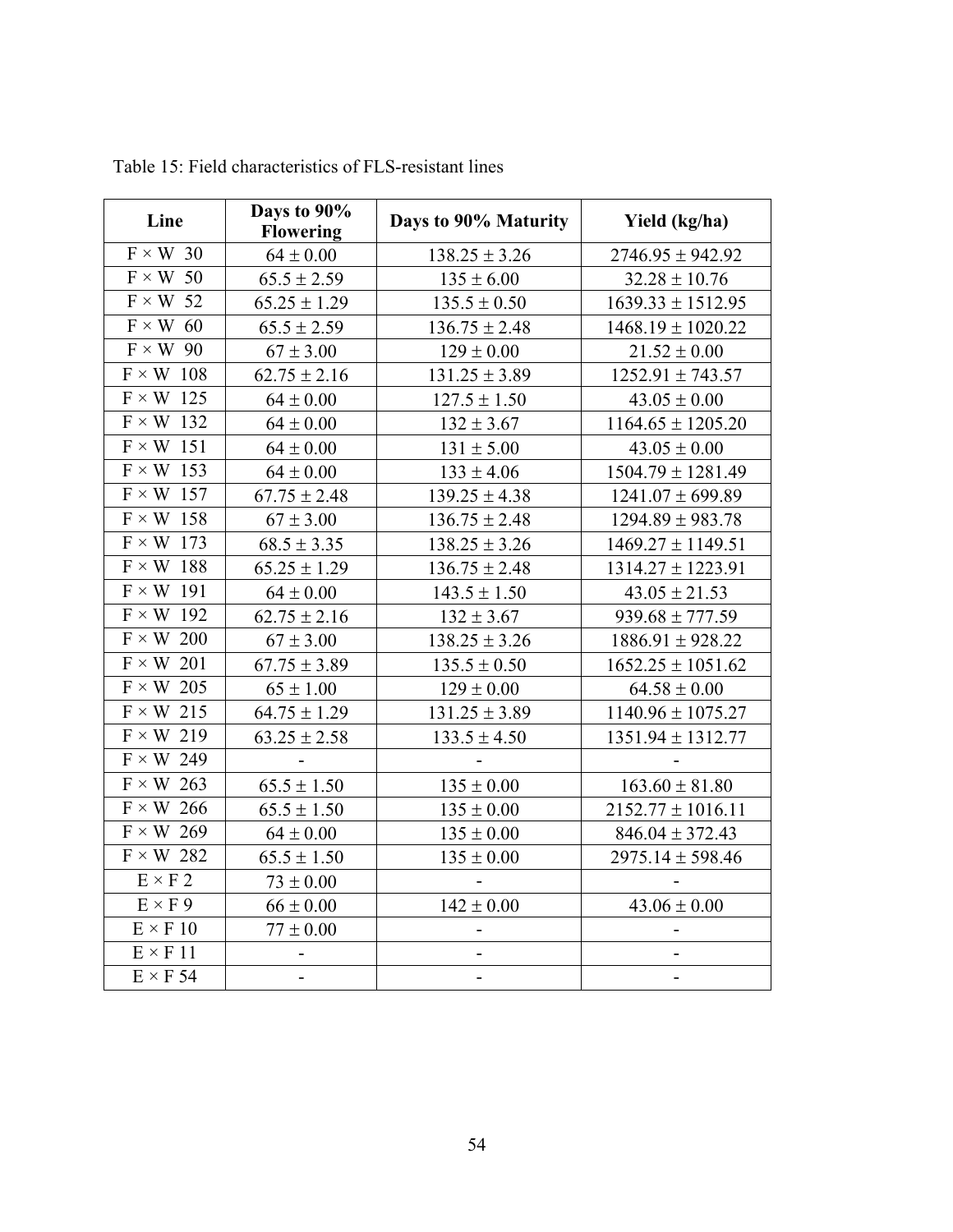| <b>Characteristic</b>                  | $F \times W125$  | <b>Mean Across FLS-Resistant Lines</b> |
|----------------------------------------|------------------|----------------------------------------|
| Days to 90% Flowering $64.00 \pm 0.00$ |                  | $65.54 \pm 3.06$                       |
| Days to 90% Maturity                   | $127.5 \pm 1.50$ | $135.02 \pm 4.59$                      |
| Yield                                  | $43.05 \pm 0.00$ | $1240.33 \pm 1184.01$                  |

Table 16: Field characteristics of  $F \times W125$  compared to other FLS-resistant lines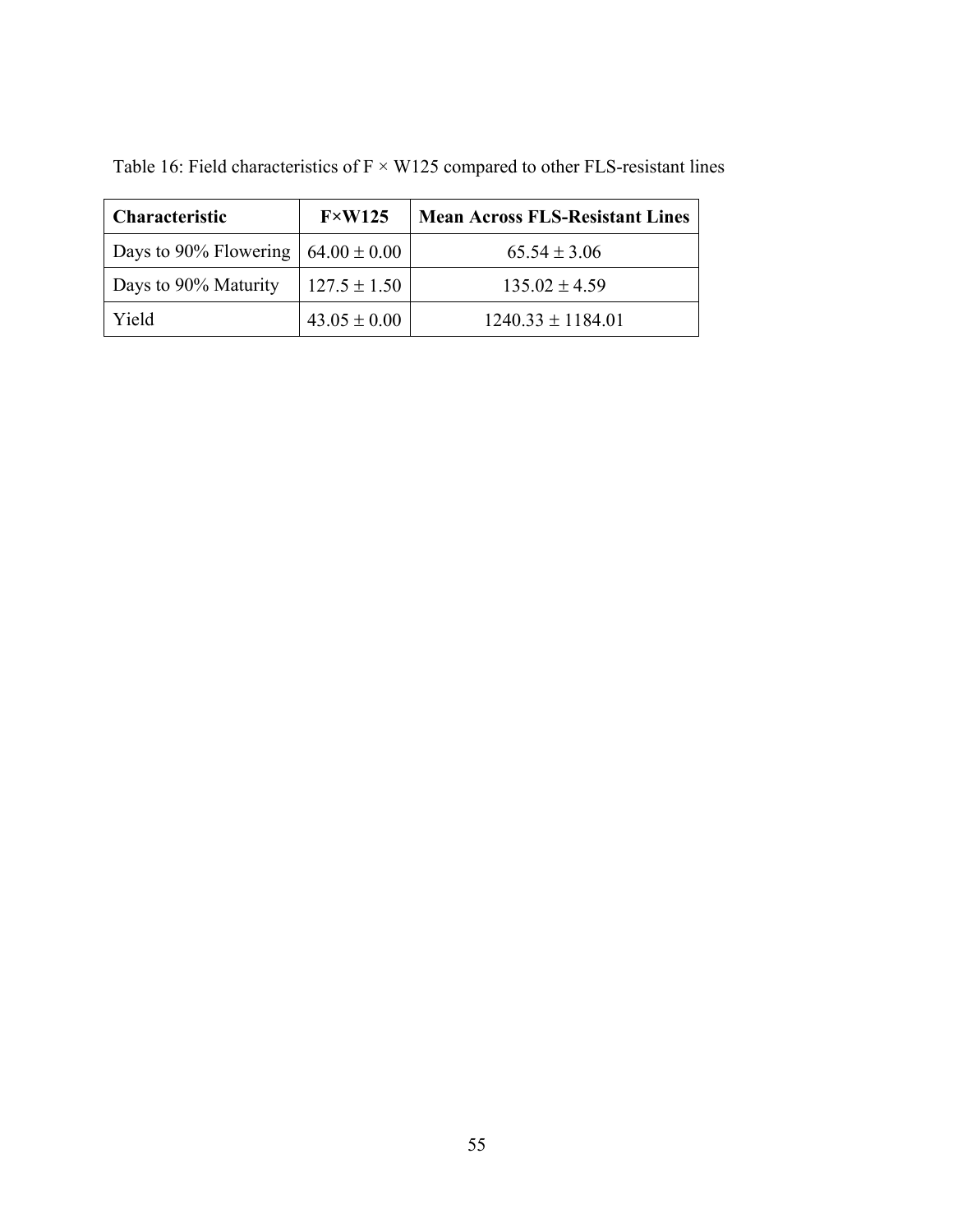## FIGURES



Figure 9: Depiction of field design each year.



Figure 10: Bar chart comparing flower colors per year.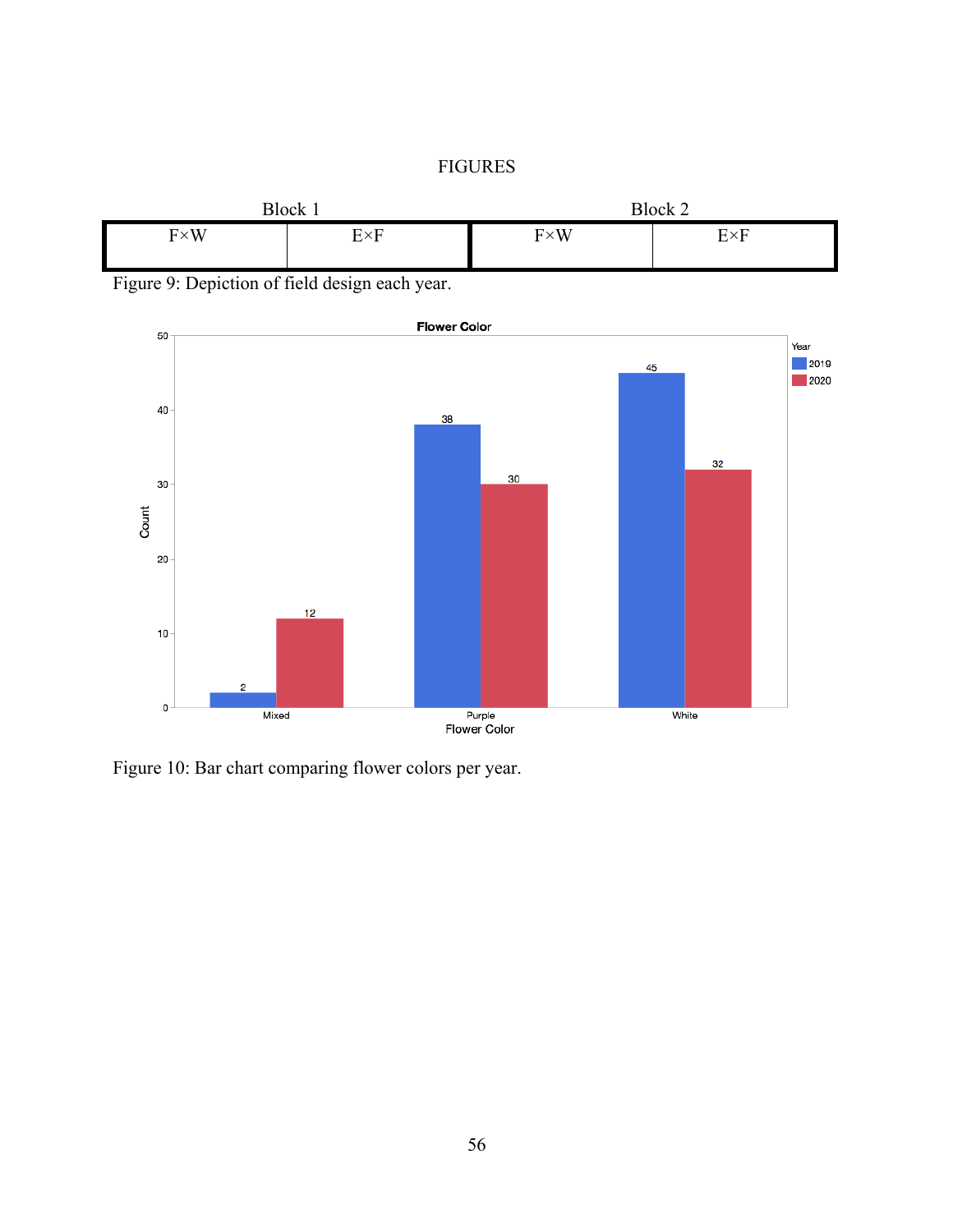

Figure 11: Distribution of the  $F \times W$  population's days to 90% flowering



Figure 12: Distribution of the  $E \times F$  population's days to 90% flowering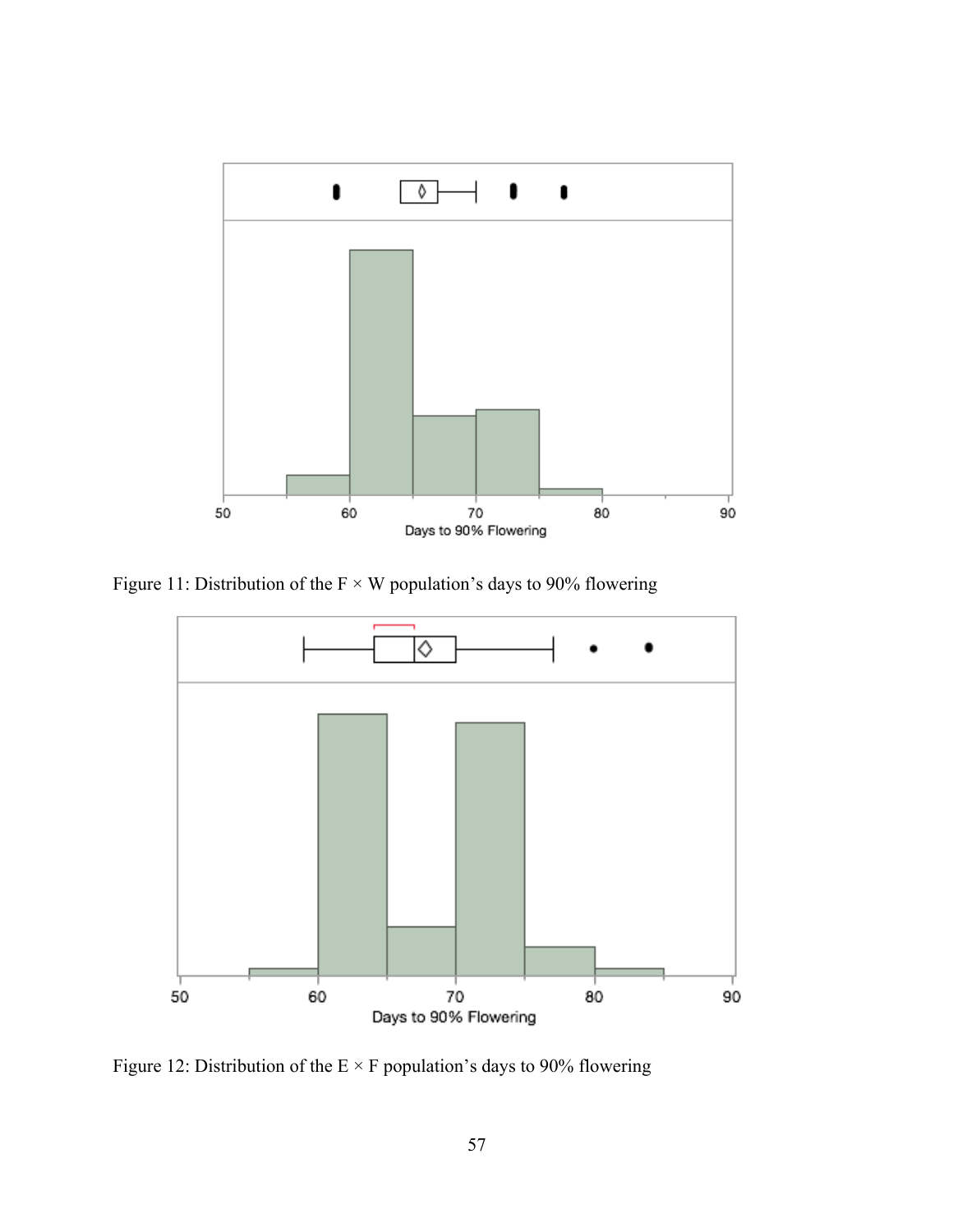

Figure 13: Distribution of the  $F \times W$  population's days to 90% maturity



Figure 14: Distribution of the  $E \times F$  population's days to 90% maturity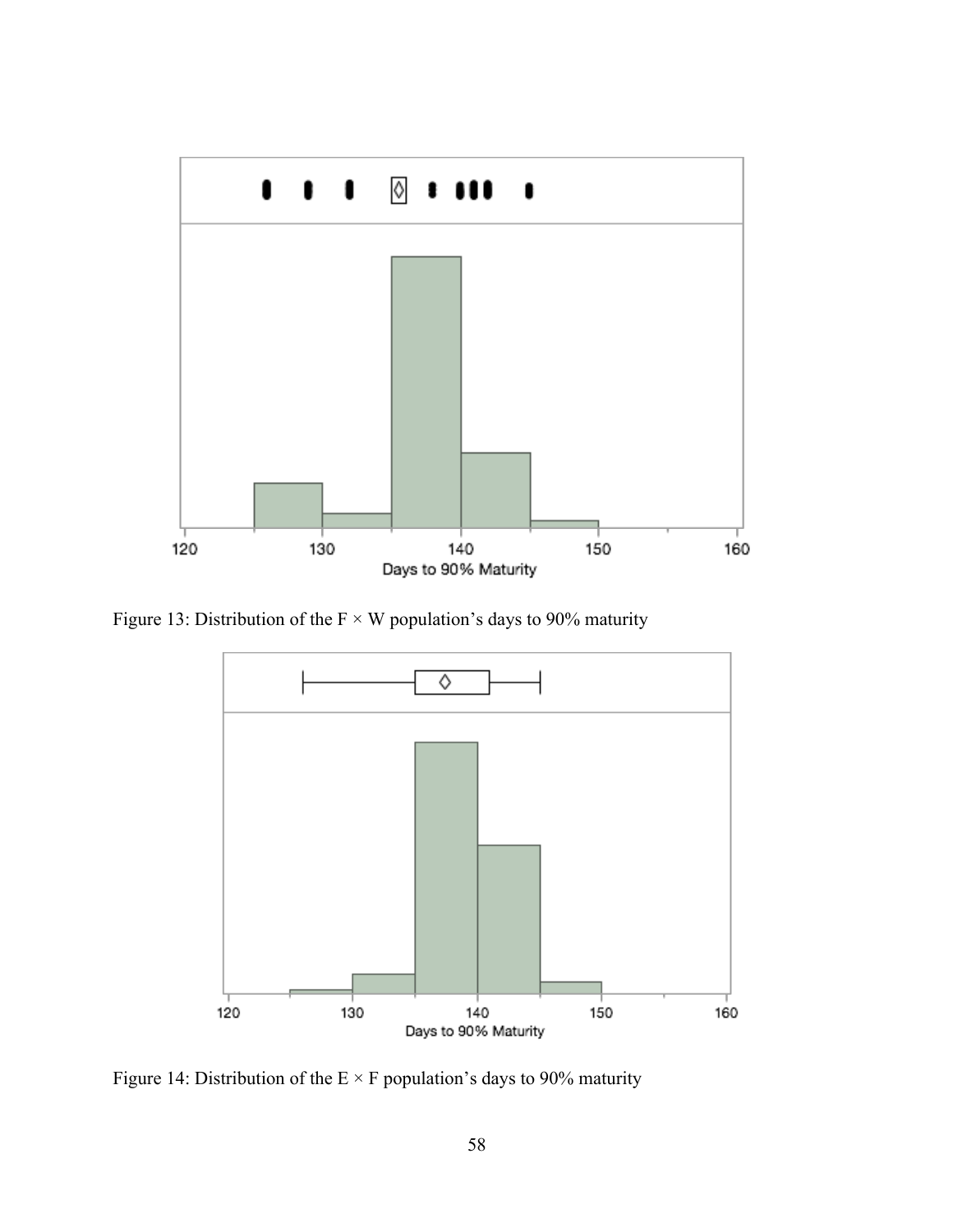

Figure 15: Distribution of the  $F \times W$  population's yield



Figure 16: Distribution of the  $E\times F$  population's yield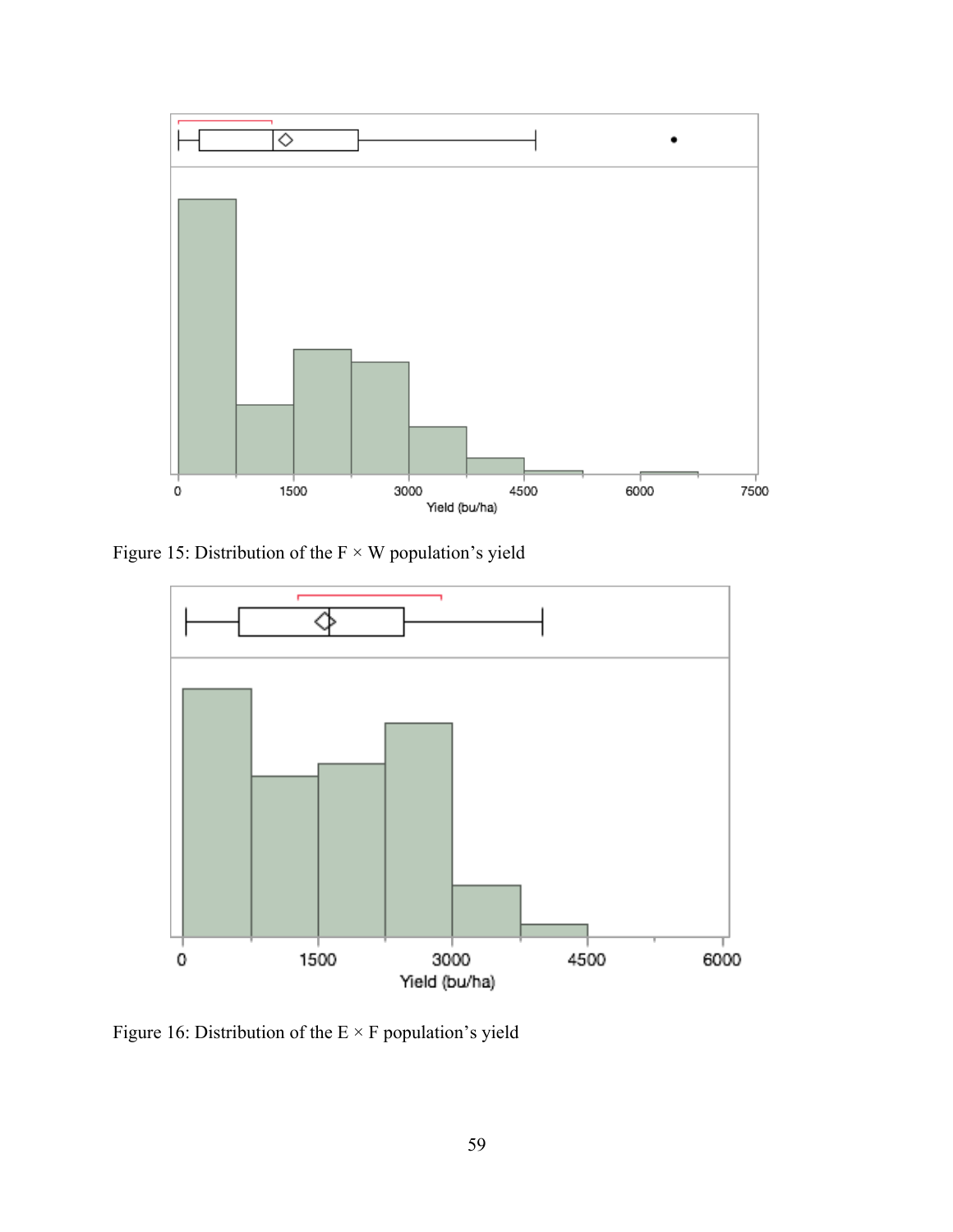

Figure 17: Distribution of FLS-resistant lines' days to 90% flowering



Figure 18: Distribution of FLS-resistant lines' days to 90% maturity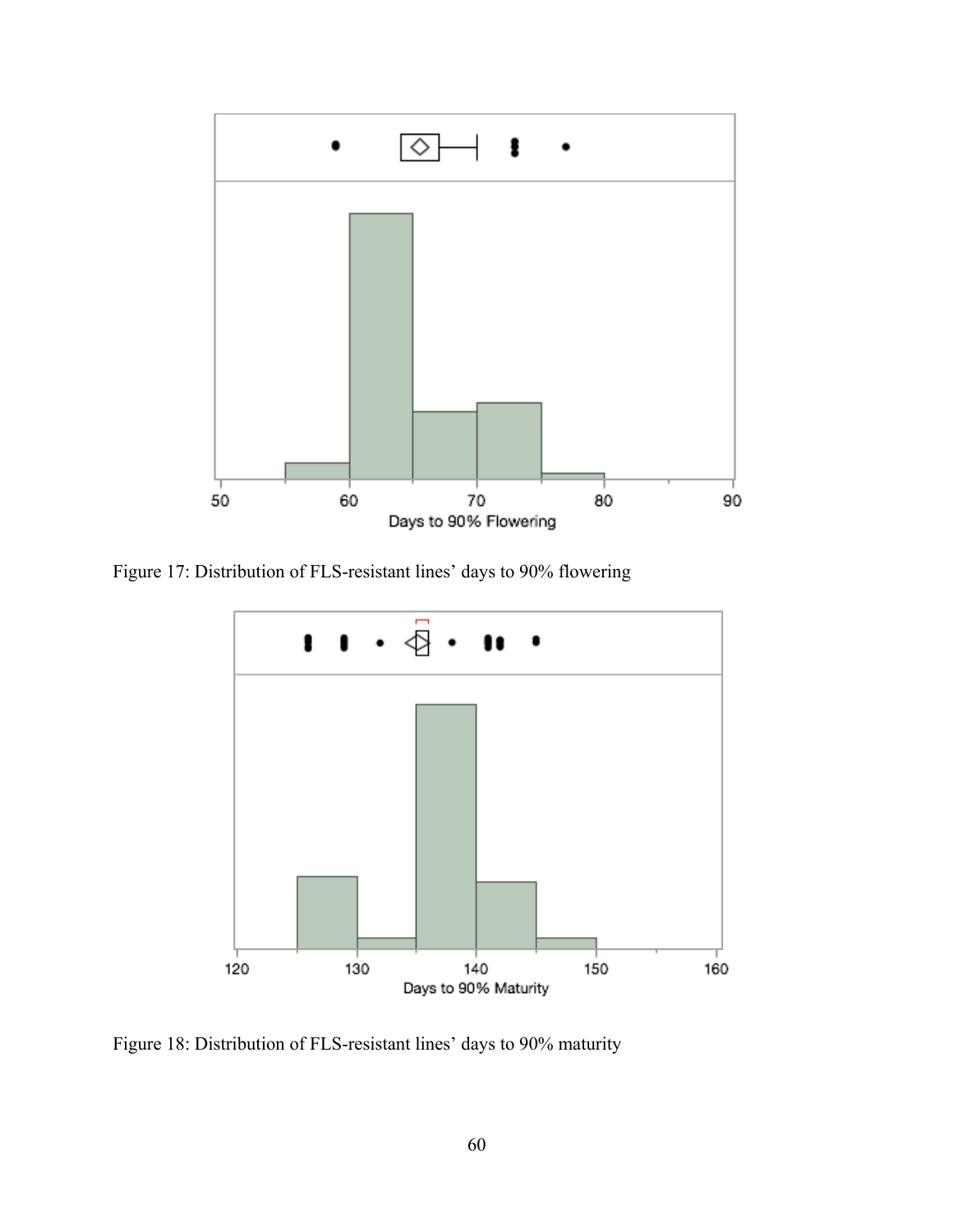

Figure 19: Distribution of FLS-resistant lines' yield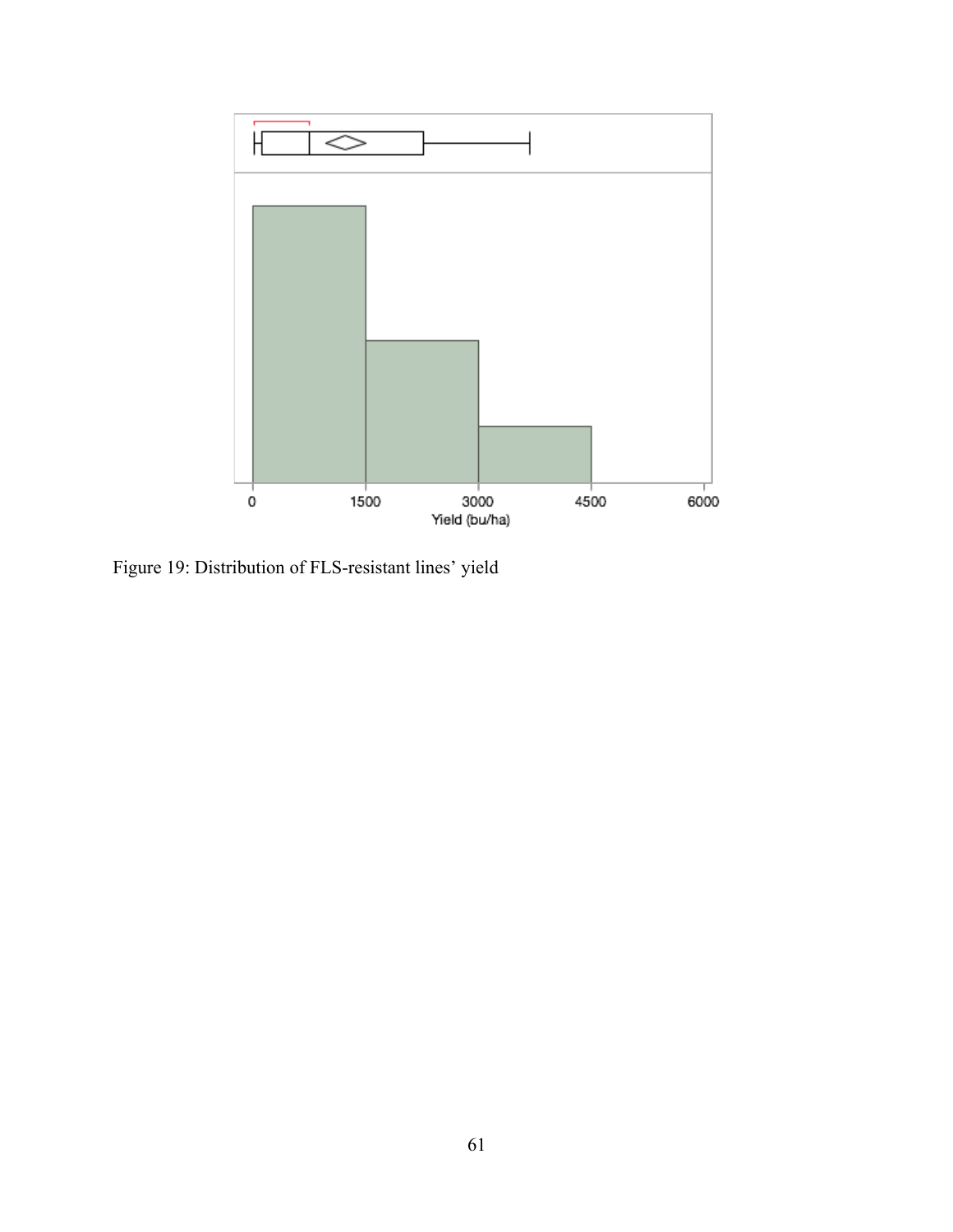#### REFERENCES

- Allen, T.W., Bradley, C.A., Sisson, A.J., Byamukama, E., Chilvers, M.I., Coker, C.M., Collins, A.A., Damicone, J.P., Dorrance, A.E., Dufault, N.S., Esker, P.D., Faske, T.R., Geisler, L.J., Grybauskas, A.P., Hershman, D.E., Hollier, C.A., Isakeit, T., Jardine, D.J., Kelly, H.M., Kemerait, R.C., Kleczewski, N.M., Koenning, S.R., Kurle, J.E., Malvick, D.K., Markell, S.G., Mehl, H.L., Mueller, D.S., Mueller, J.D., Mulrooney, R.P., Nelson, B.D., Newman, M.A., Osborne, L., Overstreet, C., Padgett, G.B., Phipps, P.M., Price, P.P., Sikora, E.J., Smith, D.L., Spurlock, T.N., Tande, C.A., Tenuta, A.U., Wise, K.A., & Wrather, J.A. (2017). Soybean yield loss estimates due to diseases in the United States and Ontario, Canada, from 2010 to 2014. *Plant Health Progress 18*(1): 19-27. https://doi.org/10.1094/PHP-RS-16-0066
- Alves, B.J.R., Boddey, R.M., & Urquiaga S. (2003). The success of BNF in soybean in Brazil. *Plant and Soil 252*, 1-9. https://doi.org/10.1023/A:1024191913296
- Atibalentja, N., Jakstys, B.P., & Noel, G.R. (2014). Life cycle, ultrastructure, and host specificity of the North American isolate of *Pasteuria* that parasitizes the soybean cyst nematode, *Heterodera glycines*. *Journal of Nematology 36*(2): 171-180.
- Arai, Y., Makoto, H., Nishimura, M. (2008). Proteomic analysis of highly purified peroxisomes from etiolated soybean cotyledons. *Plant and Cell Physiology, 49*(4): 526-539. https://doi.org/10.1093/pcp/pcn027
- Aref, S., & Pike, R. (1998). Midwest farmers' perceptions of crop pest infestation. *Agronomy Journal 90*(6): 819-825. https://doi.org/10.2134/agronj1998.00021962009000060013x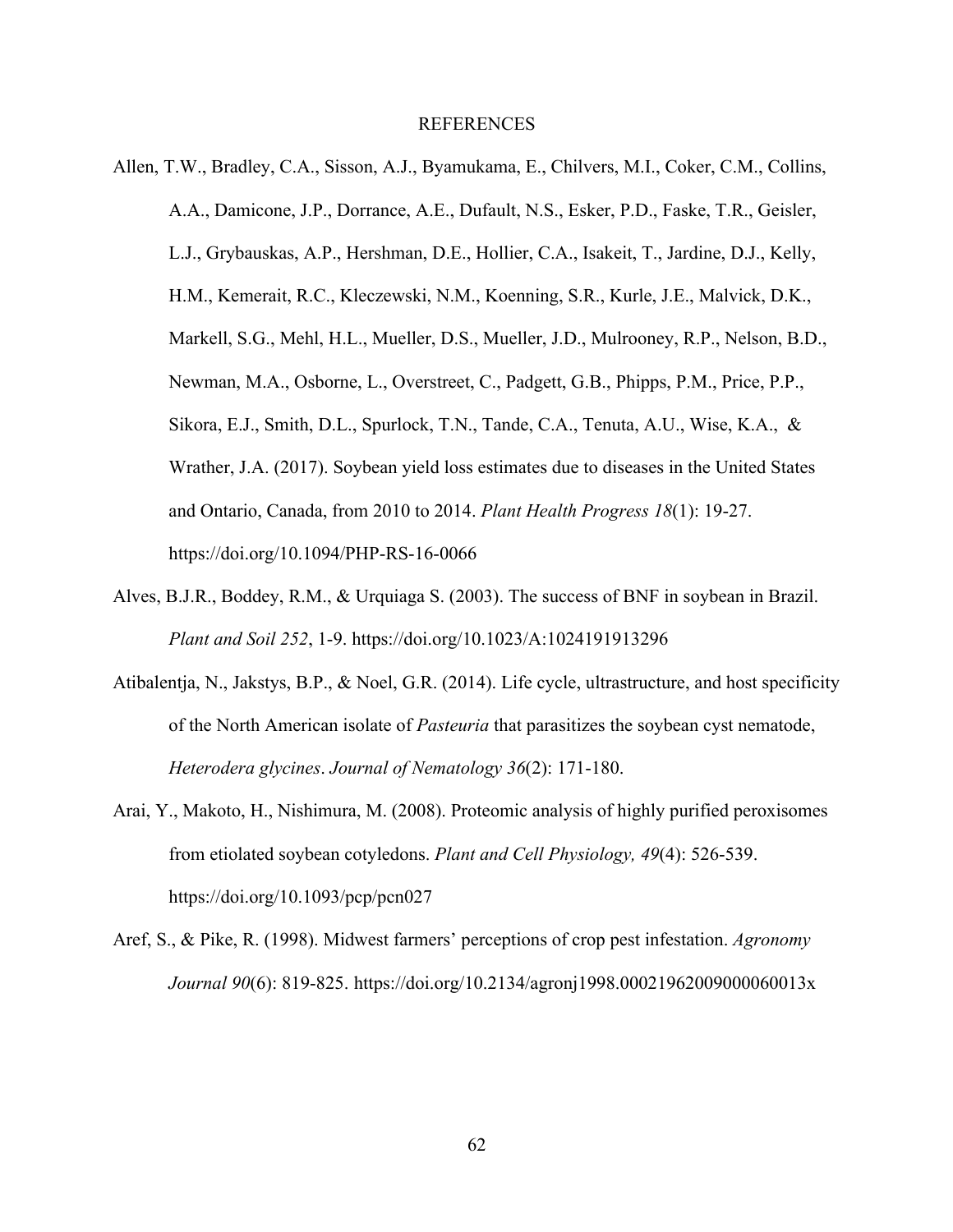- Ash, M., Livezey, J., & Dohlman, E. (2006). Soybean Backgrounder. *Electronic Outlook Report from the Economic Research Service 1.* Retrieved from https://www.ers.usda.gov/webdocs/outlooks/38482/29495\_ocs200601.pdf?v=9984.5
- Bernard, R. L. (1971). Two major genes for time of flowering and maturity in soybeans. *Crop Science 11*(2):242-244. https://doi.org/10.2135/cropsci1971.0011183X001100020022x
- Bernard, R.L. (1972). Two genes affecting stem termination in soybeans. *Crop Science 12*(2): 235-239. https://doi.org/10.2135/cropsci1972.0011183X001200020028x
- Boerma, H.R., & Specht, J.E. (2004). *Soybeans: Improvement Production, and Uses, Third Edition.* Madison, WI: American Society of Agronomy, Crop Science Society of America, and Soil Science Society of America.
- Britannica, The Editors of Encyclopaedia. (2019). *Soybean. Encyclopedia Britannica.* Retrieved from https://www.britannica.com/plant/soybean
- Broman, K.W. (2005). The genomes of recombinant inbred lines. *Genetics 169*(2): 1133-1146. https://doi.org/10.1534/genetics.104.035212
- Broman, K.W., Sen, Ś. (2009). *A Guide to QTL Mapping with R/qtl*. New York City, NY: Springer-Verlag Publishing.
- Broman, K.W., Wu, H., Śaunak, S., Churchill, G.A. (2003). R/qtl: QTL mapping in experimental crosses. *Bioinformatics 19*(7): 889-890. https://doi.org/10.1093/bioinformatics/btg112
- Byamukama, E., Febina, M., Connie, T., Strunk, C. (2019). *Frogeye leaf spot of soybean*. (Bulletin P-00121) SDSU Extension, South Dakota State University.
- Cahal, G.S., Gostal, S.S. (2002). *Principles and procedures of plant breeding: biotechnological and conventional approaches.* Boca Raton, FL: CRC Press.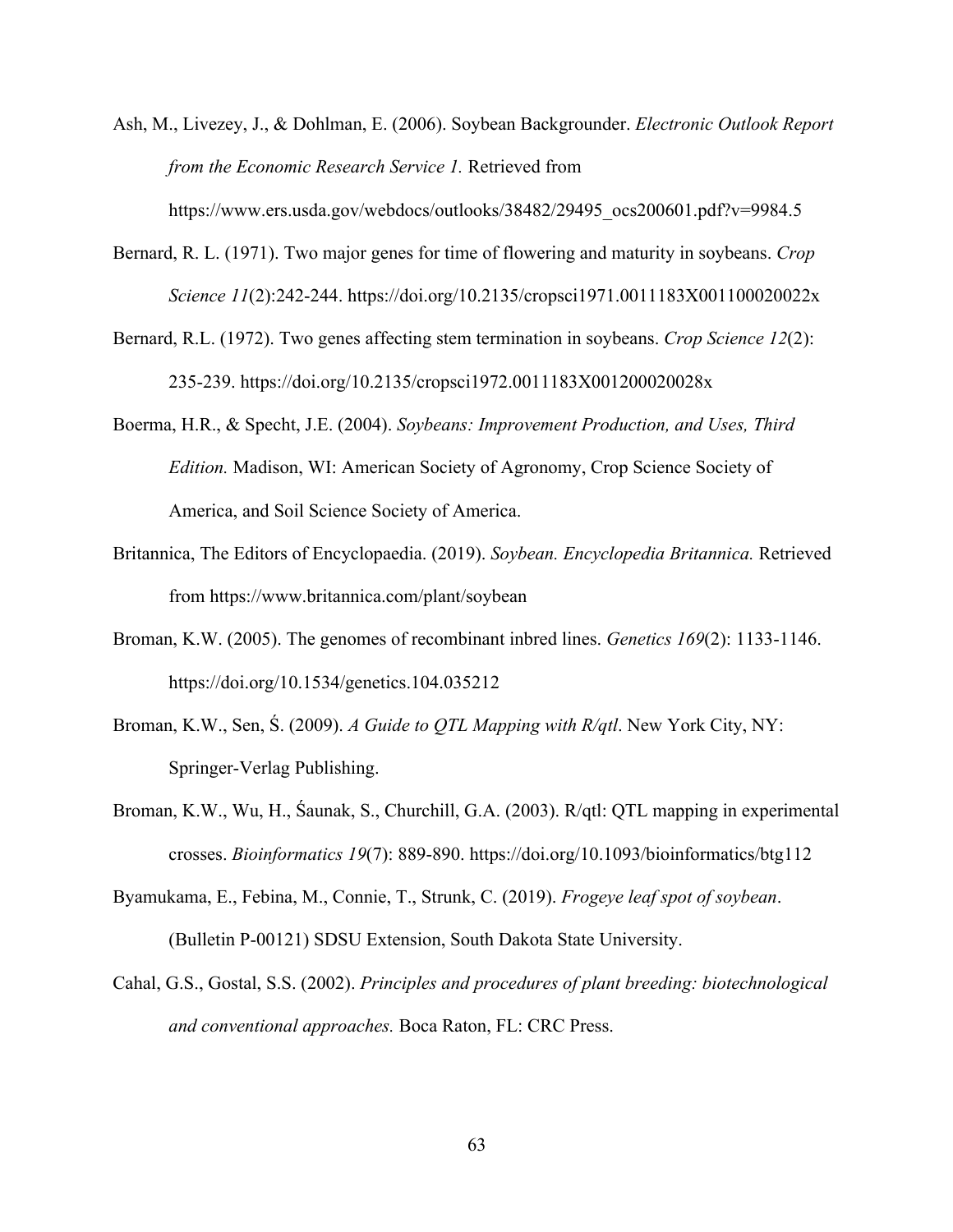- Carrls, L.M., Little, C.R., & Stiles, C.M. (2012). Introduction to fungi. *The Plant Health Instructor*.
- Chang, H.X., Lipka, A.E., Domier, L.L., Hartman, G.L. (2016). Characterization of disease resistance loci in the USDA soybean germplasm collection using genome-wide association studies. *Phytopathology 106*, 1139-1151. https://doi.org/10.1094/PHYTO-01- 16-0042-FI
- Concibido, V.C., La Vallee, B., Mclaird, P., Pineda, N., Meyer, J., Hummel, L., Yang, J., Wu, K., & Delannay, X. (2003). Introgression of a quantitative trait locus for yield from *Glycine soja* into commercial soybean cultivars. *Theoretical Applied Genetics 106*, 575- 582. https://doi.org/10.1007/s00122-002-1071-5
- Cook, D.E., Lee, T.G., Guo, X., Melito, S., Wang, K., Bayless, A.M., Wang, J., Huges, T., Willis, D., Clemente, T.E., Diers, B.W., Jiang, J., Hudson, M.E., & Bent, A.F. (2012). Copy number variation of multiple genes at *Rhg1* mediates nematode resistance in soybean. *Science 388*(6111): 1206-1209. https://doi.org/10.1126/science.1228746
- Cooper, J. (2007) *Fungal plant pathogens and symptomology*. Retrieved from https://s3.wp.wsu.edu/uploads/sites/2054/2014/04/FungalPlantPathogens\_002.pdf
- Destro, D., Carpentieri-Pipolo, V., Kiihl, R.A. de S., & Almeida, L.A. de. (2001). Photoperiodism and genetic control of the long juvenile period in soybean: a review. *Crop Breeding and Applied Biotechnology 1*(1): 72-92. http://dx.doi.org/10.13082/1984- 7033.v01n01a10
- Dhaubhadel, S., Kuflu, K., Romero, M.C., Gijzen, M. (2005). A soybean seed protein with carboxylate-binding activity. *Journal of Experimental Botany 56*(419): 2335-2344. https://doi.org/10.1093/jxb/eri226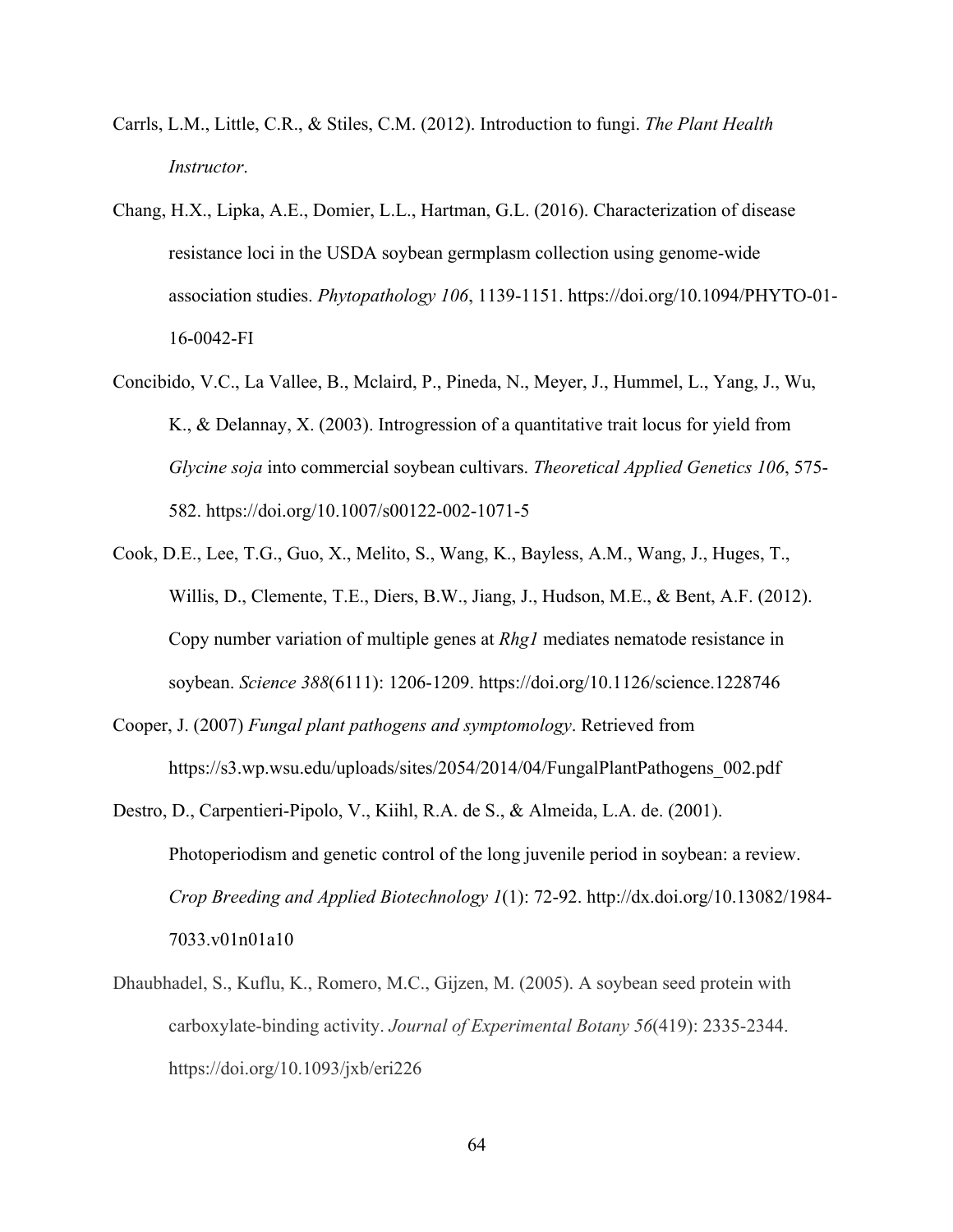- Elhady, A., Hallmann, J., & Huer, H. (2020) Symbiosis of soybean with nitrogen fixing bacteria affected by root lesion nematodes in a density-dependent manner. *Scientific Reports 10*, 1619. https://doi.org/10.1038/s41598-020-58546-x
- Food and Agriculture Organization of the United Nations (2019). *Soybean production in 2018, crops/world regions/production quantity.* Retrieved from http://www.fao.org/faostat/en/#data/QC/
- Gantt, J., Key, J. (1985). Coordinate expression of ribosomal protein mRNAs following auxin treatment of soybean hypocotyls. *Journal of Biological Chemistry 260*(10):6175-6181.
- Gordon, S.G., Martin, S.K.S., Dorrance, A.E. (2006). Rps8 Maps to a resistance gene rich region on soybean molecular linkage group F*. Crop Science 46*, 168-173. https://doi.org/10.2135/cropsci2004.04-0024
- Grant, D., Nelson, R.T., Cannon, S.B., Shoemaker, R.C. (2010). SoyBase, the USDA-ARS soybean genetics and genomics database. *Nucleic Acids Research 38*(1): D843-D846. https://doi.org/10.1093/nar/gkp798
- Gururani, M.A., Venkatesh, J., Upadhyaya, C.P., Nookaraju, A., Pandey, S.K., Park, S.W. (2012). Plant disease resistance genes: current status and future directions. *Physiological and Molecular Plant Pathology 78*(2012): 51-65. https://doi.org/10.1016/j.pmpp.2012.01.002
- Hartman, G.L., Sinclair, & J.B., Rupe, J.C. (ed.) (1999). *Compendium of soybean diseases. 4th ed.* St. Paul, MN: APS Press.
- Hill, J.H., & Whitham, S.A. (2014). Chapter seven control of virus diseases in soybeans. *Advances in Virus Research* (pp. 355-390). Academic Press. https://doi.org/10.1016/B978-0-12-801246-8.00007-X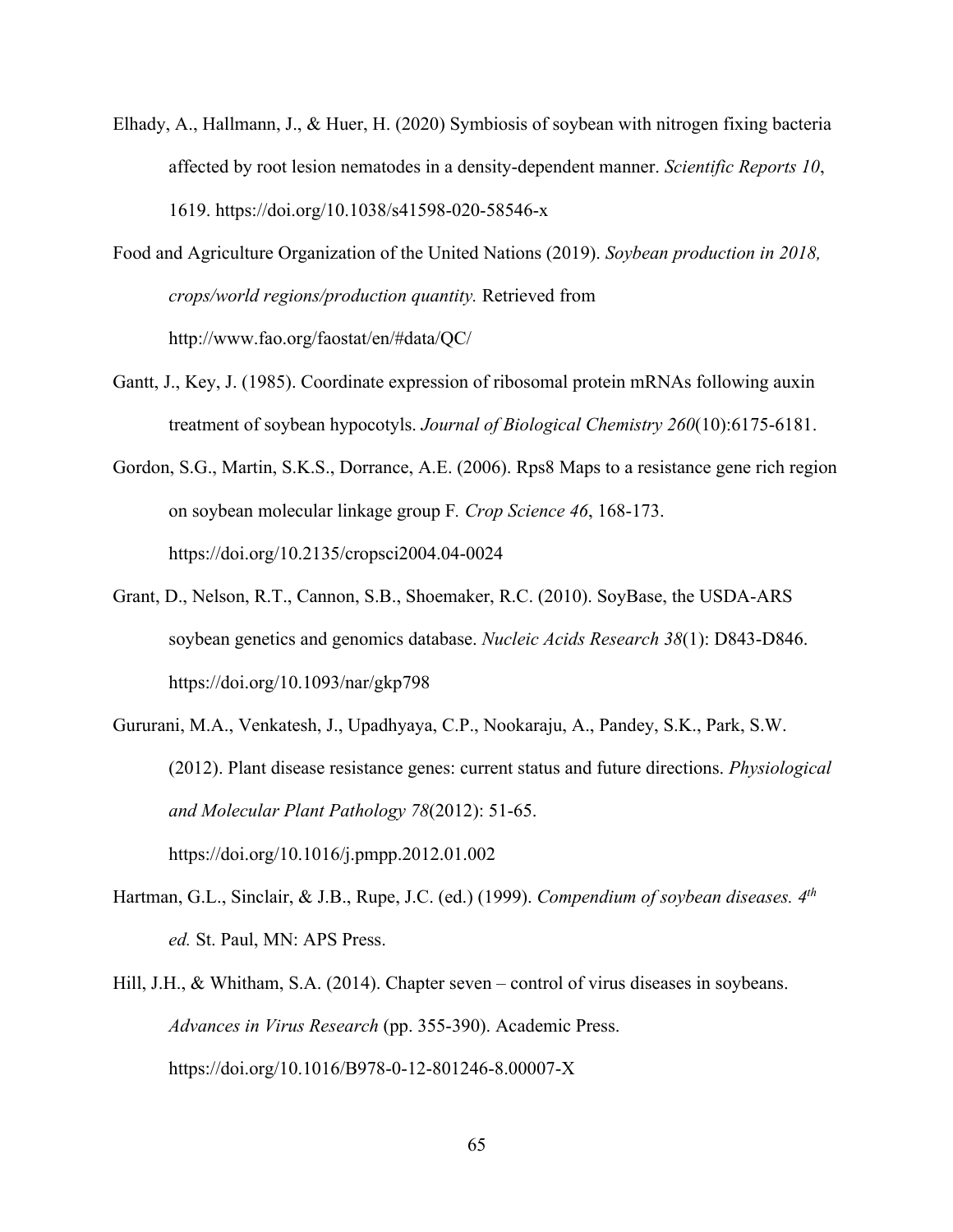Hoskins, A.J. (2011). *Genetic mapping of soybean resistance genes to frogeye leaf spot in five Chinese plant introductions and efficiency of early generation selection for low phytate soybean lines.* (Doctoral dissertation, University of Georgia). Retrieved from https://getd.libs.uga.edu/pdfs/hoskins\_aaron\_j\_201105\_phd.pdf

Hymowitz, T., *Soybeans: the success story*. Portland, OR: Timber Press.

- Intel, M. (2020). 2020 corn and soybean yield expectations will be inevitably lower in September*.* Retrived from https://www.fb.org/market-intel/2020-corn-and-soybean-yieldexpectations-will-inevitably-lower-inseptember#:~:text=The%202019%20soybean%20yield%20was,at%2049.5%20bushels% 20per%20acre.
- Krause, M.K., & Brand, E.V. (2016). Chapter 9- Scallop genetics and genomics. In Shumway, S.E., & Parsons, G.J. (Eds.), *Developments in Aquaculture and Fisheries Science* (pp. 371-424). Elsevier. https://doi.org/10.1016/B978-0-444-62710-0.00009-2
- Laur, J., Porter, P., & Oplinger, E. (1997). The corn and soybean rotation. *Field Crops 27*, 426.
- Lee, G.A., Crawford, G.W., Li, L., Sasaki, Y., & Chen, X. (2011). Archaeological soybean *(Glycine max)* in east Asia: Does size matter? *PLoS One 6*(11): e26720. https://doi.org/10.1371/journal.pone.0026720
- Lehman, S.G., (1928). Frogeye leaf spot of soybean caused by Cercospora diazu Miara. *Journal of Agricultural Research 36*(9):811-833.
- Lenvik, T.R., Key, J.L., Gantt, J.S. (1994). Ribosomal protein S11 genes from Arabidopsis and soybean. *Plant Physiology 105*(3):1027-1028. https://doi.org/10.1104/pp.105.3.1027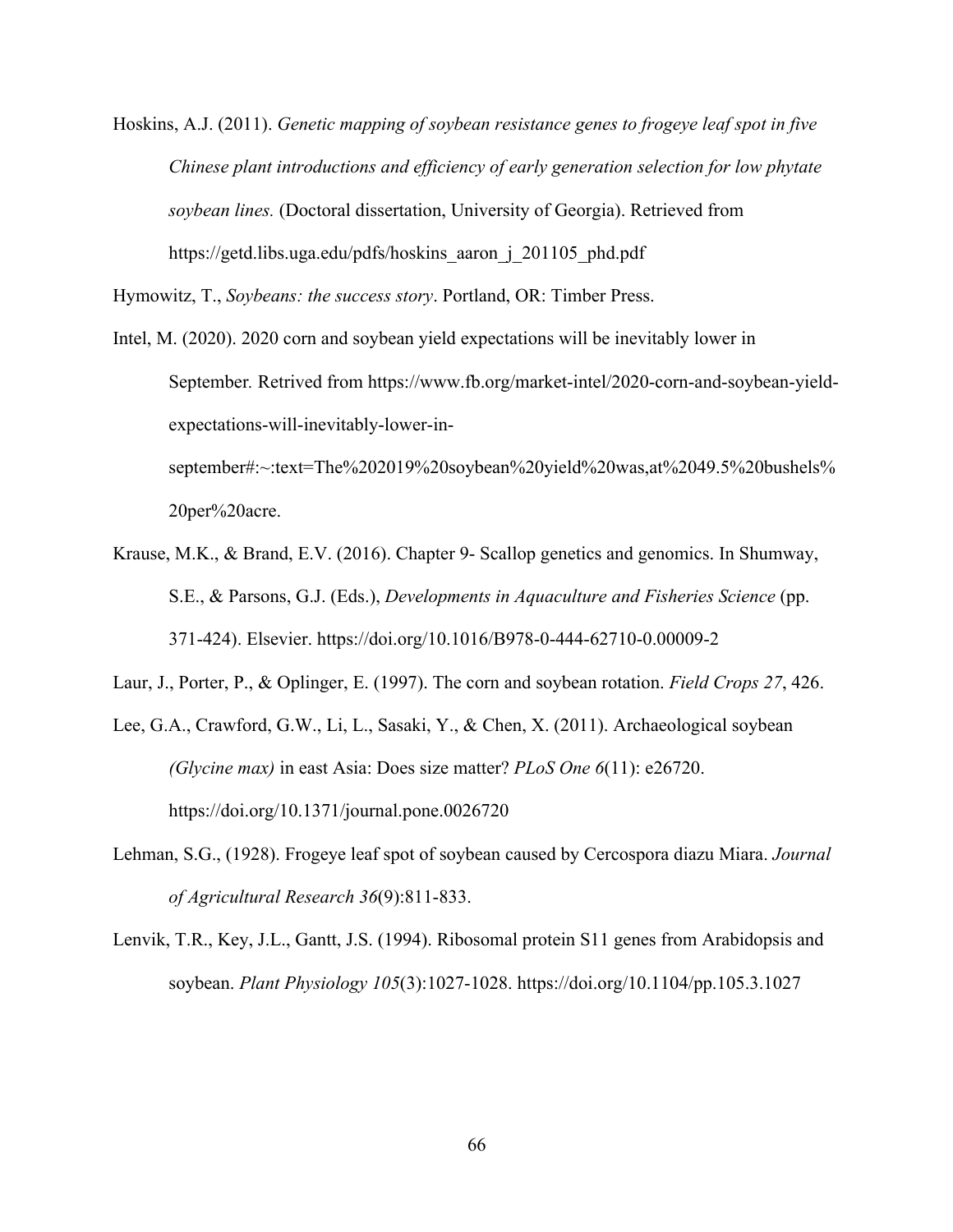- Lightfoot, D.A., Nijiti, V.N., Gibson, P.T., Kassem, M.A., Iqbal, J.M., Meksem, K. (2005). Registration of the Essex x Forrest recombinant inbred line mapping population. *Crop Science 45*, 1678-1681. https://doi.org/10.2135/cropsci2004.0279
- Lightfoot, D.A. (2008). Soybean genomics: developments through the use of cultivar "Forrest." *International Journal of Plant Genomics 2008*. https://doi.org/10.1155/2008/793158
- Ling, M.M., & Robinson, B.H. (1997). Approaches to DNA mutagenesis: an overview. *Analytical Biochemistry 254*(2): 157-178. https://doi.org/10.1006/abio.1997.2428
- Lin, B., & Kelly, H. (2018). Frogeye leaf spot of soybean. *The Plant Health Instructor.* https://doi.org/10.1094/PHI-I-2018-1018-01
- Malvick, D. (2018). *Frogeye leaf spot on soybean*. Retrieved from https://extension.umn.edu/pest-management/frogeye-leaf-spotsoybean#:~:text=Symptoms%20of%20frogeye%20leaf%20spot,reddish%2Dbrown%20o r%20purple%20ring.
- Mammadov, J., Aggarwal, R., Buyyarapu, R., & Kumpatla, S. (2012). SNP markers and their impact on plant breeding. *International Journal of Plant Genomics 2012*, 1-11. https://doi.org/10.1155/2012/728398
- Mengistu, A., Kurtzweil, N.C., & Grau, C.R. First report of frogeye leaf spot (*Cercospora sojina)* in Wisconsin. *Plant Disease 86*(11). https://doi.org/10.1094/PDIS.2002.86.11.1272B
- Mian, R., Missaoui, A.M., & Walker, D.R. (2007). Frogeye leaf spot of soybean: a review and proposed race designations for isolates of hara. *Crop Science 48*(1): 14-24. https://doi.org/10.2135/cropsci2007.08.0432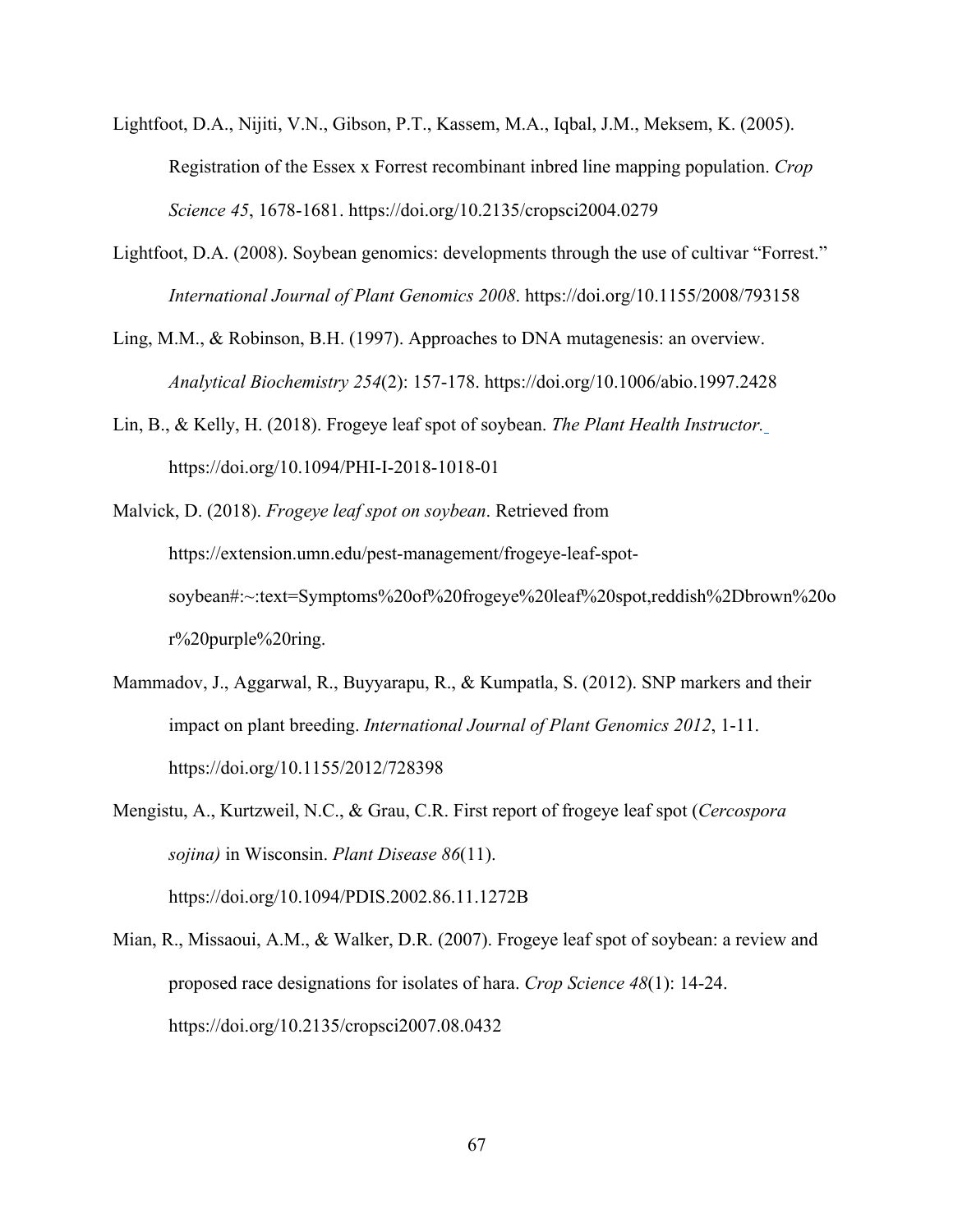Miransari, M. (2016). Soybeans, stress, and plant growth- promoting rhizobacteria. *Environmental Stresses in Soybean Production* (pp. 177-203). Elsevier Inc. https://doi.org/10.1016/B978-0-12-801535-3.00008-5

Mourtzinis, S., & Conley, S.P. (2017). Delineating soybean maturity groups across the United States. *Agronomy Journal 109*(4): 1397-1403.

https://doi.org/10.2134/agronj2016.10.0581

- National Human Genome Research Institute. (2020). *Restriction fragment length polymorphism (RFLP).* Retrieved from https://www.genome.gov/genetics-glossary/Restriction-Fragment-Length-Polymorphism
- Negrutiu, I., Hinnisdaels, S., Mouras, A., Gill, B.S., Gharti-Chhetri, G.B., Davey, M.R., Gleba, Y.Y., Sidorov, V., & Jacobs, M. (1989). Somatic versus sexual hybridization: features, facts, and future. *Acta botanica neerlandica 38*(3): 253-272.
- Niblack, T.L. (2007). Soybean cyst nematode management reconsidered. *Plant Disease 89*(10). https://doi.org/10.1094/PD-89-1020
- Pham, A.T., Harris, D.K., Buck, J., Hoskins, A., Serrano, J., Abdel-Haleem, H., Cregan, P., Song, Q., Boerma, H.R., Li, Z. (2015). Fine mapping and characterization of candidate genes that control resistance to *Cercospora* sojina K. Hara in two soybean germplasm accessions. PLoS *ONE 10*(5): e0126753. https://doi.org/10.1371/journal.pone.0126753
- Philips, D.V., Boerma, H.R. (1981). Cercospora sojina race 5: a threat to soybeans in the southeastern United States. *American Phytopathological Society 71*, 334-336.
- Purcell, L.C., Salmeron, M., & Ashlock, L. (2014). Soybean Growth and Development. *Arkansas Soybean Production Handbook* (pp. 1-8). Little Rock, AR: University of Arkansas Division of Agriculture Research & Extension.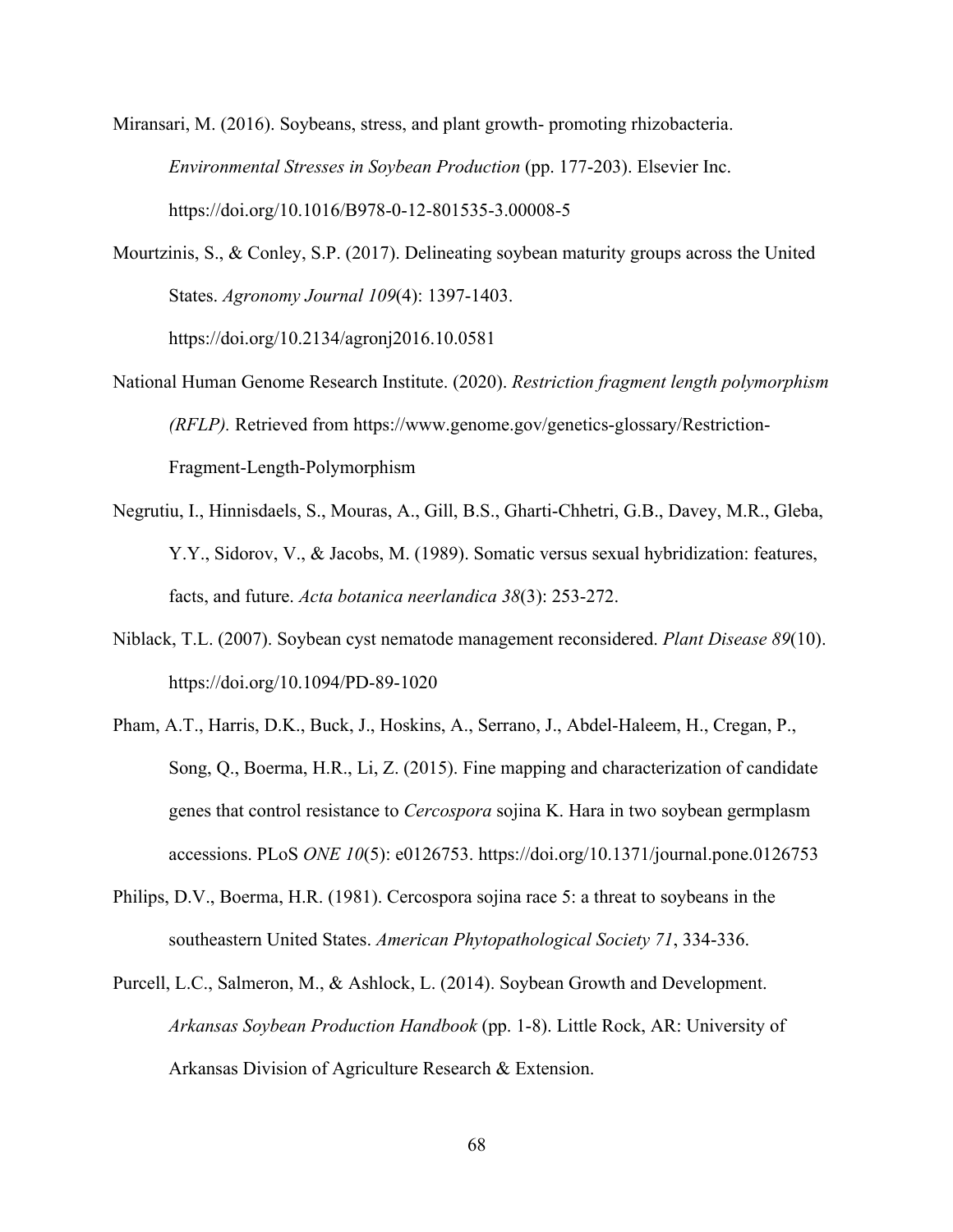- Reeve, J.D. (2016). Expected Value, Variance, and Samples. *Biostatistics: Data and Models* (pp.181-204). https://biostatisticsjdreeve.files.wordpress.com/2016/07/chapter-7 expected-value.pdf
- Salas, B.S., Secor, G.A., Taylor, R.J., Gudmestad, N.C. (2007). Assessment of resistance of tubers of potato cultivars to *Phytophthora erythroseptica* and *Pythium ultimum*. *Plant Disease 87*(1):91-97. https://doi.org/10.1094/PDIS.2003.87.1.91
- Sharma, H., Lightfoot D.A. (2017). Quantitative trait loci underlying partial resistance to *Cercospora sojina* race 2 detected in soybean seedlings in greenhouse assays. *Atlas Journal of Biology 3*, 175-182. https://doi.org/10.5147/ajb.v3i1.29
- Sinclair, J.B. (1982). Introduction Pages in: Compendium of Soybean Diseases  $2<sup>nd</sup>$  Edition (1-2). St. Paul, MN: American Phytopathological Society Press.

Singh, G. (2010). *The Soybean: Botany, Production and Uses.* United Kingdom: CABI.

- Singh, N., Choudhury, D.R., Singh, A.K., Kumar, S., Srinivasan, K., Tyagi, R.K., Singh, N.K., Singh, R. (2013). Comparison of SSR and SNP markers in estimation of genetic diversity and population structure of Indian rice varieties. *PLOS ONE 8*(12): e84136. https://doi.org/10.1371/journal.pone.0084136
- Staton, M. (2012). *Managing soil pH for optimal soybean production.* Retrieved from https://www.canr.msu.edu/news/managing\_soil\_ph\_for\_optimal\_soybean\_production#:~: text=Soybeans%20will%20generally%20perform%20well,nematode%20(SCN)%20popu lation%20growth.
- The UniProt Consortium (2020). UniProt: a worldwide hub of protein knowledge. *Nucleic Acids Research 47*(D1): D506-D515. https://doi.org/10.1093/nar/gky1049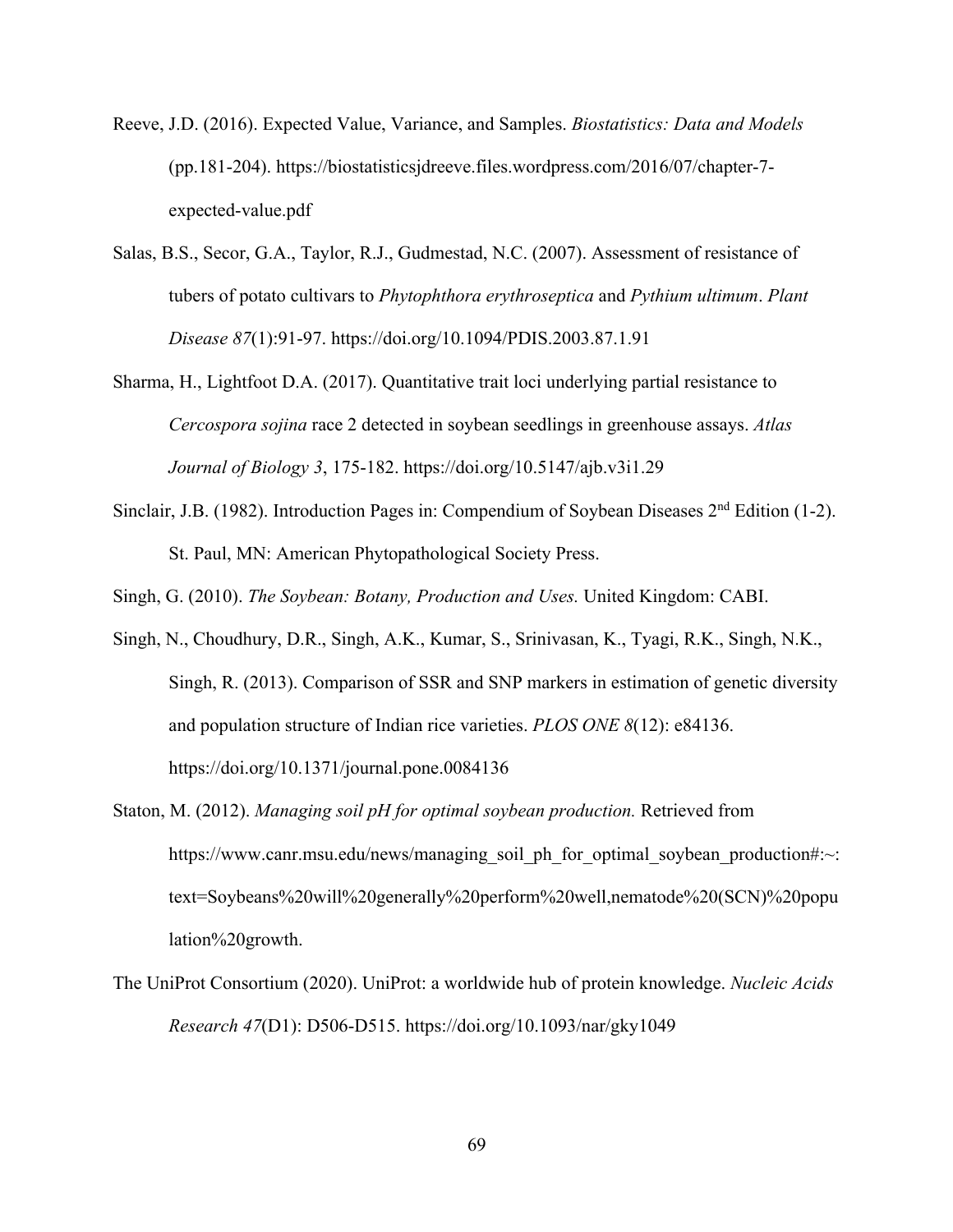- Voora, V., Larrea, C., & Bermudez, S. (2020). *Global Market Report: Soybeans*. Retrieved from https://www.iisd.org/system/files/2020-10/ssi-global-market-report-soybean.pdf
- Wantanabe, S., Hideshima R., Xia Z., Tsubokura Y., Sato S., Nakamoto Y., Yamanaka N., Takahashi R., Ishimoto M., Anai T., Tabata S., & Harada K. (2009). Map-based cloning of the gene associated with the soybean maturity locus E3. *Genetics 182*(4): 1251-1262. https://doi.org/10.1534/genetics.108.098772
- Wantanabe, S., Harada K., & Abe J. (2012). Genetic and molecular bases of photoperiod responses of flowering in soybean. *Breeding Science 61*(5): 531-543. https://doi.org/10.1270/jsbbs.61.531
- Wrather, J.A., Anderson, T.R., Arsyad, D.M., Tan, Y., Ploper, L.D., Porta-Puglia, A., Ram, H.H., Yorinori, J.T. (2001). Soybean disease loss estimates for the top ten soybeanproducing countries in 1998. *Canadian Journal of Plant Pathology 23*, 115-121. https://doi.org/10.1080/07060660109506918
- Wu, X., Vuong, T.D., Leroy, J.A., Shannon, J.G., Sleper, D.A., Nguyen, H.T. (2011). Selection of a core set of RILs from Forrest x Williams 82 to develop a framework map in soybean. *Theoretical and Applied Genetics 122*(6):1179-1187. https://doi.org/10.1007/s00122-010- 1522-3
- Yang, W., Zou, J., Wang, J., Li, N., Luo, X., Jiang, X., Li, S. (2020). Wide crossing diversify mitogenomes of rice. *BMC Plant Biology 20*(159). https://doi.org/10.1186/s12870-020- 02380-w
- Yin, X., Stam, P., Kropff, M.J., Schapendonk, H.C.M. (2003). Crop modeling, QTL mapping, and their complementary role in plant breeding. *Agronomy Journal 95*(1): 90-98. https://doi.org/10.2134/agronj2003.9000a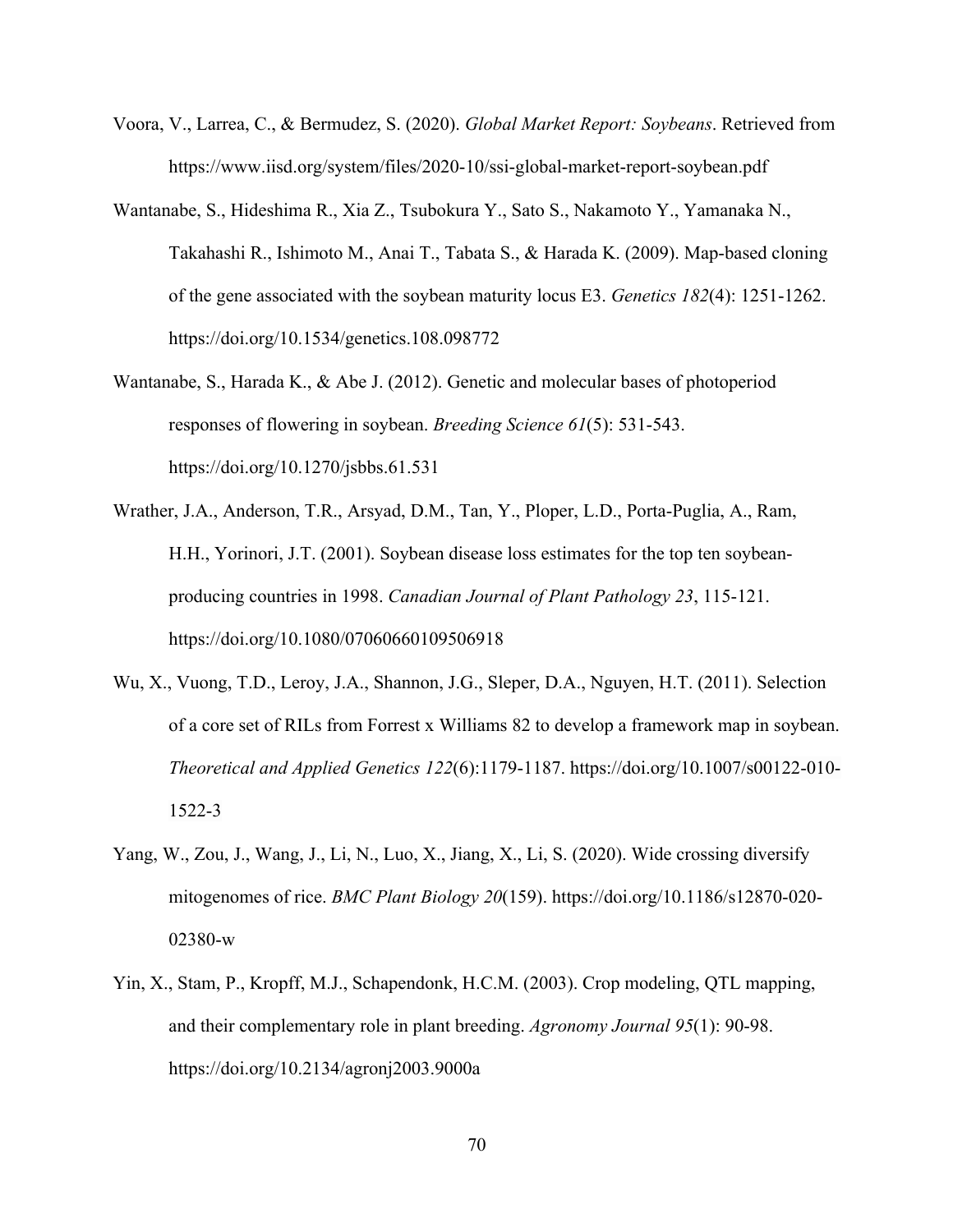Yong, H. (1767). *The Universal Magazine of Knowledge and Pleasure, 40*(279), 266.

- Yousef, G.G., Juvik, J.A. (2001). Comparison of phenotypic and marker-assisted selection for quantitative traits in sweet corn. *Crop Breeding, Genetics & Cytology 41*(3): 645-655. https://doi.org/10.2135/cropsci2001.413645x
- Zhang, G. (2012). *Cercospora sojina: over-winter survival and fungicide resistance*. (Doctoral dissertation, University of Illinois at Urbana-Champaign). Retrieved from https://www.ideals.illinois.edu/bitstream/handle/2142/31005/Zhang\_Guirong.pdf?sequen ce=1&isAllowed=y

Zhang, G., Allen, T.W., Bond, J.P., Fakhoury, A.M., Dorrance, A.E., Weber, L., Faske, T.R., Geisler, L.J., Hershman, D.E., Kennedy, B.S., Neves, D.L., Hollier, C.A., Kelly, H.M., Newman, M.A., Kleczewski, N.M., Koenning, S.R., Thiessen, L.D., Mehl, H.L., Zhou, T., Meyer, M.D., Mueller, D.S., Kandel, Y.R., Price, P.P. III, Rupe, J.C., Sikora, E.J., Standish, J.R., Tomaso-Petersoon, M., Wise, K.A., & Bradley, C.A.(2018). Widespread Occurrence of quinone outside inhibitor fungicide-resistant isolates of *Cercospora sojina,* causal agent of frogeye leaf spot of soybean, in the United States. *Plant Health Progress 19*(4): 295-302. https://doi.org/10.1094/PHP-04-18-0016-